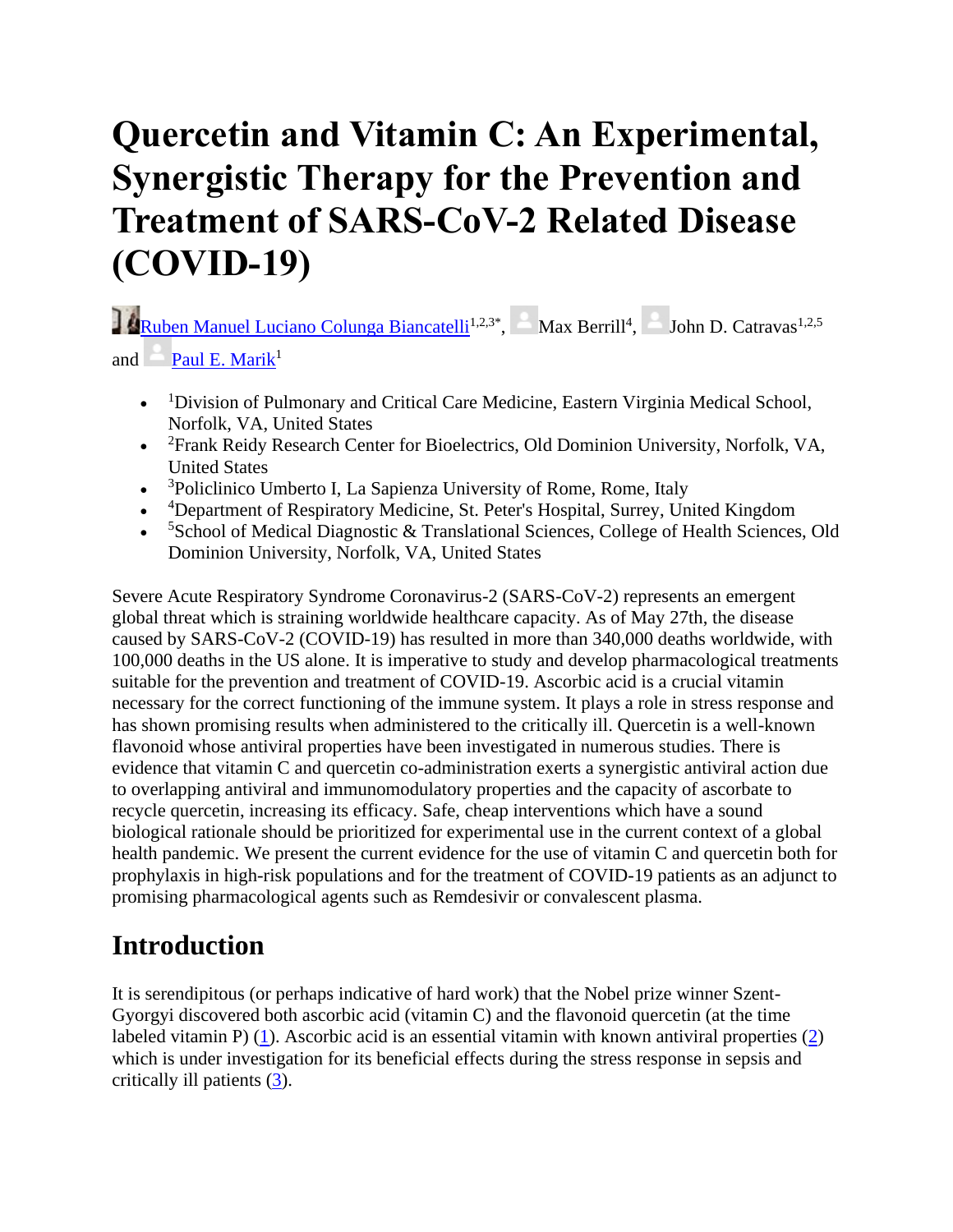Vitamin C exerts its antiviral properties by supporting lymphocyte activity, increasing interferonα production, modulating cytokines, reducing inflammation, improving endothelial dysfunction, and restoring mitochondrial function  $(4–6)$  $(4–6)$ . There are also suggestions that vitamin C may be directly viricidal [\(7\)](https://www.frontiersin.org/articles/10.3389/fimmu.2020.01451/full#B7). These *in vitro* effects, as we previously discussed [\(2\)](https://www.frontiersin.org/articles/10.3389/fimmu.2020.01451/full#B2), constitute a reflection of both the supra-physiological concentrations of ascorbate and the interaction between vitamin C and metal-containing culture media—both of which are pro-oxidant, generating reactive oxygen species.

Quercetin (also known as 3,3′,4′5,7-pentahydroxyflavone) is a widely distributed plant flavonoid, found in several vegetables, leaves, seeds, and grains, where it is conjugated with residual sugars to form quercetin glycosides [\(8\)](https://www.frontiersin.org/articles/10.3389/fimmu.2020.01451/full#B8). Studies suggest that quercetin supplementation may promote antioxidant [\(9\)](https://www.frontiersin.org/articles/10.3389/fimmu.2020.01451/full#B9), anti-inflammatory, antiviral [\(10\)](https://www.frontiersin.org/articles/10.3389/fimmu.2020.01451/full#B10), and immunoprotective effects [\(11\)](https://www.frontiersin.org/articles/10.3389/fimmu.2020.01451/full#B11). Quercetin has been studied in various types and models of viral infection due to its promising antiviral effects in inhibiting polymerases  $(12)$ , proteases  $(13)$ , reverse transcriptase  $(14)$ , suppressing DNA gyrase, and binding viral capsid proteins  $(15, 16)$  $(15, 16)$ .

In this review we collate the evidence of the antiviral properties of quercetin, describe its biologic action and pharmacokinetics profile, expand on our previous review of vitamin C, discuss their synergistic actions, and propose this experimental multi-drug approach for the prevention and treatment of SARS-CoV-2/COVID-19 pandemic.

## **Chemistry of Quercetin**

In plants, quercetin is produced from the phenylpropanoid pathway and is ultimately derived from phenylalanine. It is converted to 4-coumaroyl-CoA, via phenylalanine ammonia-lysate, to cinnamate-4-hydroxylase and 4-coumaroyl-CoA-ligase. This is combined with malonyl-CoA in a 1:3 ratio by 7,2′-dihydroxy-4′methoxyisoflavanol synthase to form tetrahydroxy chalcone. This in turn is converted to naringenin and to eriodyctiol through flavonoid 3′-hydroxylase. Finally, eriodyctiol is hydroxylated and converted to quercetin [\(Figure 1\)](https://www.frontiersin.org/articles/10.3389/fimmu.2020.01451/full#F1) using flavanol synthase [\(17\)](https://www.frontiersin.org/articles/10.3389/fimmu.2020.01451/full#B17).

FIGURE 1



**Figure 1.** Chemical structure of quercetin. Created with ChemDoodle Web with permission [\(18\)](https://www.frontiersin.org/articles/10.3389/fimmu.2020.01451/full#B18).

## **Biology of Quercetin**

Flavonoid compounds, such as quercetin, were initially studied for their biological activity in affecting capillary wall resistance [\(19\)](https://www.frontiersin.org/articles/10.3389/fimmu.2020.01451/full#B19) and continue to be investigated for their effects on vascular tension [\(20\)](https://www.frontiersin.org/articles/10.3389/fimmu.2020.01451/full#B20). Dietary supplements differ, but often contain the free form of quercetin— quercetin aglycone—under the FDA national drug code numbers 65448-3085, 65448-3005 [\(21\)](https://www.frontiersin.org/articles/10.3389/fimmu.2020.01451/full#B21).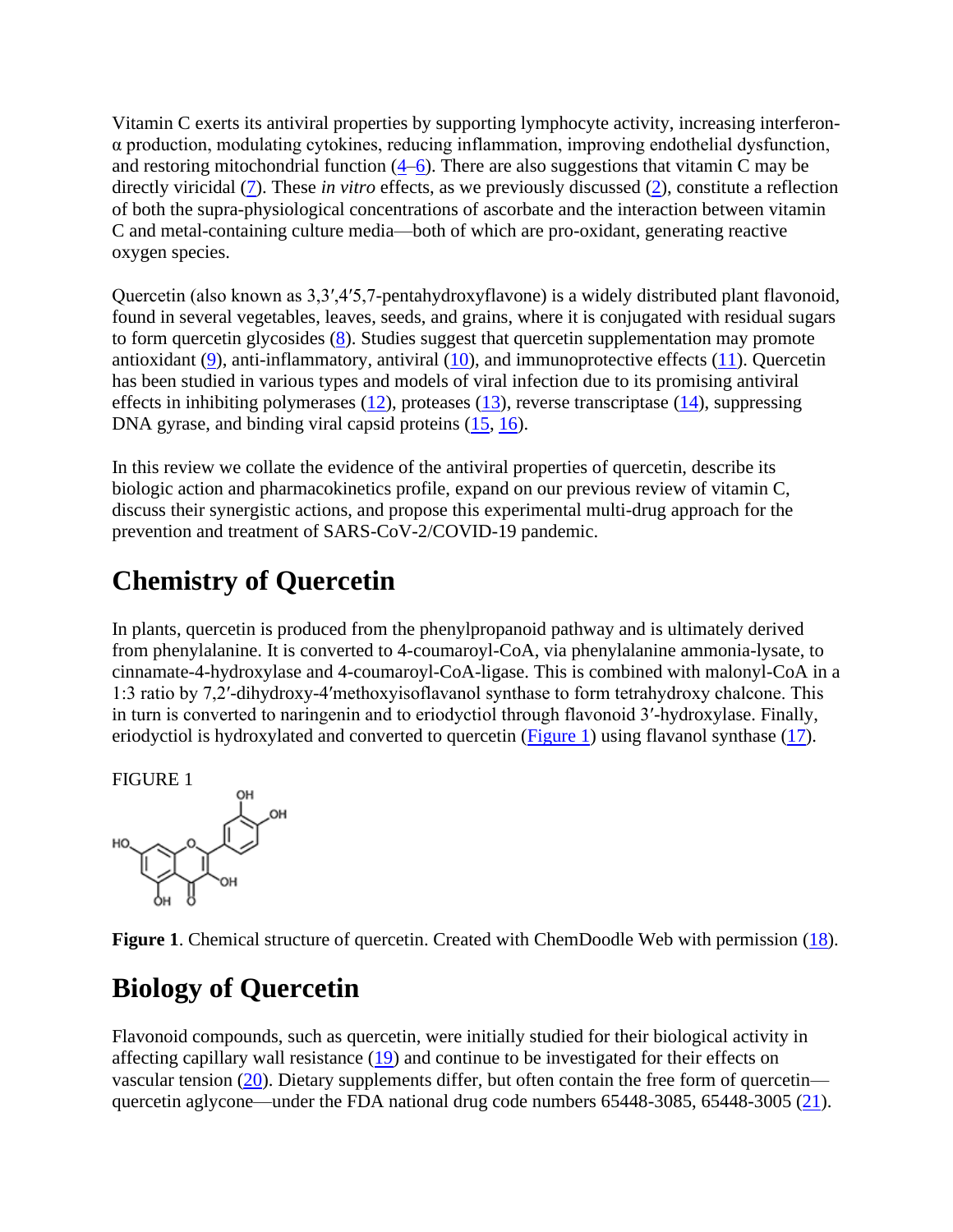Once consumed, quercetin passes predominantly unaltered into the large intestine [\(22\)](https://www.frontiersin.org/articles/10.3389/fimmu.2020.01451/full#B22). Quercetin acts as a free radical scavenger, donating two electrons via o-quinone/quinone methide [\(23\)](https://www.frontiersin.org/articles/10.3389/fimmu.2020.01451/full#B23); both *in vitro* and *in vivo* [\(24,](https://www.frontiersin.org/articles/10.3389/fimmu.2020.01451/full#B24) [25\)](https://www.frontiersin.org/articles/10.3389/fimmu.2020.01451/full#B25) studies implicate quercetin as a potent antioxidant. This antioxidant activity may also be potentiated by vitamin  $C(26)$  $C(26)$ , as will be discussed below. There is also significant longstanding interest in the anti-inflammatory activity of quercetin, as it has been suggested to be a key mediator in the cardiovascular protective element of the "Mediterranean" diet [\(27\)](https://www.frontiersin.org/articles/10.3389/fimmu.2020.01451/full#B27). This biological rationale is secondary to quercetin's free radical scavenging capacity, alongside diverse roles identified in *in vitro* and *in vivo models* including: inhibition of platelet aggregation  $(28)$ , inhibition of lipid peroxidation  $(29)$ , and its inhibitory effects on pro-inflammatory mediators such as lipoxygenase  $(30)$  and phospholipase A2  $(31)$ . This anti-inflammatory effect is primarily mediated by flavonoid activity on arachidonic acid metabolism and the associated leukotriene/prostaglandin pathways. Furthermore, 3-methylquercetin, a quercetin metabolite, displays stimulatory effects on nasal epithelial cell ciliary beat frequency, both *in vitro* and *in vivo*, when administered either alone or with absorption enhancer HP-β-CD [\(32\)](https://www.frontiersin.org/articles/10.3389/fimmu.2020.01451/full#B32). Quercetin also affects the function of several lipids, protein tyrosine, and serine/threonine kinases [\(33,](https://www.frontiersin.org/articles/10.3389/fimmu.2020.01451/full#B33) [34\)](https://www.frontiersin.org/articles/10.3389/fimmu.2020.01451/full#B34), such as phosphatidylinositol (PI)-3-kinase and inducible nitric oxide synthase (NOS2) [\(35,](https://www.frontiersin.org/articles/10.3389/fimmu.2020.01451/full#B35) [36\)](https://www.frontiersin.org/articles/10.3389/fimmu.2020.01451/full#B36).

#### **Beneficial Effects of Vitamin C and Quercetin in Viral Infections**

There is a tremendous amount of literature supporting the antiviral properties of quercetin, in both *in vitro* and *in vivo* experiments. Quercetin inhibits several respiratory viruses in cultured cells [\(16,](https://www.frontiersin.org/articles/10.3389/fimmu.2020.01451/full#B16) [37\)](https://www.frontiersin.org/articles/10.3389/fimmu.2020.01451/full#B37). It inhibits the cytopathic effects provoked by many serotypes of rhinovirus, echovirus (type 7, 11, 12, and 19), coxsackievirus (A21 and B1), and poliovirus (type 1 Sabin) at a minimal inhibitory concentration of 0.03 to 0.5  $\mu$ g/ml in Hela or WI-38 cells [\(38\)](https://www.frontiersin.org/articles/10.3389/fimmu.2020.01451/full#B38). Quercetin also significantly reduces plaque formation by RNA and DNA viruses [Respiratory Syncytial Virus (RSV), Polio type 1, parainfluenza type 3, and Herpes Simplex Virus-1(HSV-1)] displaying anti-infective and anti-replicative properties [\(39\)](https://www.frontiersin.org/articles/10.3389/fimmu.2020.01451/full#B39). It inhibits the replication of cytomegalovirus (CMV) inoculated HeLa cells at a half inhibitory concentration (IC50) of  $3.2 \pm$ 0.8 μM and with a selectivity index (SI) of 22 [\(40\)](https://www.frontiersin.org/articles/10.3389/fimmu.2020.01451/full#B40). Dengue virus type 2 (DENV-2) replication in Vero cells is inhibited by quercetin at an IC50 of 35.7 μg/mL, causing a DENV-2 RNA reduction of 67%. This is attributed to quercetin's ability to either block virus entry or inhibit viral replication enzymes such as viral polymerases [\(41\)](https://www.frontiersin.org/articles/10.3389/fimmu.2020.01451/full#B41).

*In vivo* studies indicate that mice inoculated with meningoencephalitis virus are protected from lethal infection by quercetin (30 or 40 mg/Kg BID, po, for 4 days) in a dose dependent manner  $(42)$ . These beneficial effects are abolished if the compound is administered for  $\leq$ 3 days, once per day or via subcutaneous injection. This may suggest that the antiviral effects may be dependent on a minimum inhibitory concentration or from some form of metabolic drug conversion [\(42\)](https://www.frontiersin.org/articles/10.3389/fimmu.2020.01451/full#B42). Quercetin treatment also displayed a beneficial effect in immunocompetent mice infected with Mengo virus, where it lessened the severity of organ damage [\(43\)](https://www.frontiersin.org/articles/10.3389/fimmu.2020.01451/full#B43). Athletes supplemented with quercetin are protected from stress-induced susceptibility to upper respiratory tract infection [\(44\)](https://www.frontiersin.org/articles/10.3389/fimmu.2020.01451/full#B44)—which was not related to immunomodulation [\(45,](https://www.frontiersin.org/articles/10.3389/fimmu.2020.01451/full#B45) [46\)](https://www.frontiersin.org/articles/10.3389/fimmu.2020.01451/full#B46).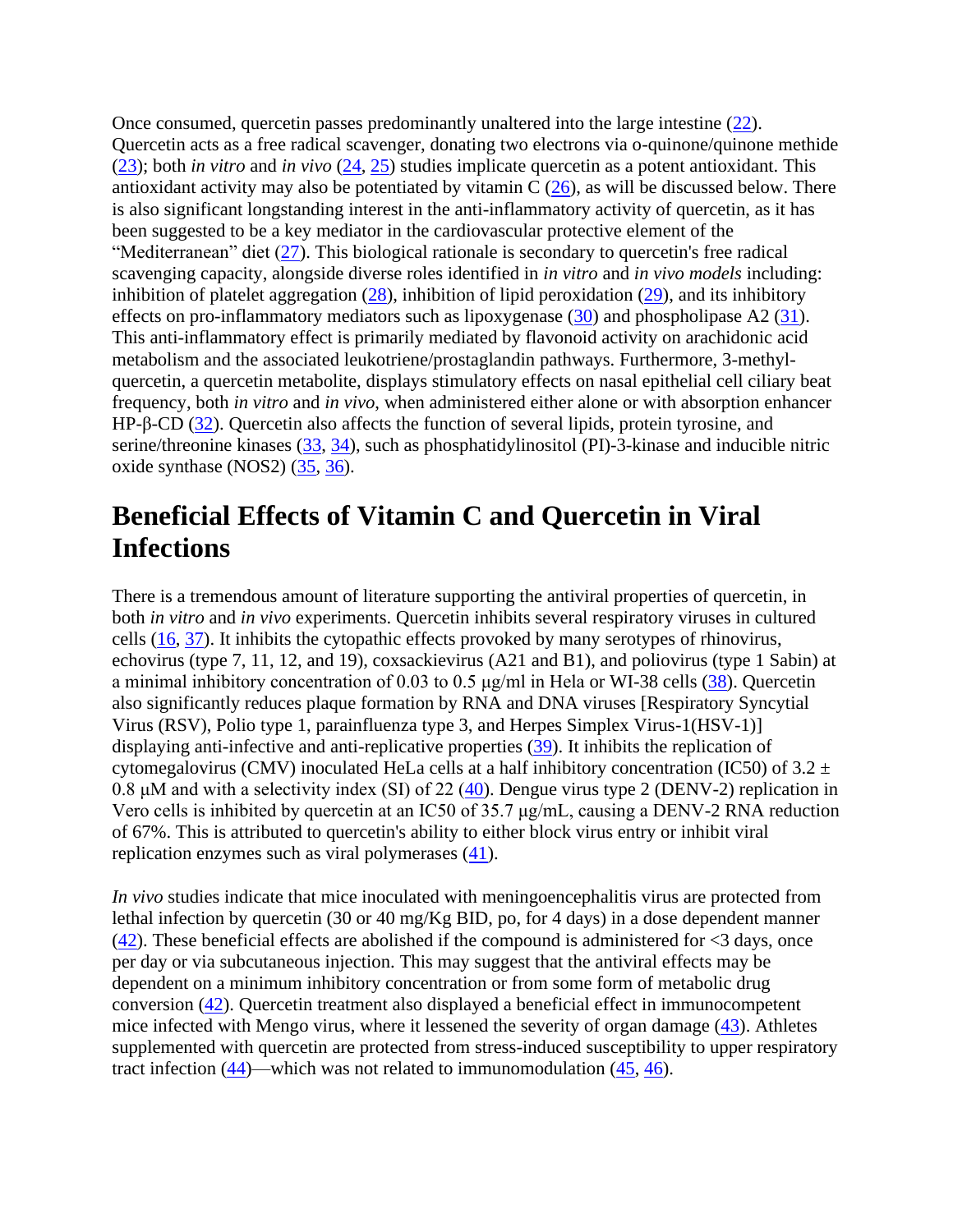Vitamin C is an essential nutrient involved in a diverse array of immune functions; its supplementation has demonstrated beneficial effects in different types of viral infections. Reduced levels of ascorbate have been found in patients with viral infections [\(47\)](https://www.frontiersin.org/articles/10.3389/fimmu.2020.01451/full#B47), sepsis [\(48\)](https://www.frontiersin.org/articles/10.3389/fimmu.2020.01451/full#B48), sepsis-related ARDS [\(49\)](https://www.frontiersin.org/articles/10.3389/fimmu.2020.01451/full#B49), and other critical illness [\(50\)](https://www.frontiersin.org/articles/10.3389/fimmu.2020.01451/full#B50). During infection, vitamin C is necessary for neutrophil killing  $(51)$ , is concentrated within macrophages  $(52)$ , is responsible of T cell maturation  $(53)$ , and promotes phagocytosis and apoptosis of spent neutrophils  $(4)$ . It is not surprising, therefore, that viral infections, depending on their severity, are associated with an increased metabolism and reduced circulating ascorbate.

Vitamin C has improved survival in different murine models of lethal infection. Mice infected with Venezuelan encephalitis virus and treated with vitamin C (50 mg/kg) exhibit half the mortality of controls with associated reductions in viral titers, lipid peroxidation products, and NO content [\(54\)](https://www.frontiersin.org/articles/10.3389/fimmu.2020.01451/full#B54). Mice incapable of synthetizing vitamin C (*L*-Gulono-gamma-lactone oxidase nulls) were infected with influenza; mice not receiving supplemental vitamin C exhibited greater lung pathology scores despite no differences in viral titers [\(55\)](https://www.frontiersin.org/articles/10.3389/fimmu.2020.01451/full#B55). In restraint-stressed mice with H1N1 viral-induced pneumonia, vitamin C reduced mortality dose-dependently (100% vs. 80% vs. 50% at 0, 125, and 250 mg/kg/day) and reduced capillary-alveolar structural damage [\(56\)](https://www.frontiersin.org/articles/10.3389/fimmu.2020.01451/full#B56). Mice inoculated with Rabies+ mouse brain cells and treated with daily 100 mg/kg IM vitamin C exhibited nearly half the mortality of controls [\(57\)](https://www.frontiersin.org/articles/10.3389/fimmu.2020.01451/full#B57).

The only human study of vitamin C has been in USSR soldiers with severe viral infection indicated vitamin C supplementation (300 mg/day) protected from influenza-associated pneumonia and was associated with shorter hospital stays [\(58\)](https://www.frontiersin.org/articles/10.3389/fimmu.2020.01451/full#B58).

Vitamin C administration (i.v. 5 g/day twice/week) in patients with herpes zoster exhibited a lower incidence of postherpetic neuralgia (31.1% vs. 57.1%) and at study end (week 16) there was a lower pain score in the treatment group  $(0.64+\prime-0.9 \text{ vs. } 1.98 +\prime-0.7)$  [\(59\)](https://www.frontiersin.org/articles/10.3389/fimmu.2020.01451/full#B59). Vitamin C administered at 1 g BID to 133 patients, reduced the risk (OR 0.25) of herpes simplex keratitis (HSK) recurrence [\(60\)](https://www.frontiersin.org/articles/10.3389/fimmu.2020.01451/full#B60), in accordance with previous studies indicating reduced ascorbate availability in the eye  $(61)$ . It is noteworthy that a growing number of case reports of virusrelated acute respiratory distress syndromes (ARDS) indicate successful treatment with intravenous high doses of Vitamin C [\(62,](https://www.frontiersin.org/articles/10.3389/fimmu.2020.01451/full#B62) [63\)](https://www.frontiersin.org/articles/10.3389/fimmu.2020.01451/full#B63).

Co-administration of quercetin (12.5 mg/kg/week) and vitamin C and  $B_3$  in a murine model of exercise-induced susceptibility to influenza H1N1 prolonged time-to-death (median time to death: placebo  $9.0 \pm 0.33$  vs. quercetin  $16.5 \pm 1.2$ ) and improved survival (mortality: placebo 74% vs. quercetin 52%) when compared to mice receiving only vitamins B3 and C [\(64\)](https://www.frontiersin.org/articles/10.3389/fimmu.2020.01451/full#B64). An older, small clinical trial identified the combination of flavonoids and ascorbic acid (1:1 ratio) as beneficial for respiratory infection (200 mg TID) [\(65\)](https://www.frontiersin.org/articles/10.3389/fimmu.2020.01451/full#B65).

#### **Inhibiting Virus Entry**

Cell entry is a crucial step during viral infection and has been studied as a potential target of antiviral treatments [\(66–](https://www.frontiersin.org/articles/10.3389/fimmu.2020.01451/full#B66)[68\)](https://www.frontiersin.org/articles/10.3389/fimmu.2020.01451/full#B68). In an *in vitro* model of H1N1 and H3N2 influenza infection of MDCK cells, quercetin demonstrated reduced cytopathic effect 48 h post-infection [\(69\)](https://www.frontiersin.org/articles/10.3389/fimmu.2020.01451/full#B69). This effect was observed when quercetin was administered during viral entry  $(0-2 h)$ , was maximal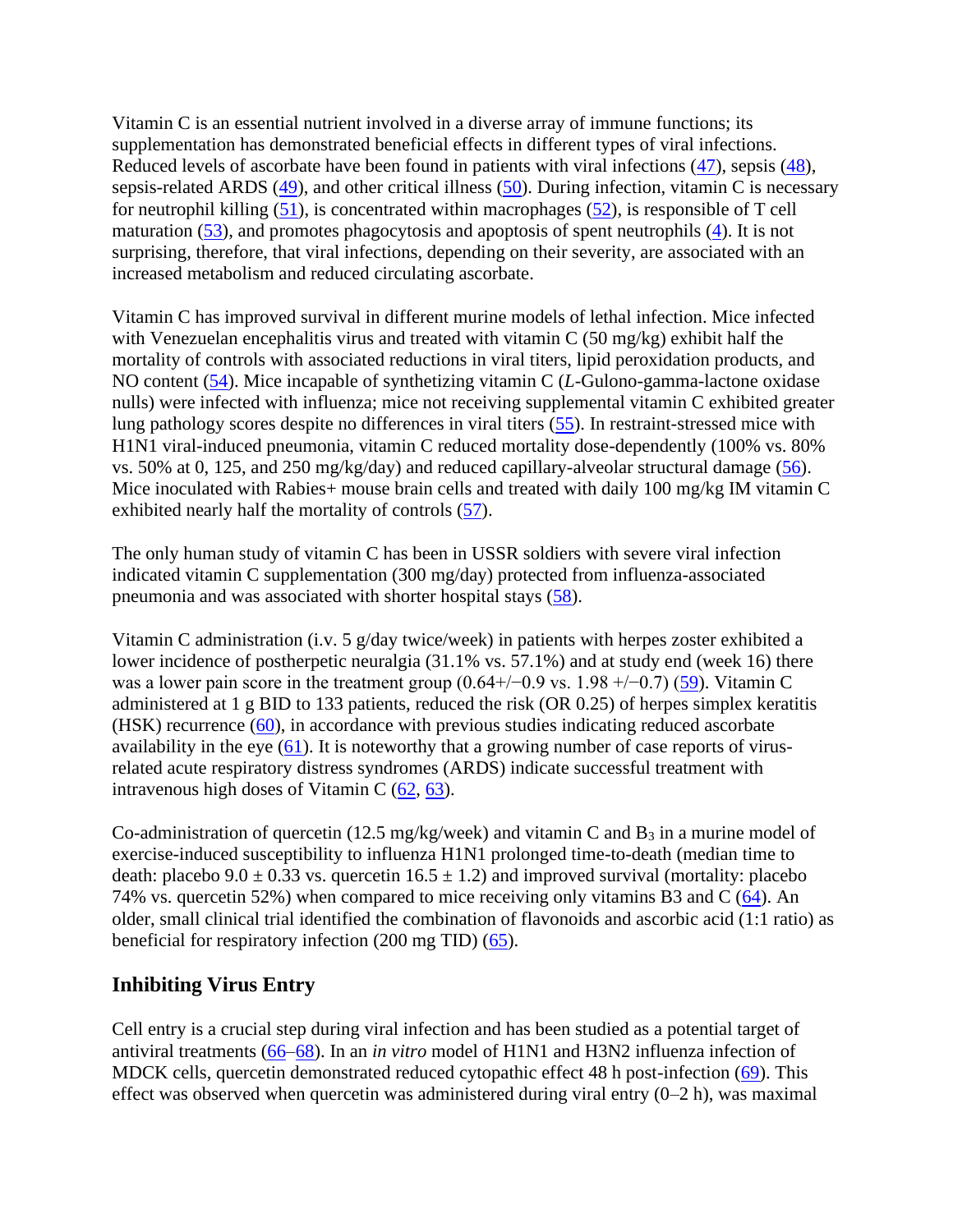with quercetin pretreatment, and was dependent on quercetin's ability to bind hemagglutinin proteins (HA). Specifically, quercetin bound (dose-dependently) the HA subunit responsible for membrane fusion during virus entry and virus-mediated hemolysis [\(69\)](https://www.frontiersin.org/articles/10.3389/fimmu.2020.01451/full#B69). *In vitro*, quercetin pretreatment (10 μM) inhibited Rhinovirus (RV) virulence, entry, and replication into BEAS-2B cells via multiple mechanisms: it impeded RV endocytosis though misdirecting EEA1 localization -an early endosomal marker- and inhibiting AKT phosphorylation with subsequent 3-fold viral load reduction at 24 h, lowering negative-strand RNA and modulating interferon (IFN) and IL-8 expression [\(70\)](https://www.frontiersin.org/articles/10.3389/fimmu.2020.01451/full#B70). These results were confirmed *in vivo*, with an estimated lower plasmatic concentration of quercetin (nM) (similarly to other studies  $(71–73)$  $(71–73)$ ) during which quercetin reduced RV-RNA at 1 day post-infection, modulated KC, MIP-2, TNF-a, and MCP-2, decreased virus-induced airway hyper-responsiveness, and modulated IFNs (IFN-α and IFN-λ2)  $(70).$  $(70).$ 

#### **Interfering With DNA and RNA Polymerases**

The *in vitro* antiviral effects of quercetin on herpesviruses (HSV-1, 2) and adenoviruses (ADV-3,−8,−11) suggest inhibition of early stage viral replication in a dose dependent manner (for HSV-1 100% inhibition at 60 mg/L) [\(16,](https://www.frontiersin.org/articles/10.3389/fimmu.2020.01451/full#B16) [74\)](https://www.frontiersin.org/articles/10.3389/fimmu.2020.01451/full#B74), as well as inhibition of viral DNA and RNA polymerase [\(12,](https://www.frontiersin.org/articles/10.3389/fimmu.2020.01451/full#B12) [75,](https://www.frontiersin.org/articles/10.3389/fimmu.2020.01451/full#B75) [76\)](https://www.frontiersin.org/articles/10.3389/fimmu.2020.01451/full#B76). In human embryonic kidney cells (HEK), inoculated with polio, 3 methyl-quercetin disrupted plaque formation while quercetin itself demonstrated these effects when administered together with vitamin C  $(77)$ . In fact, Vitamin C (either D- or L-ascorbate but not dehydroascorbate), prevented quercetin spontaneous degradation suggesting *necessary coadministration with ascorbate to exert its antiviral effect*. The beneficial effects of 3-methylquercetin (10  $\mu$ M) were exerted primarily when the compound was administered 1–2 h postpoliovirus infection in Hela cells, inhibiting viral proteins and RNA synthesis in a dose dependent manner [\(78\)](https://www.frontiersin.org/articles/10.3389/fimmu.2020.01451/full#B78). In fact, 3-methyl-quercetin was identified as a molecule able to bind essential proteins required during the transcription from minus-strand RNA into positive polarity RNAs, thus interfering with cytoplasmic viral RNA replication [\(79\)](https://www.frontiersin.org/articles/10.3389/fimmu.2020.01451/full#B79).

In an *in vivo* study, a quercetin metabolite (4',5-diacetyl-3,Y,7-trimethyl-quercetin), administered orally BID for 4 days protected mice against lethal infection by Coxsackie virus, promoting survival in a dose-response scale: 10, 20, and 40 mg/kg increased survival by 30, 40, and 50%, respectively [\(38\)](https://www.frontiersin.org/articles/10.3389/fimmu.2020.01451/full#B38). These beneficial effects were ascribed to a complete inhibition of virus replication when the compound was added within 2 h after virus absorption and related to the blockade of the RNA polymerase complex, as demonstrated *in vitro* [\(38\)](https://www.frontiersin.org/articles/10.3389/fimmu.2020.01451/full#B38).

#### **Inhibition of Reverse Transcriptase**

Quercetin has been investigated *in vitro* as an antiviral agent for HIV due to its ability to inhibit crucial enzymes: reverse transcriptase (RT), integrase (IN), and protease (PR) [\(80\)](https://www.frontiersin.org/articles/10.3389/fimmu.2020.01451/full#B80). Quercetin significantly reduces HIV viral replication [\(81\)](https://www.frontiersin.org/articles/10.3389/fimmu.2020.01451/full#B81) and, when added to peripheral blood mononuclear cells (PBMNc) infected with HIV and compared to HIV infected controls, quercetin reduced the levels of p24, Long Terminal Repeat (LTR) gene expression, and viral infectivity together with an inhibition of TNF- $\alpha$  and upregulation of IL-13 [\(11\)](https://www.frontiersin.org/articles/10.3389/fimmu.2020.01451/full#B11).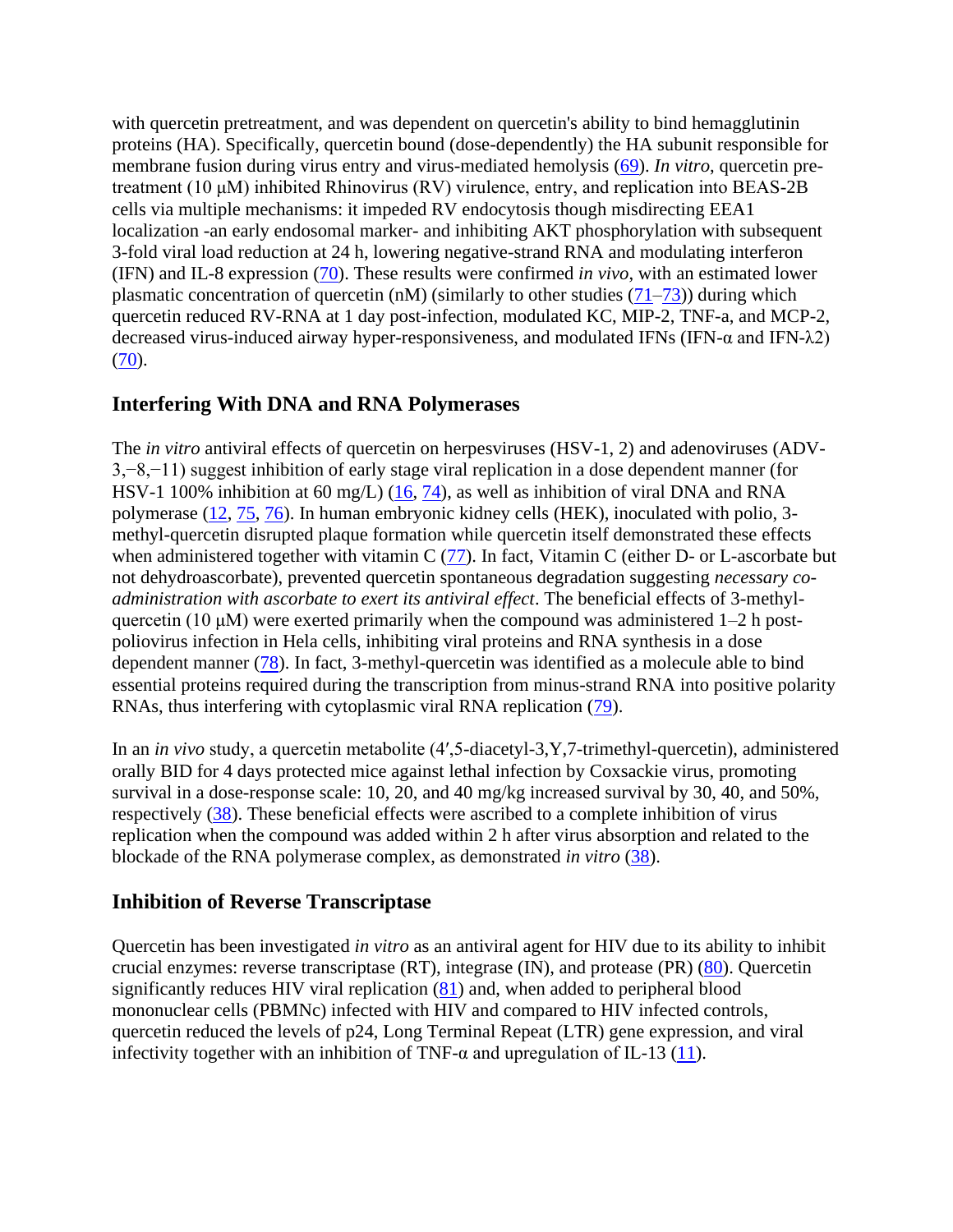Quercetin has also been shown to inhibit non-HIV RT activity *in vitro*, including avian myeloblastosis reverse transcriptase (AMV-RT), Rous-associated virus-2 (RAV-2-RT), and Maloney murine leukemia virus (MMLV-RT). Quercetin displayed a dose-dependent inhibitory action: at 50 μM, 23% inhibition of both AMV-RT and RAV-2-RT, and at 10 μM inhibition of mammalian MMLV-RT of almost 60% were reached [\(14\)](https://www.frontiersin.org/articles/10.3389/fimmu.2020.01451/full#B14). HIV-RT was inhibited completely at 2 μg/ml quercetin in a partially-competitive mode  $(76)$ . These antiviral effects of quercetin are believed to be related to the five hydroxyl groups on 3, 3′, 4′, 5, and 7 as the inhibitory activity is lower for baicalein, quercetagetin, or luteolin which lack these groups [\(75\)](https://www.frontiersin.org/articles/10.3389/fimmu.2020.01451/full#B75).

Interestingly, Harakeh et al. studied the dose-dependent effect of ascorbic acid  $(0-150 \mu g/ml)$  on HIV-infected T-lymphocytes *in vitro* and reported that >99% reverse transcriptase and nearly >90% p24 antigen suppression and a 93% inhibition of syncytia formation, a marker that correlates with viral infectivity and cytopathic effects [\(82\)](https://www.frontiersin.org/articles/10.3389/fimmu.2020.01451/full#B82).

#### **Inhibition of Proteases**

Quercetin is a potent HIV protease inhibitor *in vitro*, with an IC50 of 58.8 μM [\(83\)](https://www.frontiersin.org/articles/10.3389/fimmu.2020.01451/full#B83). Hepatitis C virus (HCV) NS3 serine protease catalytic activity was directly inhibited by quercetin treatment in a dose dependent manner (95% NS3 inhibition at 1.25 mg/ml); in this study quercetin blocked virus RNA production and impeded virus replication by 70% at 72 h without affecting cell viability  $(13)$ .

#### **Blocking Virus Assembly**

Quercetin treatment inhibits HCV replication [\(84\)](https://www.frontiersin.org/articles/10.3389/fimmu.2020.01451/full#B84). This effect is attributed to its ability to modulate Heat Shock Protein expression (HSPs), thus impeding the crucial binding between heat shock factor and elements (HSF-HSE) necessary for the stress-induced transcription of stress genes [\(85,](https://www.frontiersin.org/articles/10.3389/fimmu.2020.01451/full#B85) [86\)](https://www.frontiersin.org/articles/10.3389/fimmu.2020.01451/full#B86). Quercetin reduced HSP70 and HSP40, thereby impeding the formation of Non-Structural protein 5A complexes (NS5A-HSP70 and NS5A-HSP40) necessary for HCV genome replication apparatus through the internal ribosome entry site (IRES). Despite unaltered HCV titer, the production of infectious particles was decreased, interestingly more by quercetin treatment than by HSP knockdown, displaying a dose-dependent relationship: at 0.5 μM quercetin reduced viral production by 29%, at 5  $\mu$ M by 90%, and at 50  $\mu$ M by nearly 100% [\(84\)](https://www.frontiersin.org/articles/10.3389/fimmu.2020.01451/full#B84).

#### **Immunomodulatory Properties**

Quercetin stimulates T-helper cells to produce (Th-1)-derived Interferon-γ (IFN- γ) and downregulates Th2-derived IL-4 when added to cultured blood peripheral mononuclear cells [\(11\)](https://www.frontiersin.org/articles/10.3389/fimmu.2020.01451/full#B11). Immunonutrition studies in mice with supplementary polyphenols, including quercetin, showed enhanced NK cell lytic activity, neutrophil chemotaxis, and lymphocyte proliferation [\(87,](https://www.frontiersin.org/articles/10.3389/fimmu.2020.01451/full#B87) [88\)](https://www.frontiersin.org/articles/10.3389/fimmu.2020.01451/full#B88).

Human foreskin fibroblast (HFF) and endothelial cells (EC) pretreated with 2-phospho-ascorbate (ASC-2P) resisted CMV infection; they displayed a reduction in immediate and late antigens and viral yield was inhibited 50–100-fold in ECs and 100–1,000-fold in HFF [\(89\)](https://www.frontiersin.org/articles/10.3389/fimmu.2020.01451/full#B89). This effect was not dependent on a sustained ASC-2P presence but was abolished if the ASC2-P was added after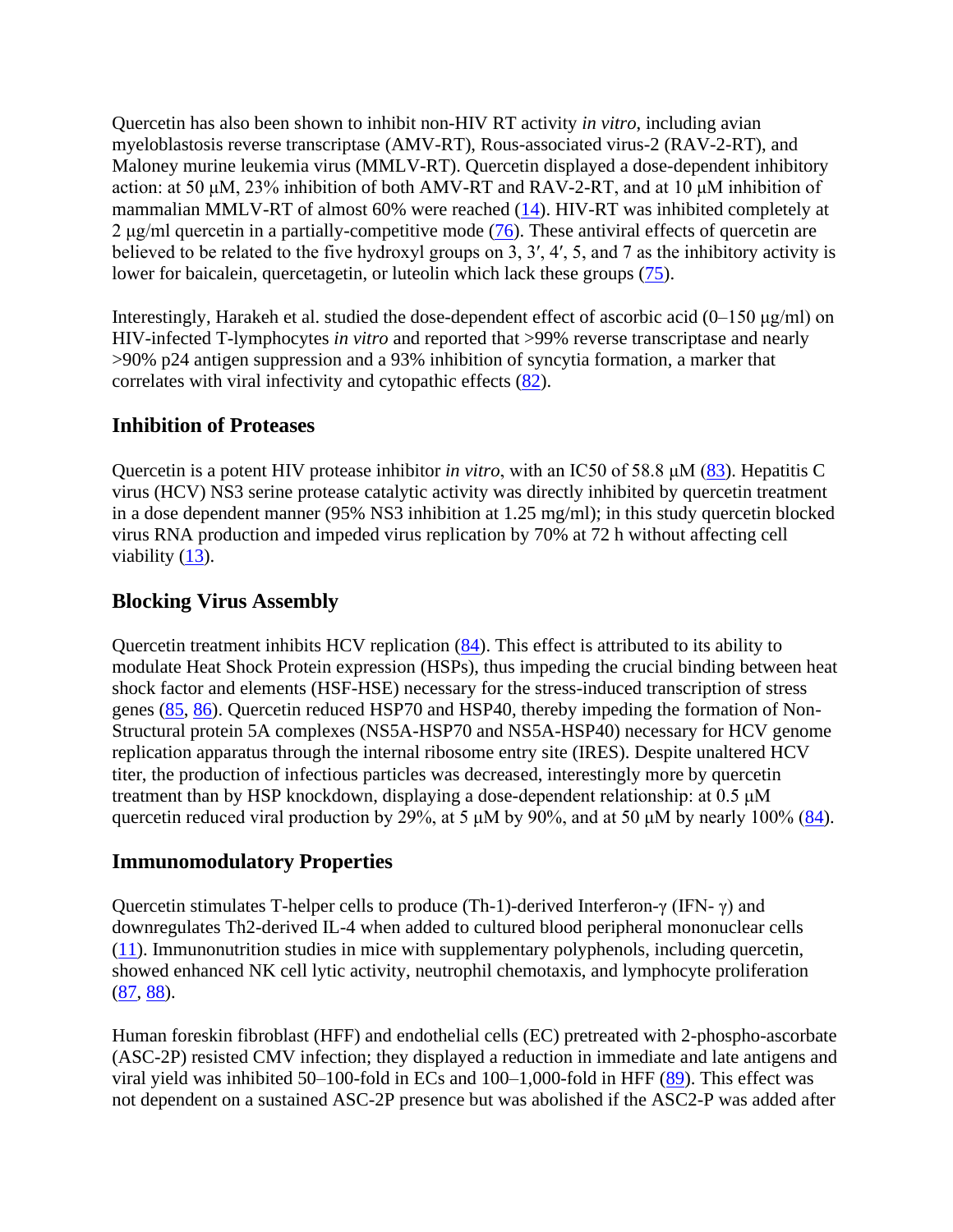the virus infection, indicating an immunomodulatory effect, rather than directly antiviral. Animal models with gulo  $(-/-)$  mice insufficient in vitamin C, when infected with 20 hemagglutination units (HAU) of H3N2 influenza exhibited worse outcomes than wild type and Gulo  $(-/-)$ sufficient in vitamin C [\(90\)](https://www.frontiersin.org/articles/10.3389/fimmu.2020.01451/full#B90). Gulo (-/-) showed a reduction in IFN- $\alpha/\beta$  while displaying higher levels of IL-1α, TNF-α, and IL-1B. When Gulo (–/–) mice received supplemental Vitamin C, these cytokine expression profiles were lost.

Patients with acute Epstein-Barr infection (EBV) treated with high doses of intravenous vitamin C (7.5–50 g) displayed lower EBV-IgG (levels, while EBV VCA IgM antibody levels were negatively correlated to increasing plasma ascorbate concentration [\(91\)](https://www.frontiersin.org/articles/10.3389/fimmu.2020.01451/full#B91). Patients with HTLV-1 associated myelopathy/tropical spastic paraparesis HAM/TSP were all successfully treated with 35–40 mg/kg oral vitamin C for 3–5 days despite no changes in serum HTLV-1 or CSF HTLV-1 antibody titer, indicating an immunomodulative effect [\(92\)](https://www.frontiersin.org/articles/10.3389/fimmu.2020.01451/full#B92). Of these patients, 4 underwent a vitamin C on-off study which demonstrated a "*positive dose response relationship with neurological symptoms*." A separate prospective trial into a diverse number of therapies indicated that vitamin C improved motor disability grades in HAM/TSP in 20% of patients [\(93\)](https://www.frontiersin.org/articles/10.3389/fimmu.2020.01451/full#B93). High dose ascorbic acid was then shown to display antiproliferative (95% decrease in lymphoproliferation) and immunomodulatory effects (via reduction of TNF-α, IFN-γ, IL-6, and p19) in peripheral blood mononuclear cells (PBMCs) extracted from HAM+ patients and T helper cell lines.

Vitamin C administration has been related to enhanced interferon production and was studied for its possible use for the prevention of vaccine failure. Rabies vaccination, when supplemented with 2 g oral vitamin C for each of the 3 injections provoked, at 24 h, increased serum IFN- $\alpha$ levels, indicating that "vitamin C is an effective stimulator of interferon production" [\(94\)](https://www.frontiersin.org/articles/10.3389/fimmu.2020.01451/full#B94). Mice on an *ad libitum* diet containing vitamin C increased induction of interferon (62–145%) depending on the viral titer of inoculation [\(95\)](https://www.frontiersin.org/articles/10.3389/fimmu.2020.01451/full#B95), and L-ascorbate added to stimulated mouse cell lines increases interferon synthesis [\(96\)](https://www.frontiersin.org/articles/10.3389/fimmu.2020.01451/full#B96). Low levels of vitamin C, in fact, have been related to insufficient phosphorylation of signal transducers and activation of transcription (STATs), which represent a crucial signaling process of IFNs [\(97\)](https://www.frontiersin.org/articles/10.3389/fimmu.2020.01451/full#B97). Specifically, T cells of mice deficient in vitamin C display defects in STAT3 phosphorylation [\(90\)](https://www.frontiersin.org/articles/10.3389/fimmu.2020.01451/full#B90).

#### **Focus on SARS-CoV-2**

Quercetin has been investigated for its possible antiviral effect on several members of the *Coronaviridae* family and, as mentioned by Ling Yi and colleagues, "*quercetin offers great promise as a potential drug in the clinical treatment of SARS*" [\(98\)](https://www.frontiersin.org/articles/10.3389/fimmu.2020.01451/full#B98). SARS-Coronavirus, described in 2003 ( $\frac{99}{9}$ ), is a single-stranded RNA virus of  $\sim$ 29,700 nucleotides, which uses ribosome sites to encode two replicase glycoproteins, PP1a and PP1b, that mediate viral replication [\(99,](https://www.frontiersin.org/articles/10.3389/fimmu.2020.01451/full#B99) [100\)](https://www.frontiersin.org/articles/10.3389/fimmu.2020.01451/full#B100). Once these precursor glycoproteins are synthesized, 3C-like protease (3CLpro) plays a critical role in the lytic release of its replicates [\(101\)](https://www.frontiersin.org/articles/10.3389/fimmu.2020.01451/full#B101). Quercetin-3β-galactoside binds SARS-Cov 3CL protease and inhibits its proteolytic activity with an IC50 of  $42.79 \pm 4.95$  $\mu$ M [\(102\)](https://www.frontiersin.org/articles/10.3389/fimmu.2020.01451/full#B102). This inhibitory action on 3CLpro is dependent on the hydroxyl group of quercetin which, as shown through molecular modeling and Q189A mutation, recognizes Gln189 as a crucial site on 3CLpro responsible for the binding of quercetin  $(102)$ . Quercetin was also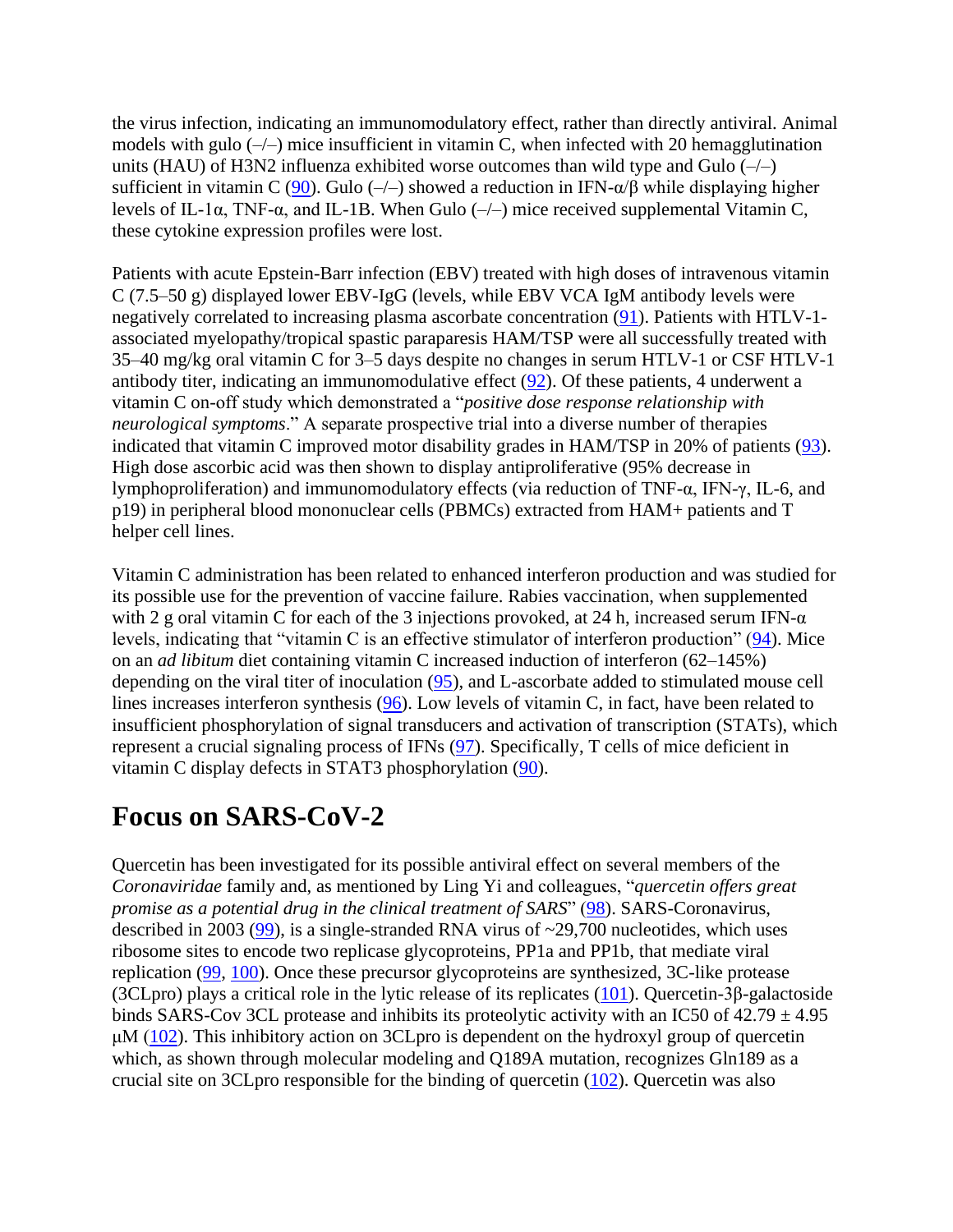identified as a compound able to block SARS-Coronavirus entry into Vero E6 cells with a halfeffective concentration (EC50) of 83.4 μM and with low cytotoxicity (CC50 3.32 mM) [\(98\)](https://www.frontiersin.org/articles/10.3389/fimmu.2020.01451/full#B98).

SARS-CoV-2, the virus responsible for the 2020 COVID-19 pandemic [\(103\)](https://www.frontiersin.org/articles/10.3389/fimmu.2020.01451/full#B103), belongs to the genus *Betacoronavirus* and subgenus *Sarbecovirus* and, due to its similar receptor-binding domain, it is assumed, similarly to SARS-CoV, to infect type II pneumocytes entering via the angiotensin-converting enzyme II receptor [\(104\)](https://www.frontiersin.org/articles/10.3389/fimmu.2020.01451/full#B104). SARS-Cov-2 protease 3CL maintains the same Gln189 site [\(105\)](https://www.frontiersin.org/articles/10.3389/fimmu.2020.01451/full#B105) of SARS-Cov 3CLpro, which previously was identified as the binding site for the hydroxyl groups of quercetin and its derivates [\(102\)](https://www.frontiersin.org/articles/10.3389/fimmu.2020.01451/full#B102).

Interestingly, an *in vitro* study of ascorbic acid treatment on chick-embryo ciliated tracheal organ cells (CETO) promoted resistance to Coronavirus infection but did not show any effect on orthomyxovirus or paramyxovirus [\(106\)](https://www.frontiersin.org/articles/10.3389/fimmu.2020.01451/full#B106).

Despite the breadth and depth of anti-viral *in vitro* and *in vivo* studies into the immunomodulatory effects of quercetin and vitamin C administration, further studies are absolutely necessary to confirm quercetin inhibitory activities on SARS-Cov-2 virus entry, RNA polymerase, and on other necessary viral life-cycle enzymes.

## **Pharmacokinetics of Quercetin**

Orally administered quercetin glycosides are hydroxylated by β-glucosidases in the gut  $(107, 107)$  $(107, 107)$ [108\)](https://www.frontiersin.org/articles/10.3389/fimmu.2020.01451/full#B108). Aglycone quercetin passively permeate the intestinal epithelial barrier while quercetin glycosides are absorbed via the intestinal sodium/glucose cotransporter-1 [\(109\)](https://www.frontiersin.org/articles/10.3389/fimmu.2020.01451/full#B109). The bioavailability of oral quercetin is extremely variable, achieving values from 0 to 50% [\(110\)](https://www.frontiersin.org/articles/10.3389/fimmu.2020.01451/full#B110). Quercetin can be metabolized either in the enterocytes or in the hepatocytes forming glucuronidated, sulfated, or/and methylated compounds [\(111\)](https://www.frontiersin.org/articles/10.3389/fimmu.2020.01451/full#B111). Indeed, four out of five hydroxyl groups of quercetin can be glucuronidated by UDP-glucuronosyltransferase, forming its major metabolites: quercetin-3-glucuronide, 3'-methylquercetin-3-glucuronide, and quercetin-3'-sulfate [\(112\)](https://www.frontiersin.org/articles/10.3389/fimmu.2020.01451/full#B112). Rat tissue distribution of orally, long-term administered quercetin (12 weeks) shows the highest concentration in the lungs while pigs display the highest concentrations in the liver and kidneys [\(113\)](https://www.frontiersin.org/articles/10.3389/fimmu.2020.01451/full#B113). In contrast, short-term administration exhibits no marked distribution, implying that the beneficial effects of quercetin in preventing lung respiratory viral infection could be maximized by long-term administration. Following 500 mg oral quercetin, maximum plasma concentration of ~15 μg/L of aglycone quercetin (~50 nM,  $T_{max}$  of 3 h) and 450 μg/L of quercetin non-methylated conjugates ( $T_{\text{max}}$  of 4 h) were found [\(114\)](https://www.frontiersin.org/articles/10.3389/fimmu.2020.01451/full#B114). Intravenous administration results in an elimination half-life of 0.7–2.4 h with a distribution volume at steady-state of 6.2 to 92.6 L and with a total body clearance of 30 h [\(110\)](https://www.frontiersin.org/articles/10.3389/fimmu.2020.01451/full#B110).

#### **Safe Profile and Optimal Dosing**

Oral supplementation with quercetin up to 1 g/day for 3 months has not resulted in significant adverse effects [\(111\)](https://www.frontiersin.org/articles/10.3389/fimmu.2020.01451/full#B111). In a randomized placebo-controlled study, 30 patients with chronic prostatitis were supplemented with oral quercetin (1 g/day) and reported only two mild adverse reactions (headache and temporary peripheral paresthesia) [\(115\)](https://www.frontiersin.org/articles/10.3389/fimmu.2020.01451/full#B115). Intravenous administration of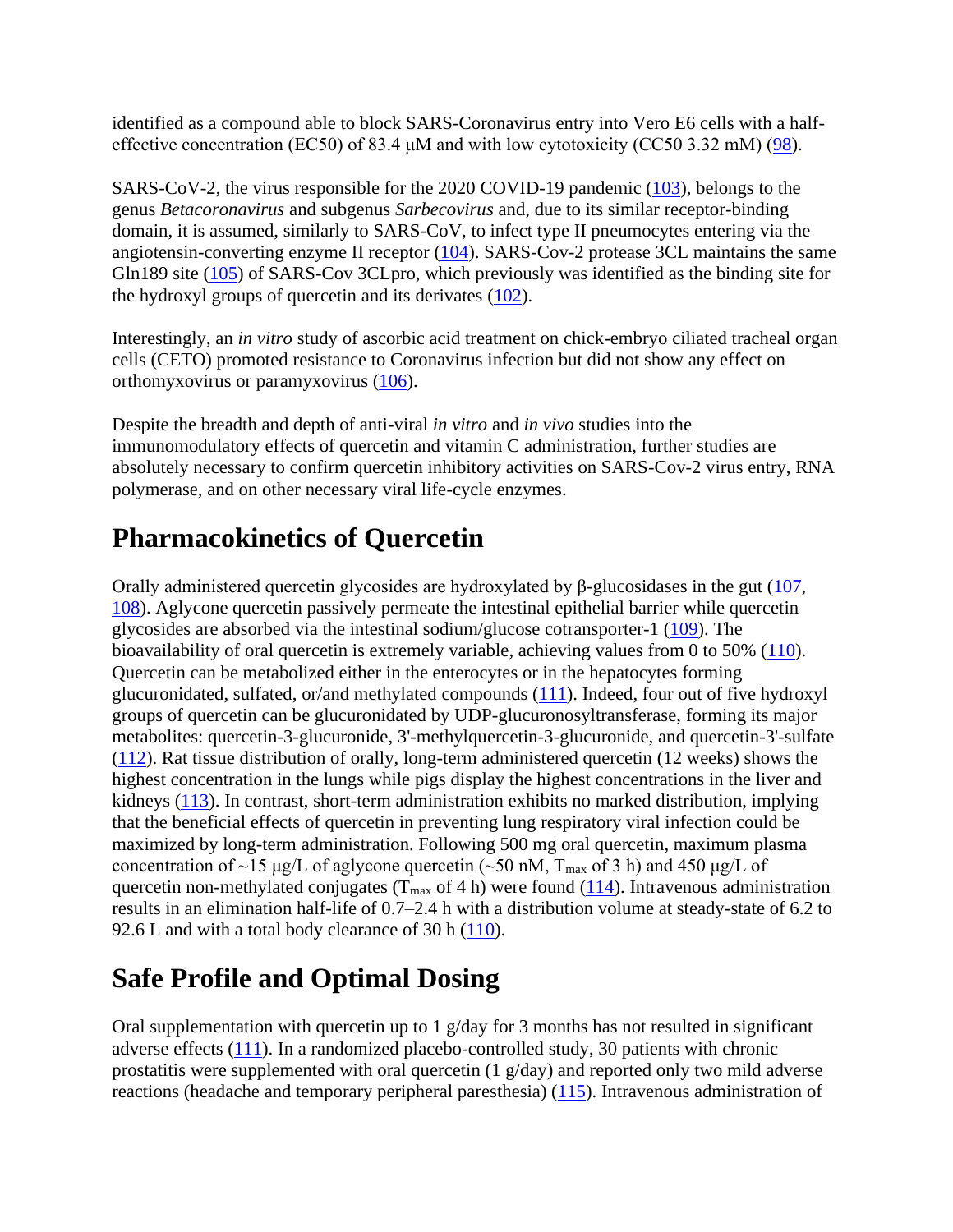quercetin in a phase I clinical trial for cancer patients resulted in nausea, vomiting, sweating, flushing, and dyspnea at doses  $>10.5$  mg/Kg (756 mg per 70 Kg individual) [\(116\)](https://www.frontiersin.org/articles/10.3389/fimmu.2020.01451/full#B116). Only higher intravenously administered doses up to 51.3 mg/Kg (around 3,591 mg per individual) were associated with renal toxicity [\(111\)](https://www.frontiersin.org/articles/10.3389/fimmu.2020.01451/full#B111). The safety of quercetin-based oral supplementation during pregnancy and breastfeeding has not been established.

We have previously described the safety profile and dosing strategies of vitamin C [\(117\)](https://www.frontiersin.org/articles/10.3389/fimmu.2020.01451/full#B117). According to the data presented above, we propose the following optimal dosing [\(Table 1\)](https://www.frontiersin.org/articles/10.3389/fimmu.2020.01451/full#T1). Further studies are needed to examine and discuss the possible administration of quercetin for prolonged periods of time (>1 year).

TABLE 1

|                           | Questelin      | Vitamin C          |
|---------------------------|----------------|--------------------|
| Prophylastic              | 250-500 mg BID | 530mg BD           |
| Mid-cases                 | 250-500 mg BO  | 500mg BD           |
| Sovere Cooke <sup>r</sup> | 500 mg EIO     | 3 grig6 for 7 days |

**Table 1**. Proposed multi-drug approach for either the prophylaxis for high risk population, and treatment of mild and severe cases.

## **Synergistic Antiviral Action**

Quercetin spontaneously oxidizes to form O-semiquinone and O-quinone/quinone methide (QQ), which can bind protein thiols forming toxic compounds [\(118\)](https://www.frontiersin.org/articles/10.3389/fimmu.2020.01451/full#B118). This process of both anti- and prooxidant effects has been named the "*quercetin paradox*" [\(119\)](https://www.frontiersin.org/articles/10.3389/fimmu.2020.01451/full#B119). However, QQ can be recycled into quercetin by electron donors like NADH or ascorbate, or form together, with glutathione either 6-glutathionyl-quercetin or 8-glutathionyl-quercetin (GSQs) [\(107,](https://www.frontiersin.org/articles/10.3389/fimmu.2020.01451/full#B107) [120\)](https://www.frontiersin.org/articles/10.3389/fimmu.2020.01451/full#B120). Importantly, if ascorbate or glutathione levels are *insufficient*, quercetin may be shunted to QQ and exert prooxidant effects. Therefore, we stress the importance for its co-administration with vitamin C [\(121,](https://www.frontiersin.org/articles/10.3389/fimmu.2020.01451/full#B121) [122\)](https://www.frontiersin.org/articles/10.3389/fimmu.2020.01451/full#B122). However, even though QQ exhibits a higher affinity for glutathione than for vitamin C [\(121\)](https://www.frontiersin.org/articles/10.3389/fimmu.2020.01451/full#B121), the methylated metabolites of quercetin show a higher preference for ascorbate than for thiols, suggesting a cycling of activity which will exert anti-oxidant effects [\(Figure 2\)](https://www.frontiersin.org/articles/10.3389/fimmu.2020.01451/full#F2) [\(123\)](https://www.frontiersin.org/articles/10.3389/fimmu.2020.01451/full#B123). Furthermore, both GSQs [\(124\)](https://www.frontiersin.org/articles/10.3389/fimmu.2020.01451/full#B124) and QQ-protein thiols have been shown to be unstable and transient -lasting for minutes and hours instead of days- suggesting an overestimation of the proposed *in vitro* toxicity [\(125\)](https://www.frontiersin.org/articles/10.3389/fimmu.2020.01451/full#B125).



**Figure 2**. After exerting its scavenging properties, quercetin is oxidized into its reactive products o-semiquinone and o-quinone/quinone methide (QQ). These compounds can be recycled by antioxidants like ascorbate or NADH or removed by glutathione. If ascorbate or glutathione levels are reduced, QQ can bind protein thiols producing transient toxic compounds. Created with ChemDoodle Web with permission  $(18)$ .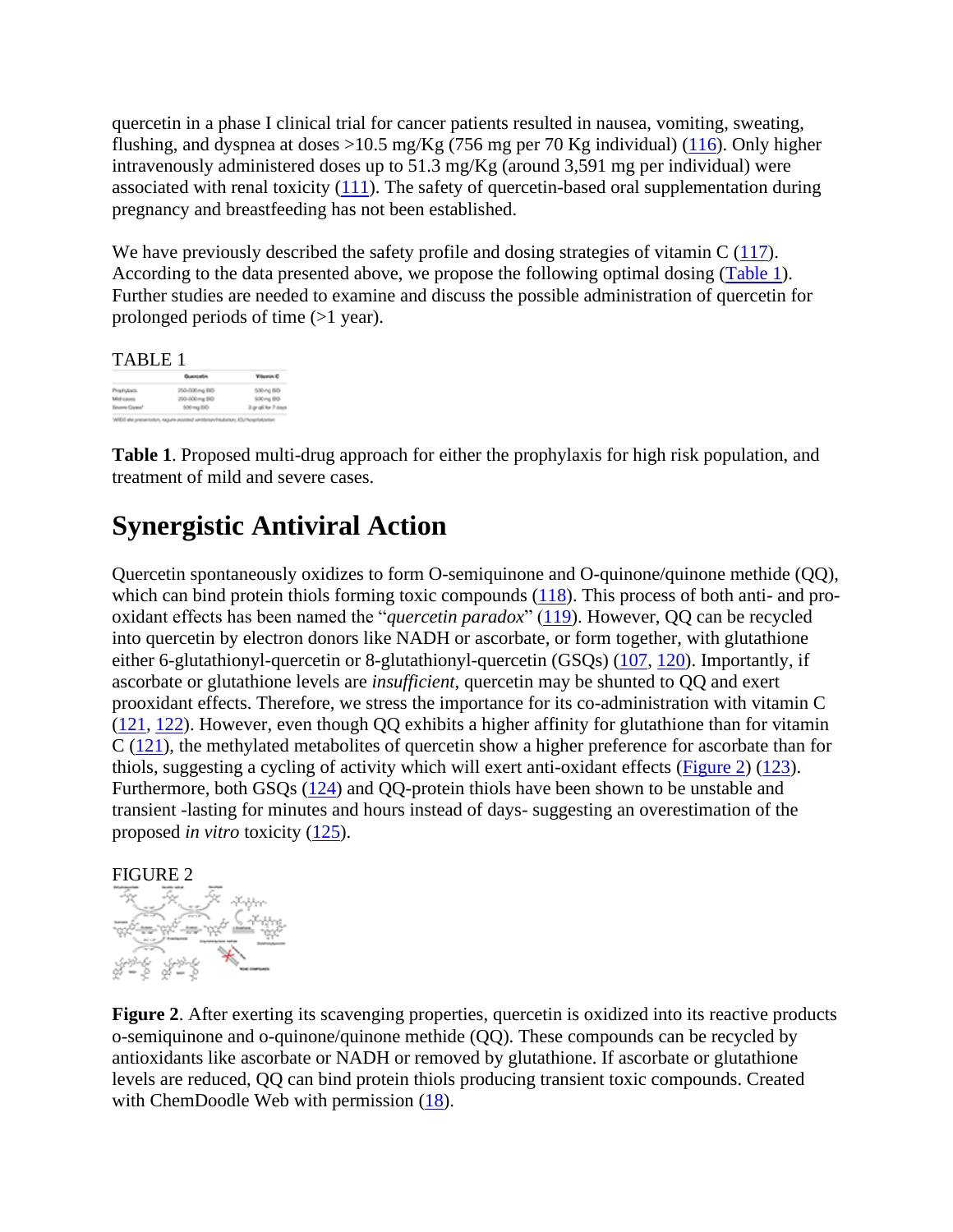The supraphysiological concentrations of ascorbate achieved with intravenous administration (i.v. 3 gr q6) are capable of free radical scavenging and electron donation, preventing either quercetin or glutathione oxidation. In this scenario, ascorbate may exert antioxidant and immunoprotective effects, quercetin and its metabolites exert a concurrent antiviral response and, if quercetin-oxidized compounds are formed, they can be partially recycled by ascorbate and transported by glutathione, thus preventing their possible toxicity.

## **Discussion**

A multi-drug approach with quercetin and vitamin C may disrupt virus entry, replication, enzyme activity and assembly, and concurrently fortify the immune response promoting early IFNs production, modulating interleukins, promoting T cell maturation, and phagocytic activity. Quercetin and ascorbic acid co-administration represents an experimental strategy for prophylaxis and treatment of several respiratory viruses, such as SARS-CoV-2. The blockage of virus entry represents a key strategy and quercetin impedes viral membrane fusion for both influenza and SARS-Cov *in vitro* [\(98\)](https://www.frontiersin.org/articles/10.3389/fimmu.2020.01451/full#B98). Quercetin also targets viral polymerases and may disrupt replication *via* the inhibition of reverse transcriptase enzymes. Quercetin further inhibits SARS 3CL protease by binding to its GLN189 site [\(102\)](https://www.frontiersin.org/articles/10.3389/fimmu.2020.01451/full#B102), which is expressed similarly by SARS-COV-2 [\(105\)](https://www.frontiersin.org/articles/10.3389/fimmu.2020.01451/full#B105) and provides a direct mechanistic rationale for its experimental clinical use—in addition to its immunoenhancing and anti-inflammatory actions. Despite the limitations of *in vitro* research, it is noteworthy that the few *in vivo* models reviewed here indicate increased survival from lethal viral infection when treated with quercetin [\(42,](https://www.frontiersin.org/articles/10.3389/fimmu.2020.01451/full#B42) [64\)](https://www.frontiersin.org/articles/10.3389/fimmu.2020.01451/full#B64). Some studies suggest that oral administration and metabolic processing (methylation, conjugation, etc.) is necessary, and have identified quercetin derivates, which display variable  $T_{\text{max}}$ , as responsible for a cooperative antiviral activity [\(126–](https://www.frontiersin.org/articles/10.3389/fimmu.2020.01451/full#B126)[128\)](https://www.frontiersin.org/articles/10.3389/fimmu.2020.01451/full#B128).

Vitamin C exerts immunomodulatory activity, enhancing interferon production through STAT3 phosphorylation [\(90\)](https://www.frontiersin.org/articles/10.3389/fimmu.2020.01451/full#B90), limiting cytokine-induced organ damage [\(55\)](https://www.frontiersin.org/articles/10.3389/fimmu.2020.01451/full#B55), promoting survival in lethal infections [\(54\)](https://www.frontiersin.org/articles/10.3389/fimmu.2020.01451/full#B54) and, importantly, is able to recycle oxidized quercetin [\(120\)](https://www.frontiersin.org/articles/10.3389/fimmu.2020.01451/full#B120), enhancing its antiviral effects. SARS-Cov-2 virus infection may initiate a strong inflammatory and dysregulated reaction in the lung with increased levels of IL-6 and a "cytokine-storm" [\(129\)](https://www.frontiersin.org/articles/10.3389/fimmu.2020.01451/full#B129) which has been shown to provoke either an asymptomatic, mild, or severe infections This cytokine dysregulation may be associated with neutrophil extracellular traps [\(130\)](https://www.frontiersin.org/articles/10.3389/fimmu.2020.01451/full#B130) and alterations in T cell activity [\(131\)](https://www.frontiersin.org/articles/10.3389/fimmu.2020.01451/full#B131). These immunological alterations which have characterized our current understanding of Covid-19 suggest that agents which target immune modulation, rather than direct viricidal activity, may present exciting targets for pharmacological intervention. In this scenario, Vitamin C and quercetin co-administration may represent a safe, effective, and inexpensive antiviral and immunomodulative approach for both the prophylaxis of high-risk populations and the treatment of both mild and severe cases.

They have also consistently been shown to display excellent safety profiles, and a consideration of risks and benefits in their therapeutic potential should be placed within this context. Vitamin C is a widely available supplement which many millions of people use already, and we have highlighted its antiviral properties in conjunction with quercetin. Due to its large-scale use, vitamin C in particular would be a cheap intervention with which to ascertain these compounds' efficacy as a prophylactic intervention. The prophylactic use of over-the-counter vitamin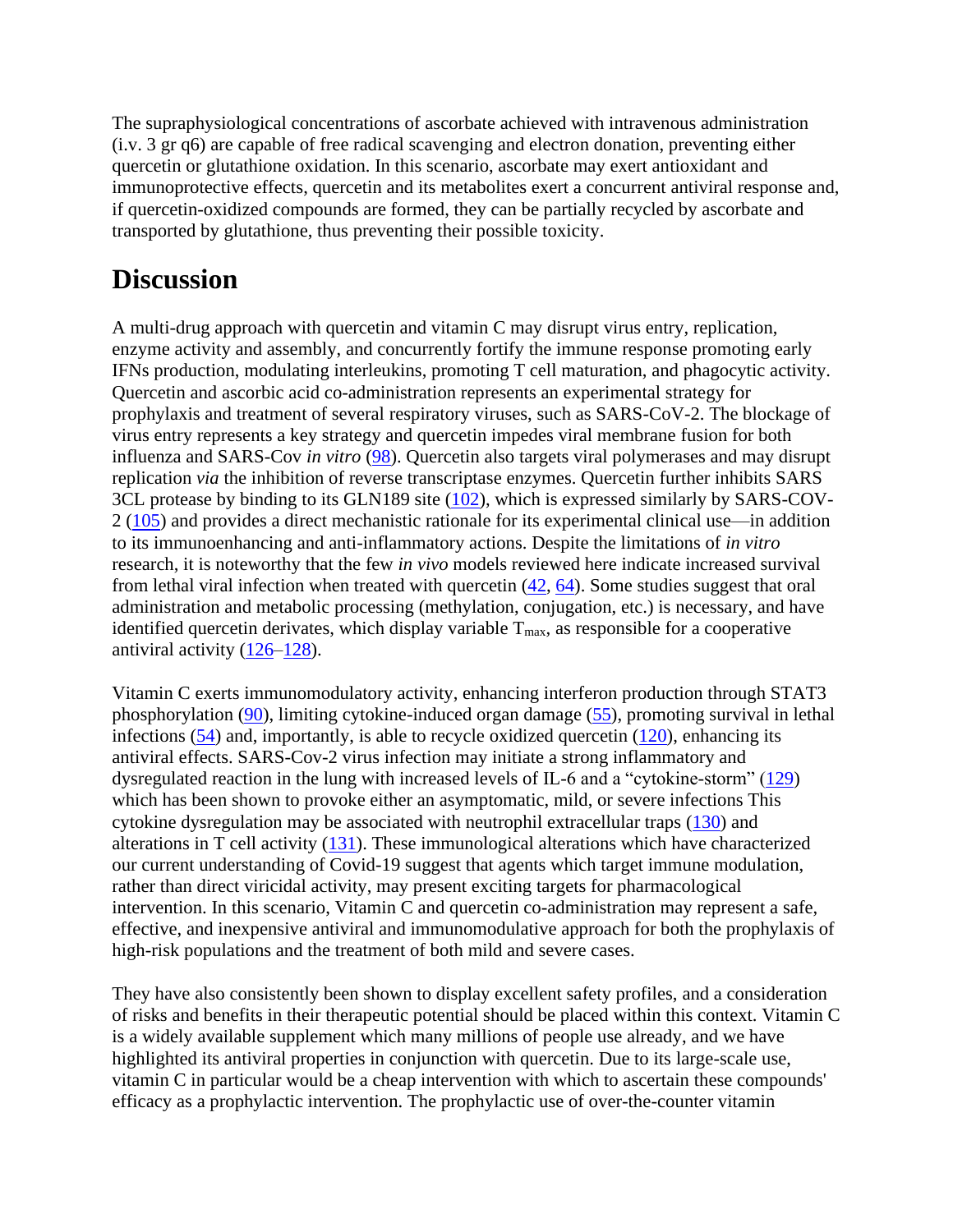supplementation to combat infection is a behavior many people engage with already. Research into the potential prophylactic administration of vitamin C and quercetin in high-risk groups is therefore warranted.

The excellent side effect profile of these agents would also suggest that they may complement interventions which have displayed potential benefits in treating Covid-19, such as Remdesivir [\(132\)](https://www.frontiersin.org/articles/10.3389/fimmu.2020.01451/full#B132) and convalescent plasma [\(133,](https://www.frontiersin.org/articles/10.3389/fimmu.2020.01451/full#B133) [134\)](https://www.frontiersin.org/articles/10.3389/fimmu.2020.01451/full#B134), which we believe warrants their experimental use in clinical trials.

There are potential limitations of their use in clinical studies. Both agents are present in varying degrees in individuals' diets and global recommendations for vitamin C intake vary extensively across the globe [\(135\)](https://www.frontiersin.org/articles/10.3389/fimmu.2020.01451/full#B135). Prophylactic interventions in general populations within the community will therefore be confounded by the quantity present in differing diets. Agents such as vitamin C also have well-characterized beneficial effects apart from the antiviral properties we have highlighted here. Supplementation with these agents may therefore promote general health and indirectly affect the capacity of individuals to combat viral infection. Although this would diminish the ability to identify the direct antiviral properties of vitamin C in clinical studies it may have ancillary benefits of promoting general health, which may be particularly pertinent if administered in communities with greater deprivation or from less economically developed countries.

## **Conclusion**

Quercetin displays a broad range of antiviral properties which can interfere at multiple steps of pathogen virulence -virus entry, virus replication, protein assembly- and that these therapeutic effects can be augmented by the co-administration of vitamin C. Furthermore, due to their lack of severe side effects and low-costs, we strongly suggest the combined administration of these two compounds for both the prophylaxis and the early treatment of respiratory tract infections, especially including COVID-19 patients.

## **Author Contributions**

All authors listed have made a substantial, direct and intellectual contribution to the work, and approved it for publication.

## **Funding**

Supported by the CounterACT Program, National Institutes of Health Office of the Director (NIH OD) and the National Institute of Environmental Health Sciences (NIEHS) grant number R21ES030528.

## **Conflict of Interest**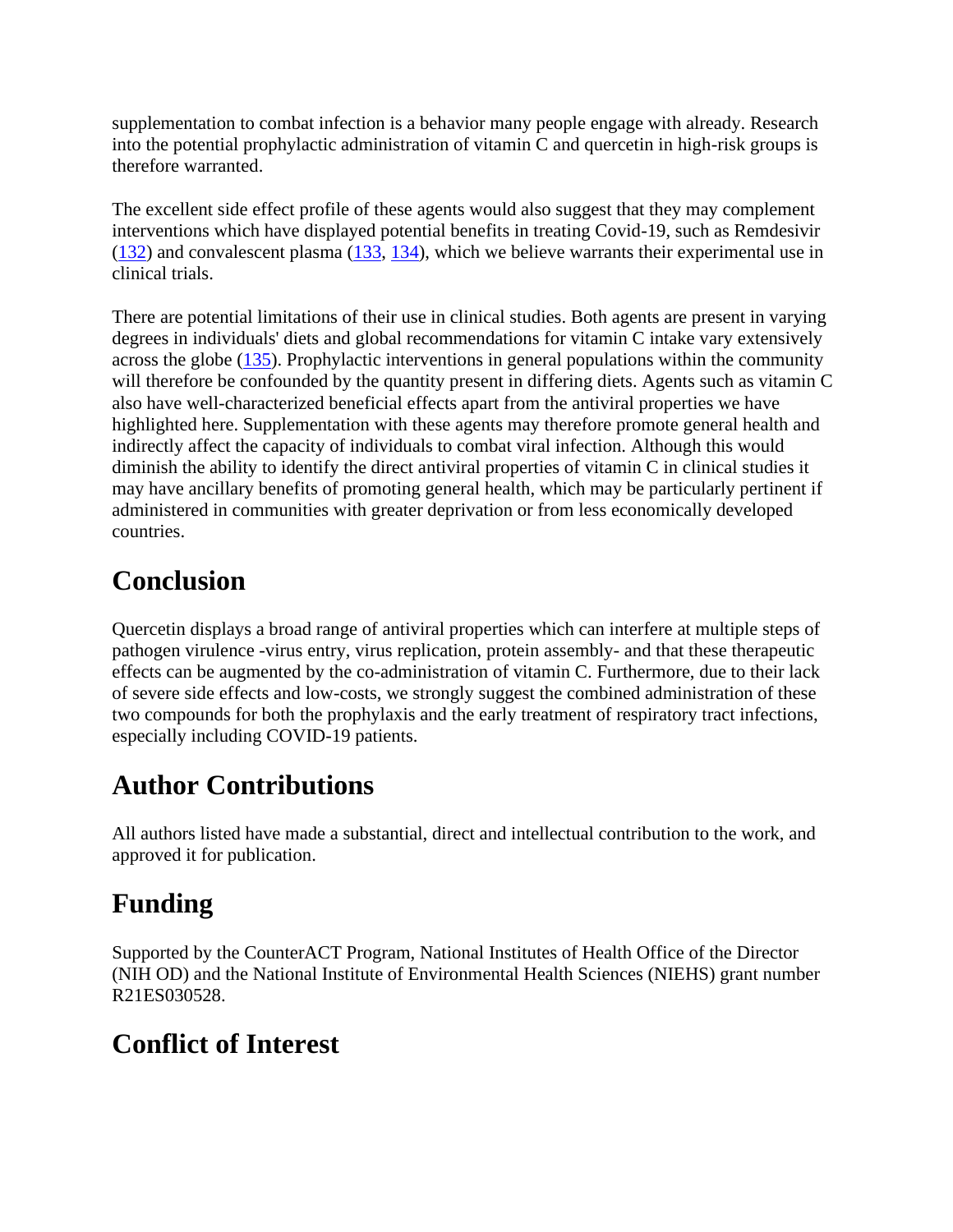The authors declare that the research was conducted in the absence of any commercial or financial relationships that could be construed as a potential conflict of interest.

#### **References**

1. Formica JV, Regelson W. Review of the biology of Quercetin and related bioflavonoids. *Food Chem Toxicol.* (1995) 33:1061–80. doi: 10.1016/0278-6915(95)00077-1

[PubMed Abstract](http://www.ncbi.nlm.nih.gov/sites/entrez?Db=pubmed&Cmd=ShowDetailView&TermToSearch=8847003) | [CrossRef Full Text](https://doi.org/10.1016/0278-6915(95)00077-1) | [Google Scholar](http://scholar.google.com/scholar_lookup?author=JV.+Formica&author=W.+Regelson+&publication_year=1995&title=Review+of+the+biology+of+Quercetin+and+related+bioflavonoids&journal=Food+Chem+Toxicol.&volume=33&pages=1061-80)

2. Colunga Biancatelli RML, Berrill M, Marik PE. The antiviral properties of vitamin C. *Expert Rev Anti Infect Ther*. (2019) 18:99–101. doi: 10.1080/14787210.2020.1706483

[PubMed Abstract](http://www.ncbi.nlm.nih.gov/sites/entrez?Db=pubmed&Cmd=ShowDetailView&TermToSearch=31852327) | [CrossRef Full Text](https://doi.org/10.1080/14787210.2020.1706483) | [Google Scholar](http://scholar.google.com/scholar_lookup?author=RML.+Colunga+Biancatelli&author=M.+Berrill&author=PE.+Marik+&publication_year=2019&title=The+antiviral+properties+of+vitamin+C&journal=Expert+Rev+Anti+Infect+Ther&volume=18&pages=99-101)

3. Marik PE. Vitamin C: an essential "stress hormone" during sepsis. *J Thorac Dis*. (2020) 12(Suppl. 1):S84–8. doi: 10.21037/jtd.2019.12.64

[PubMed Abstract](http://www.ncbi.nlm.nih.gov/sites/entrez?Db=pubmed&Cmd=ShowDetailView&TermToSearch=32148930) | [CrossRef Full Text](https://doi.org/10.21037/jtd.2019.12.64) | [Google Scholar](http://scholar.google.com/scholar_lookup?author=PE.+Marik+&publication_year=2020&title=Vitamin+C%3A+an+essential+)

4. Carr AC, Maggini S. Vitamin C and Immune Function. *Nutrients.* (2017) 9:1211. doi: 10.3390/nu9111211

[PubMed Abstract](http://www.ncbi.nlm.nih.gov/sites/entrez?Db=pubmed&Cmd=ShowDetailView&TermToSearch=29099763) | [CrossRef Full Text](https://doi.org/10.3390/nu9111211) | [Google Scholar](http://scholar.google.com/scholar_lookup?author=AC.+Carr&author=S.+Maggini+&publication_year=2017&title=Vitamin+C+and+Immune+Function&journal=Nutrients.&volume=9&pages=1211)

5. Leibovitz B, Siegel BV. Ascorbic acid and the immune response. *Adv Exp Med Biol.* (1981) 135:1–25. doi: 10.1007/978-1-4615-9200-6\_1

[PubMed Abstract](http://www.ncbi.nlm.nih.gov/sites/entrez?Db=pubmed&Cmd=ShowDetailView&TermToSearch=7010958) | [CrossRef Full Text](https://doi.org/10.1007/978-1-4615-9200-6_1) | [Google Scholar](http://scholar.google.com/scholar_lookup?author=B.+Leibovitz&author=BV.+Siegel+&publication_year=1981&title=Ascorbic+acid+and+the+immune+response&journal=Adv+Exp+Med+Biol.&volume=135&pages=1-25)

6. Dey S, Bishayi B. Killing of *S. aureus* in murine peritoneal macrophages by Ascorbic acid along with antibiotics Chloramphenicol or Ofloxacin: correlation with inflammation. *Microb Pathog.* (2018) 115:239–50. doi: 10.1016/j.micpath.2017.12.048

[PubMed Abstract](http://www.ncbi.nlm.nih.gov/sites/entrez?Db=pubmed&Cmd=ShowDetailView&TermToSearch=29274459) | [CrossRef Full Text](https://doi.org/10.1016/j.micpath.2017.12.048) | [Google Scholar](http://scholar.google.com/scholar_lookup?author=S.+Dey&author=B.+Bishayi+&publication_year=2018&title=Killing+of+S.+aureus+in+murine+peritoneal+macrophages+by+Ascorbic+acid+along+with+antibiotics+Chloramphenicol+or+Ofloxacin%3A+correlation+with+inflammation&journal=Microb+Pathog.&volume=115&pages=239-50)

7. Furuya A, Uozaki M, Yamasaki H, Arakawa T, Arita Koyama MAH. Antiviral effects of ascorbic and dehydroascorbic acids *in vitro*. *Int J Mol Med.* (2008) 22:541–5. doi: 10.3892/ijmm\_00000053

[PubMed Abstract](http://www.ncbi.nlm.nih.gov/sites/entrez?Db=pubmed&Cmd=ShowDetailView&TermToSearch=18813862) | [CrossRef Full Text](https://doi.org/10.3892/ijmm_00000053) | [Google Scholar](http://scholar.google.com/scholar_lookup?author=A.+Furuya&author=M.+Uozaki&author=H.+Yamasaki&author=T.+Arakawa&author=MAH.+Arita+Koyama+&publication_year=2008&title=Antiviral+effects+of+ascorbic+and+dehydroascorbic+acids+in+vitro&journal=Int+J+Mol+Med.&volume=22&pages=541-5)

8. Li Y, Yao J, Han C, Yang J, Chaudhry MT, Wang S, et al. Quercetin, inflammation and immunity. *Nutrients.* (2016) 8:167. doi: 10.3390/nu8030167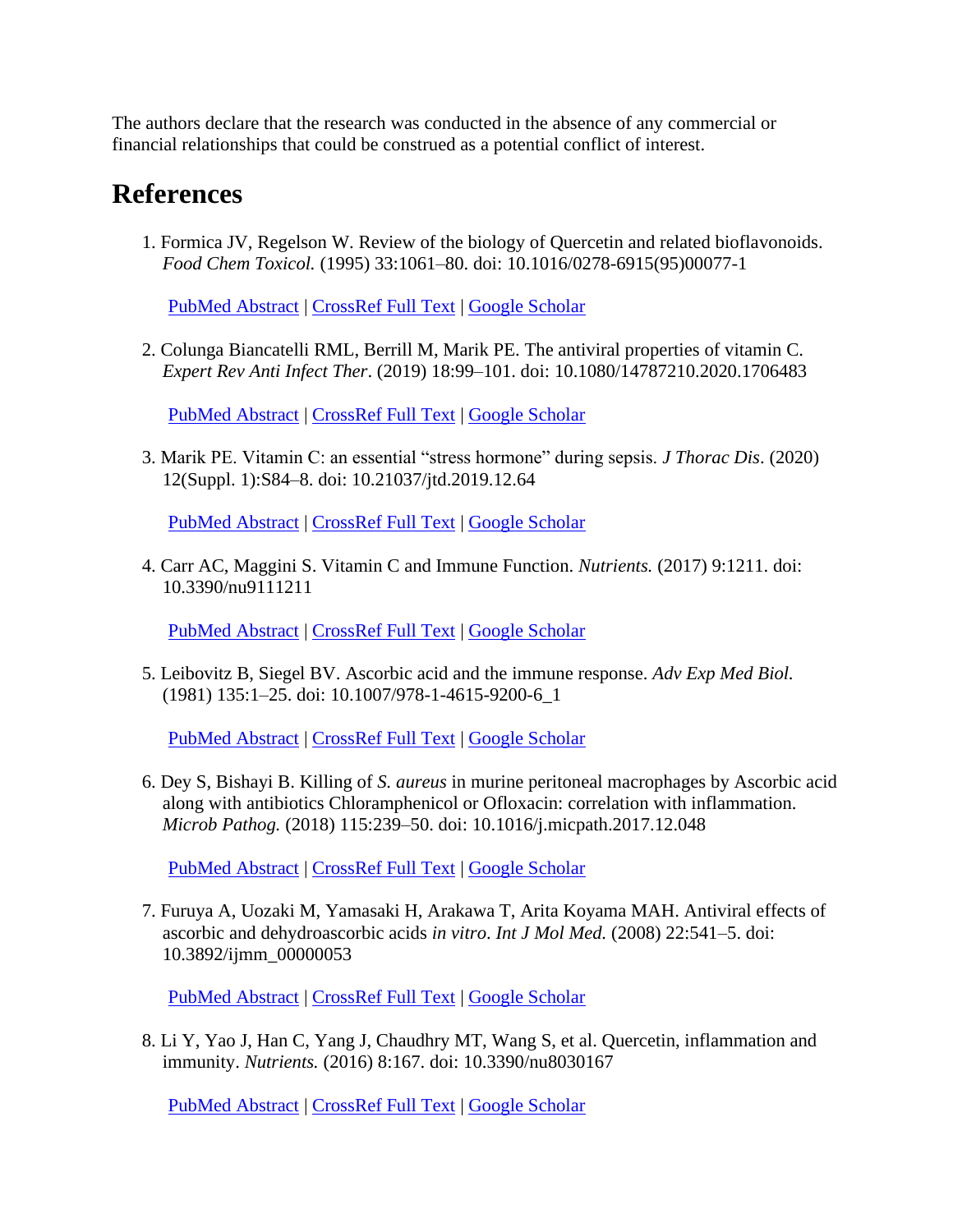9. Robaszkiewicz A, Balcerczyk A, Bartosz G. Antioxidative and prooxidative effects of quercetin on A549 cells. *Cell Biol Int.* (2007) 31:1245–50. doi: 10.1016/j.cellbi.2007.04.009

[PubMed Abstract](http://www.ncbi.nlm.nih.gov/sites/entrez?Db=pubmed&Cmd=ShowDetailView&TermToSearch=17583542) | [CrossRef Full Text](https://doi.org/10.1016/j.cellbi.2007.04.009) | [Google Scholar](http://scholar.google.com/scholar_lookup?author=A.+Robaszkiewicz&author=A.+Balcerczyk&author=G.+Bartosz+&publication_year=2007&title=Antioxidative+and+prooxidative+effects+of+quercetin+on+A549+cells&journal=Cell+Biol+Int.&volume=31&pages=1245-50)

10. Uchide N, Toyoda H. Antioxidant therapy as a potential approach to severe influenzaassociated complications. *Molecules.* (2011) 16:2032–52. doi: 10.3390/molecules16032032

[PubMed Abstract](http://www.ncbi.nlm.nih.gov/sites/entrez?Db=pubmed&Cmd=ShowDetailView&TermToSearch=21358592) | [CrossRef Full Text](https://doi.org/10.3390/molecules16032032) | [Google Scholar](http://scholar.google.com/scholar_lookup?author=N.+Uchide&author=H.+Toyoda+&publication_year=2011&title=Antioxidant+therapy+as+a+potential+approach+to+severe+influenza-associated+complications&journal=Molecules.&volume=16&pages=2032-52)

11. Nair MP, Kandaswami C, Mahajan S, Chadha KC, Chawda R, NairandSchwartz SAH. The flavonoid, quercetin, differentially regulates Th-1 (IFNgamma) and Th-2 (IL4) cytokine gene expression by normal peripheral blood mononuclear cells. *Biochim Biophys Acta*. (2002) 1593:29–36. doi: 10.1016/S0167-4889(02)00328-2

[PubMed Abstract](http://www.ncbi.nlm.nih.gov/sites/entrez?Db=pubmed&Cmd=ShowDetailView&TermToSearch=12431781) | [CrossRef Full Text](https://doi.org/10.1016/S0167-4889(02)00328-2) | [Google Scholar](http://scholar.google.com/scholar_lookup?author=MP.+Nair&author=C.+Kandaswami&author=S.+Mahajan&author=KC.+Chadha&author=R.+Chawda&author=SAH.+NairandSchwartz+&publication_year=2002&title=The+flavonoid,+quercetin,+differentially+regulates+Th-1+(IFNgamma)+and+Th-2+(IL4)+cytokine+gene+expression+by+normal+peripheral+blood+mononuclear+cells&journal=Biochim+Biophys+Acta&volume=1593&pages=29-36)

12. Shinozuka K, Kikuchi Y, Nishino C, Mori A, Tawata S. Inhibitory effect of flavonoids on DNA-dependent DNA and RNA polymerases. *Experientia.* (1988) 44:882–5. doi: 10.1007/BF01941188

[PubMed Abstract](http://www.ncbi.nlm.nih.gov/sites/entrez?Db=pubmed&Cmd=ShowDetailView&TermToSearch=2460368) | [CrossRef Full Text](https://doi.org/10.1007/BF01941188) | [Google Scholar](http://scholar.google.com/scholar_lookup?author=K.+Shinozuka&author=Y.+Kikuchi&author=C.+Nishino&author=A.+Mori&author=S.+Tawata+&publication_year=1988&title=Inhibitory+effect+of+flavonoids+on+DNA-dependent+DNA+and+RNA+polymerases&journal=Experientia.&volume=44&pages=882-5)

13. Bachmetov L, Gal-Tanamy M, Shapira A, Vorobeychik M, Giterman-Galam T, Sathiyamoorthy P, et al. Suppression of hepatitis C virus by the flavonoid quercetin is mediated by inhibition of NS3 protease activity. *J Viral Hepat.* (2012) 19:e81–8. doi: 10.1111/j.1365-2893.2011.01507.x

[PubMed Abstract](http://www.ncbi.nlm.nih.gov/sites/entrez?Db=pubmed&Cmd=ShowDetailView&TermToSearch=22239530) | [CrossRef Full Text](https://doi.org/10.1111/j.1365-2893.2011.01507.x) | [Google Scholar](http://scholar.google.com/scholar_lookup?author=L.+Bachmetov&author=M.+Gal-Tanamy&author=A.+Shapira&author=M.+Vorobeychik&author=T.+Giterman-Galam&author=P.+Sathiyamoorthy+&publication_year=2012&title=Suppression+of+hepatitis+C+virus+by+the+flavonoid+quercetin+is+mediated+by+inhibition+of+NS3+protease+activity&journal=J+Viral+Hepat.&volume=19&pages=e81-8)

14. Spedding G, Ratty A, Middleton E Jr. Inhibition of reverse transcriptases by flavonoids. *Antiviral Res.* (1989) 12:99–110. doi: 10.1016/0166-3542(89)90073-9

[PubMed Abstract](http://www.ncbi.nlm.nih.gov/sites/entrez?Db=pubmed&Cmd=ShowDetailView&TermToSearch=2480745) | [CrossRef Full Text](https://doi.org/10.1016/0166-3542(89)90073-9) | [Google Scholar](http://scholar.google.com/scholar_lookup?author=G.+Spedding&author=A.+Ratty&author=E.+Middleton+&publication_year=1989&title=Inhibition+of+reverse+transcriptases+by+flavonoids&journal=Antiviral+Res.&volume=12&pages=99-110)

15. Cushnie TP, Lamb AJ. Antimicrobial activity of flavonoids. *Int J Antimicrob Agents.* (2005) 26:343–56. doi: 10.1016/j.ijantimicag.2005.09.002

[PubMed Abstract](http://www.ncbi.nlm.nih.gov/sites/entrez?Db=pubmed&Cmd=ShowDetailView&TermToSearch=16323269) | [CrossRef Full Text](https://doi.org/10.1016/j.ijantimicag.2005.09.002) | [Google Scholar](http://scholar.google.com/scholar_lookup?author=TP.+Cushnie&author=AJ.+Lamb+&publication_year=2005&title=Antimicrobial+activity+of+flavonoids&journal=Int+J+Antimicrob+Agents.&volume=26&pages=343-56)

16. Debiaggi M, Tateo F, Pagani L, Luini M, Romero E. Effects of propolis flavonoids on virus infectivity and replication. *Microbiologica.* (1990) 13:207–13.

[PubMed Abstract](http://www.ncbi.nlm.nih.gov/sites/entrez?Db=pubmed&Cmd=ShowDetailView&TermToSearch=2125682) | [Google Scholar](http://scholar.google.com/scholar_lookup?author=M.+Debiaggi&author=F.+Tateo&author=L.+Pagani&author=M.+Luini&author=E.+Romero+&publication_year=1990&title=Effects+of+propolis+flavonoids+on+virus+infectivity+and+replication&journal=Microbiologica.&volume=13&pages=207-13)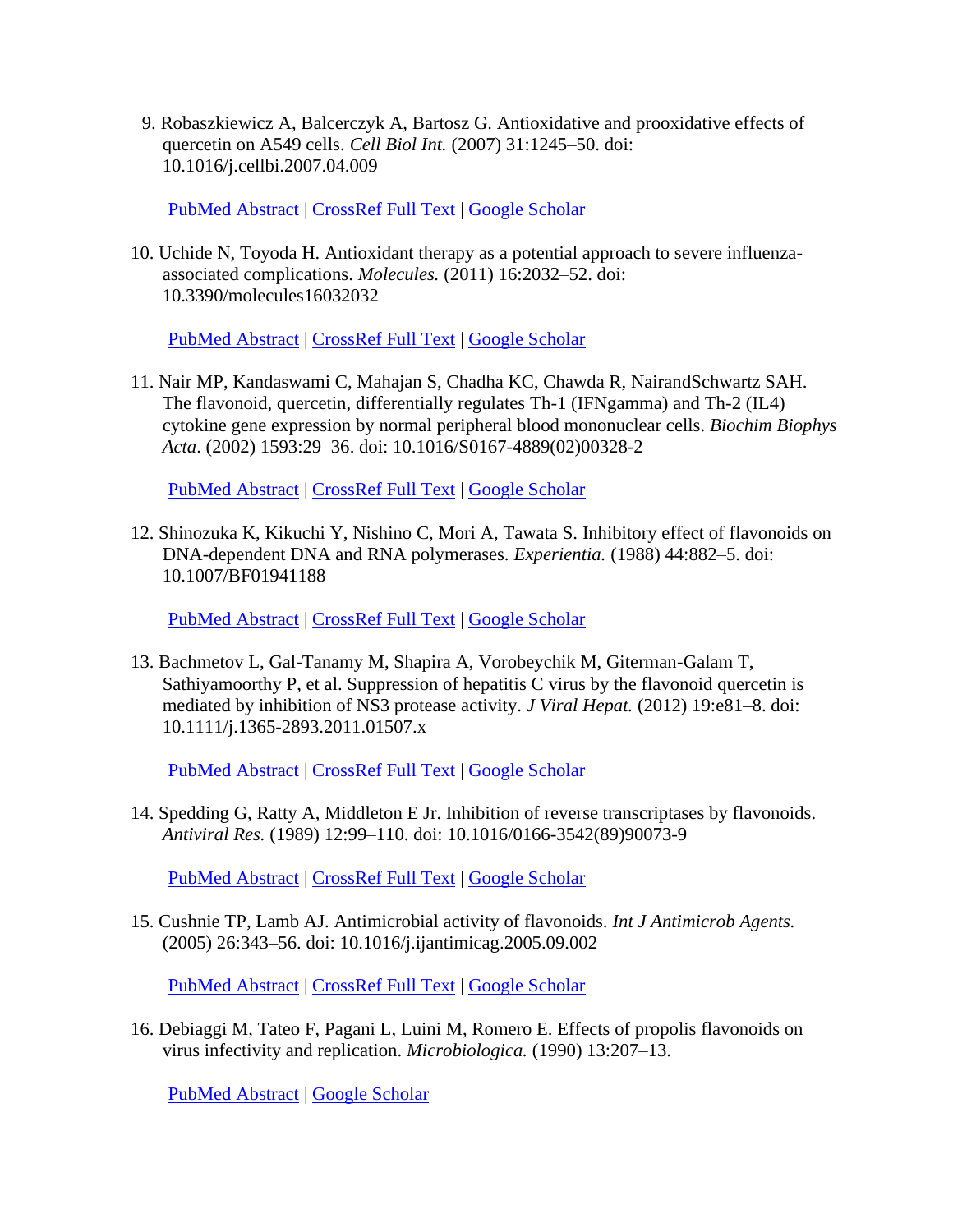17. Winkel-Shirley B, Flavonoid Biosynthesis. A colorful model for genetics, biochemistry, cell biology, and biotechnology. *Plant Physiol*. (2001) 126:485. doi: 10.1104/pp.126.2.485

[PubMed Abstract](http://www.ncbi.nlm.nih.gov/sites/entrez?Db=pubmed&Cmd=ShowDetailView&TermToSearch=11402179) | [CrossRef Full Text](https://doi.org/10.1104/pp.126.2.485)

18. Burger MC. ChemDoodle web components: HTML5 toolkit for chemical graphics, interfaces, and informatics. *J Cheminform*. (2015) 7:35. doi: 10.1186/s13321-015-0085-3

[PubMed Abstract](http://www.ncbi.nlm.nih.gov/sites/entrez?Db=pubmed&Cmd=ShowDetailView&TermToSearch=26185528) | [CrossRef Full Text](https://doi.org/10.1186/s13321-015-0085-3) | [Google Scholar](http://scholar.google.com/scholar_lookup?author=MC.+Burger+&publication_year=2015&title=ChemDoodle+web+components%3A+HTML5+toolkit+for+chemical+graphics,+interfaces,+and+informatics&journal=J+Cheminform&volume=7&pages=35)

19. Gábor M. Szent-Györgyi and the bioflavonoids: new results and perspectives of pharmacological research into benzo-pyrone derivatives. Commemoration on the 50th anniversary of the award of the Nobel Prize. *Prog Clin Biol Res*. (1988) 280:1–15.

[PubMed Abstract](http://www.ncbi.nlm.nih.gov/sites/entrez?Db=pubmed&Cmd=ShowDetailView&TermToSearch=3051022) | [Google Scholar](http://scholar.google.com/scholar_lookup?author=M.+Gábor+&publication_year=1988&title=Szent-Györgyi+and+the+bioflavonoids%3A+new+results+and+perspectives+of+pharmacological+research+into+benzo-pyrone+derivatives.+Commemoration+on+the+50th+anniversary+of+the+award+of+the+Nobel+Prize&journal=Prog+Clin+Biol+Res&volume=280&pages=1-15)

20. Khoo NK, White CR, Pozzo-Miller L, Zhou F, Constance C, InoueandParks DAT. Dietary flavonoid quercetin stimulates vasorelaxation in aortic vessels. *Free Radic Biol Med*. (2010) 49:339–47. doi: 10.1016/j.freeradbiomed.2010.04.022

[PubMed Abstract](http://www.ncbi.nlm.nih.gov/sites/entrez?Db=pubmed&Cmd=ShowDetailView&TermToSearch=20423726) | [CrossRef Full Text](https://doi.org/10.1016/j.freeradbiomed.2010.04.022) | [Google Scholar](http://scholar.google.com/scholar_lookup?author=NK.+Khoo&author=CR.+White&author=L.+Pozzo-Miller&author=F.+Zhou&author=C.+Constance&author=DAT.+InoueandParks+&publication_year=2010&title=Dietary+flavonoid+quercetin+stimulates+vasorelaxation+in+aortic+vessels&journal=Free+Radic+Biol+Med&volume=49&pages=339-47)

21. Andres S, Pevny S, Ziegenhagen R, Bakhiya N, Schäfer B, Hirsch-Ernst KI, et al. Safety aspects of the use of quercetin as a dietary supplement. *Mol Nutr Food Res.* (2018) 62:1700447. doi: 10.1002/mnfr.201700447

[PubMed Abstract](http://www.ncbi.nlm.nih.gov/sites/entrez?Db=pubmed&Cmd=ShowDetailView&TermToSearch=29127724) | [CrossRef Full Text](https://doi.org/10.1002/mnfr.201700447) | [Google Scholar](http://scholar.google.com/scholar_lookup?author=S.+Andres&author=S.+Pevny&author=R.+Ziegenhagen&author=N.+Bakhiya&author=B.+Schäfer&author=KI.+Hirsch-Ernst+&publication_year=2018&title=Safety+aspects+of+the+use+of+quercetin+as+a+dietary+supplement&journal=Mol+Nutr+Food+Res.&volume=62&pages=1700447)

22. Brown JP. A review of the genetic effects of naturally occurring flavonoids, anthraquinones and related compounds. *Mutat Res*. (1980) 75:243–77. doi: 10.1016/0165- 1110(80)90029-9

[PubMed Abstract](http://www.ncbi.nlm.nih.gov/sites/entrez?Db=pubmed&Cmd=ShowDetailView&TermToSearch=6770263) | [CrossRef Full Text](https://doi.org/10.1016/0165-1110(80)90029-9) | [Google Scholar](http://scholar.google.com/scholar_lookup?author=JP.+Brown+&publication_year=1980&title=A+review+of+the+genetic+effects+of+naturally+occurring+flavonoids,+anthraquinones+and+related+compounds&journal=Mutat+Res&volume=75&pages=243-77)

23. Awad HM, Boersma MG, Vervoort Rietjens JIM. Peroxidase-catalyzed formation of quercetin quinone methide-glutathione adducts. *Arch Biochem Biophys.* (2000) 378:224– 33. doi: 10.1006/abbi.2000.1832

[PubMed Abstract](http://www.ncbi.nlm.nih.gov/sites/entrez?Db=pubmed&Cmd=ShowDetailView&TermToSearch=10860540) | [CrossRef Full Text](https://doi.org/10.1006/abbi.2000.1832) | [Google Scholar](http://scholar.google.com/scholar_lookup?author=HM.+Awad&author=MG.+Boersma&author=JIM.+Vervoort+Rietjens+&publication_year=2000&title=Peroxidase-catalyzed+formation+of+quercetin+quinone+methide-glutathione+adducts&journal=Arch+Biochem+Biophys.&volume=378&pages=224-33)

24. Terao J. Dietary flavonoids as antioxidants *in vivo*: conjugated metabolites of (-) epicatechin and quercetin participate in antioxidative defense in blood plasma. *J Med Invest*. (1999) 46:159–68.

[PubMed Abstract](http://www.ncbi.nlm.nih.gov/sites/entrez?Db=pubmed&Cmd=ShowDetailView&TermToSearch=10687310) | [Google Scholar](http://scholar.google.com/scholar_lookup?author=J.+Terao+&publication_year=1999&title=Dietary+flavonoids+as+antioxidants+in+vivo%3A+conjugated+metabolites+of+(-)-epicatechin+and+quercetin+participate+in+antioxidative+defense+in+blood+plasma&journal=J+Med+Invest&volume=46&pages=159-68)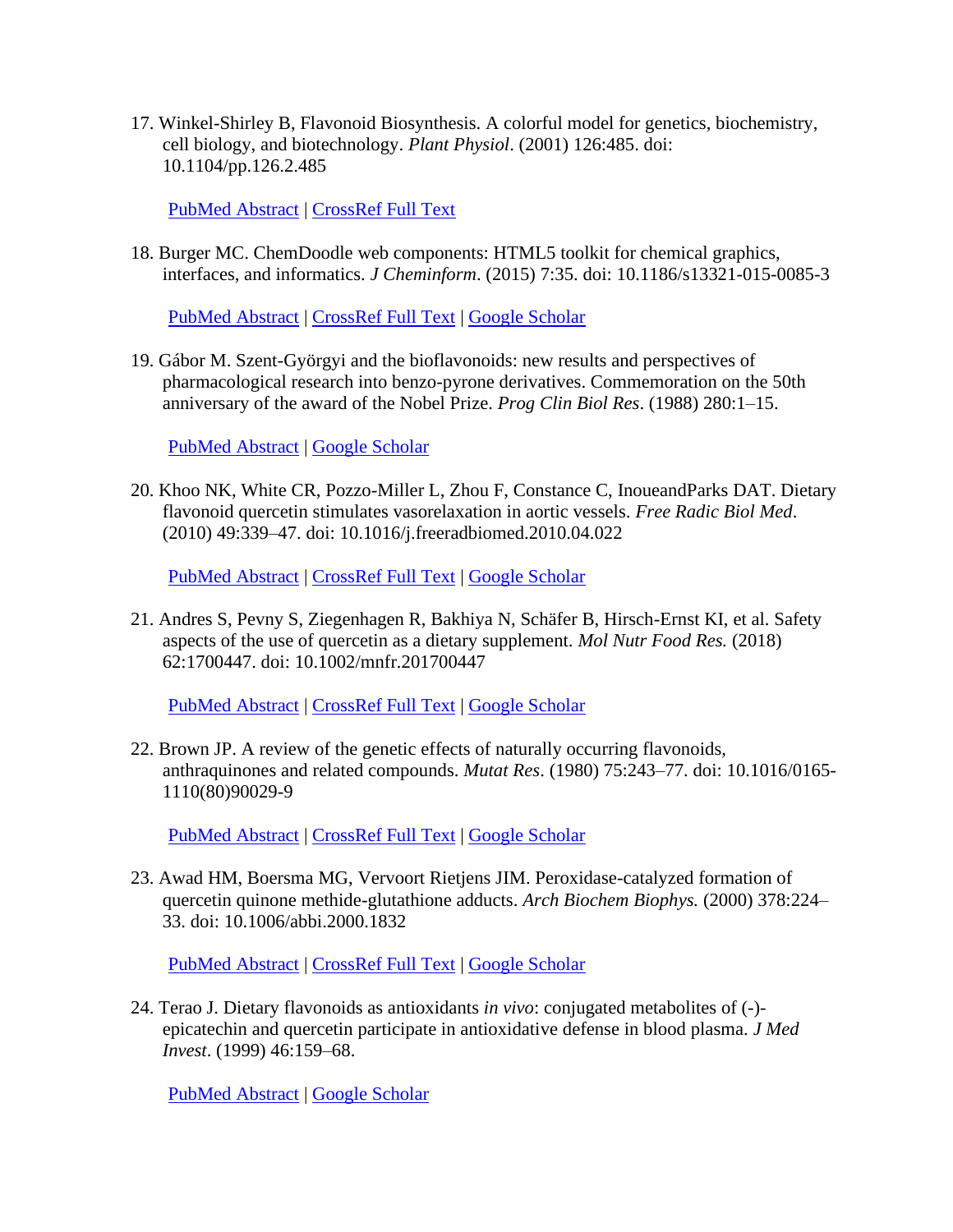25. Abdelmoaty MA, Ibrahim MA, Ahmed NS, Abdelaziz MA. Confirmatory studies on the antioxidant and antidiabetic effect of quercetin in rats. *Indian J Clin Biochem.* (2010) 25:188–92. doi: 10.1007/s12291-010-0034-x

[PubMed Abstract](http://www.ncbi.nlm.nih.gov/sites/entrez?Db=pubmed&Cmd=ShowDetailView&TermToSearch=23105908) | [CrossRef Full Text](https://doi.org/10.1007/s12291-010-0034-x) | [Google Scholar](http://scholar.google.com/scholar_lookup?author=MA.+Abdelmoaty&author=MA.+Ibrahim&author=NS.+Ahmed&author=MA.+Abdelaziz+&publication_year=2010&title=Confirmatory+studies+on+the+antioxidant+and+antidiabetic+effect+of+quercetin+in+rats&journal=Indian+J+Clin+Biochem.&volume=25&pages=188-92)

26. Nabavi SM, Nabavi SF, Eslami S, Moghaddam AH. *In vivo* protective effects of quercetin against sodium fluoride-induced oxidative stress in the hepatic tissue. *Food Chem.* (2012) 132:931–5. doi: 10.1016/j.foodchem.2011.11.070

[CrossRef Full Text](https://doi.org/10.1016/j.foodchem.2011.11.070) | [Google Scholar](http://scholar.google.com/scholar_lookup?author=SM.+Nabavi&author=SF.+Nabavi&author=S.+Eslami&author=AH.+Moghaddam+&publication_year=2012&title=In+vivo+protective+effects+of+quercetin+against+sodium+fluoride-induced+oxidative+stress+in+the+hepatic+tissue&journal=Food+Chem.&volume=132&pages=931-5)

27. Gormaz JG, Quintremil S, Rodrigo R. Cardiovascular disease: a target for the pharmacological effects of quercetin. *Curr Top Med Chem.* (2015) 15:1735–42. doi: 10.2174/1568026615666150427124357

[PubMed Abstract](http://www.ncbi.nlm.nih.gov/sites/entrez?Db=pubmed&Cmd=ShowDetailView&TermToSearch=25915608) | [CrossRef Full Text](https://doi.org/10.2174/1568026615666150427124357) | [Google Scholar](http://scholar.google.com/scholar_lookup?author=JG.+Gormaz&author=S.+Quintremil&author=R.+Rodrigo+&publication_year=2015&title=Cardiovascular+disease%3A+a+target+for+the+pharmacological+effects+of+quercetin&journal=Curr+Top+Med+Chem.&volume=15&pages=1735-42)

28. Pace-Asciak CR, Hahn S, Diamandis EP, Soleas G, Goldberg DM. The red wine phenolics trans-resveratrol and quercetin block human platelet aggregation and eicosanoid synthesis: implications for protection against coronary heart disease. *Clin Chim Acta.* (1995) 235:207–19. doi: 10.1016/0009-8981(95)06045-1

[PubMed Abstract](http://www.ncbi.nlm.nih.gov/sites/entrez?Db=pubmed&Cmd=ShowDetailView&TermToSearch=7554275) | [CrossRef Full Text](https://doi.org/10.1016/0009-8981(95)06045-1) | [Google Scholar](http://scholar.google.com/scholar_lookup?author=CR.+Pace-Asciak&author=S.+Hahn&author=EP.+Diamandis&author=G.+Soleas&author=DM.+Goldberg+&publication_year=1995&title=The+red+wine+phenolics+trans-resveratrol+and+quercetin+block+human+platelet+aggregation+and+eicosanoid+synthesis%3A+implications+for+protection+against+coronary+heart+disease&journal=Clin+Chim+Acta.&volume=235&pages=207-19)

29. Cai Q, Rahn RO, Zhang R. Dietary flavonoids, quercetin, luteolin and genistein, reduce oxidative DNA damage and lipid peroxidation and quench free radicals. *Cancer Lett.* (1997) 119:99–107. doi: 10.1016/S0304-3835(97)00261-9

[PubMed Abstract](http://www.ncbi.nlm.nih.gov/sites/entrez?Db=pubmed&Cmd=ShowDetailView&TermToSearch=18372528) | [CrossRef Full Text](https://doi.org/10.1016/S0304-3835(97)00261-9) | [Google Scholar](http://scholar.google.com/scholar_lookup?author=Q.+Cai&author=RO.+Rahn&author=R.+Zhang+&publication_year=1997&title=Dietary+flavonoids,+quercetin,+luteolin+and+genistein,+reduce+oxidative+DNA+damage+and+lipid+peroxidation+and+quench+free+radicals&journal=Cancer+Lett.&volume=119&pages=99-107)

30. Erden Inal M, Kahraman A. The protective effect of flavonol quercetin against ultraviolet a induced oxidative stress in rats. *Toxicology.* (2000) 154:21–9. doi: 10.1016/S0300- 483X(00)00268-7

[PubMed Abstract](http://www.ncbi.nlm.nih.gov/sites/entrez?Db=pubmed&Cmd=ShowDetailView&TermToSearch=11118667) | [CrossRef Full Text](https://doi.org/10.1016/S0300-483X(00)00268-7) | [Google Scholar](http://scholar.google.com/scholar_lookup?author=M.+Erden+Inal&author=A.+Kahraman+&publication_year=2000&title=The+protective+effect+of+flavonol+quercetin+against+ultraviolet+a+induced+oxidative+stress+in+rats&journal=Toxicology.&volume=154&pages=21-9)

31. Morikawa K, Nonaka M, Narahara M, Torii I, Kawaguchi K, Yoshikawa T, et al. Inhibitory effect of quercetin on carrageenan-induced inflammation in rats. *Life Sci.* (2003) 74:709–21. doi: 10.1016/j.lfs.2003.06.036

[PubMed Abstract](http://www.ncbi.nlm.nih.gov/sites/entrez?Db=pubmed&Cmd=ShowDetailView&TermToSearch=14654164) | [CrossRef Full Text](https://doi.org/10.1016/j.lfs.2003.06.036) | [Google Scholar](http://scholar.google.com/scholar_lookup?author=K.+Morikawa&author=M.+Nonaka&author=M.+Narahara&author=I.+Torii&author=K.+Kawaguchi&author=T.+Yoshikawa+&publication_year=2003&title=Inhibitory+effect+of+quercetin+on+carrageenan-induced+inflammation+in+rats&journal=Life+Sci.&volume=74&pages=709-21)

32. Dimova S, Mugabowindekwe R, Willems T, Brewster ME, Noppe M, Ludwig A, et al. Safety-assessment of 3-methoxyquercetin as an antirhinoviral compound for nasal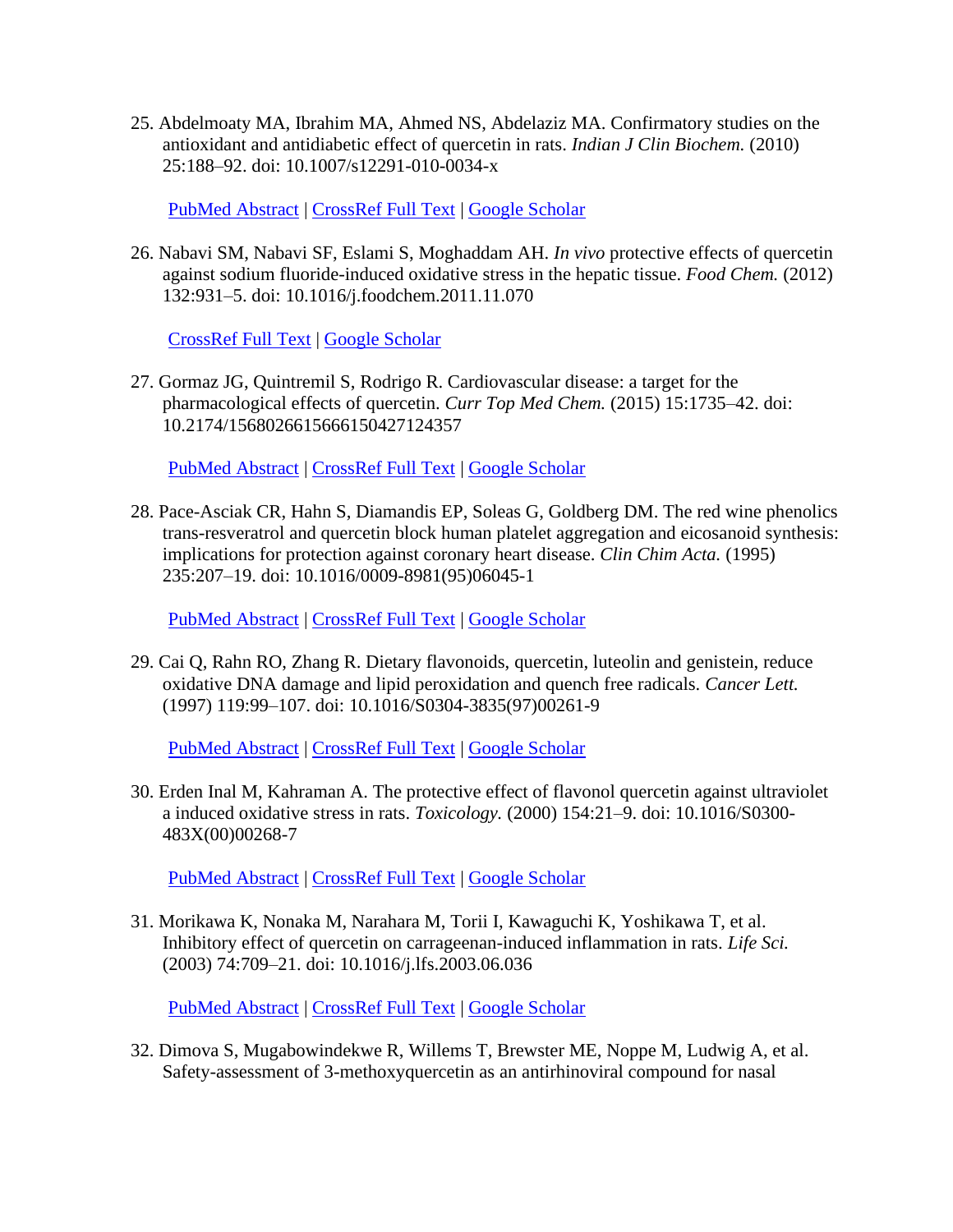application: effect on ciliary beat frequency. *Int J Pharm.* (2003) 263:95–103. doi: 10.1016/S0378-5173(03)00363-6

[PubMed Abstract](http://www.ncbi.nlm.nih.gov/sites/entrez?Db=pubmed&Cmd=ShowDetailView&TermToSearch=12954184) | [CrossRef Full Text](https://doi.org/10.1016/S0378-5173(03)00363-6) | [Google Scholar](http://scholar.google.com/scholar_lookup?author=S.+Dimova&author=R.+Mugabowindekwe&author=T.+Willems&author=ME.+Brewster&author=M.+Noppe&author=A.+Ludwig+&publication_year=2003&title=Safety-assessment+of+3-methoxyquercetin+as+an+antirhinoviral+compound+for+nasal+application%3A+effect+on+ciliary+beat+frequency&journal=Int+J+Pharm.&volume=263&pages=95-103)

33. Davies SP, Reddy H, Caivano M, Cohen P. Specificity and mechanism of action of some commonly used protein kinase inhibitors. *Biochem J.* (2000) 351(Pt. 1):95–105. doi: 10.1042/bj3510095

[PubMed Abstract](http://www.ncbi.nlm.nih.gov/sites/entrez?Db=pubmed&Cmd=ShowDetailView&TermToSearch=10998351) | [CrossRef Full Text](https://doi.org/10.1042/bj3510095) | [Google Scholar](http://scholar.google.com/scholar_lookup?author=SP.+Davies&author=H.+Reddy&author=M.+Caivano&author=P.+Cohen+&publication_year=2000&title=Specificity+and+mechanism+of+action+of+some+commonly+used+protein+kinase+inhibitors&journal=Biochem+J.&volume=351&pages=95-105)

34. Huang YT, Hwang JJ, Lee PP, Ke FC, Huang JH, Huang CJ, et al. Effects of luteolin and quercetin, inhibitors of tyrosine kinase, on cell growth and metastasis-associated properties in A431 cells overexpressing epidermal growth factor receptor. *Br J Pharmacol*. (1999) 128:999–1010. doi: 10.1038/sj.bjp.0702879

[PubMed Abstract](http://www.ncbi.nlm.nih.gov/sites/entrez?Db=pubmed&Cmd=ShowDetailView&TermToSearch=10556937) | [CrossRef Full Text](https://doi.org/10.1038/sj.bjp.0702879) | [Google Scholar](http://scholar.google.com/scholar_lookup?author=YT.+Huang&author=JJ.+Hwang&author=PP.+Lee&author=FC.+Ke&author=JH.+Huang&author=CJ.+Huang+&publication_year=1999&title=Effects+of+luteolin+and+quercetin,+inhibitors+of+tyrosine+kinase,+on+cell+growth+and+metastasis-associated+properties+in+A431+cells+overexpressing+epidermal+growth+factor+receptor&journal=Br+J+Pharmacol&volume=128&pages=999-1010)

35. Agullo G, Gamet-Payrastre L, Manenti S, Viala C, Rémésy C, Chap H, et al. Relationship between flavonoid structure and inhibition of phosphatidylinositol 3-kinase: a comparison with tyrosine kinase and protein kinase C inhibition. *Biochem Pharmacol*. (1997) 53:1649–57. doi: 10.1016/S0006-2952(97)82453-7

[PubMed Abstract](http://www.ncbi.nlm.nih.gov/sites/entrez?Db=pubmed&Cmd=ShowDetailView&TermToSearch=9264317) | [CrossRef Full Text](https://doi.org/10.1016/S0006-2952(97)82453-7) | [Google Scholar](http://scholar.google.com/scholar_lookup?author=G.+Agullo&author=L.+Gamet-Payrastre&author=S.+Manenti&author=C.+Viala&author=C.+Rémésy&author=H.+Chap+&publication_year=1997&title=Relationship+between+flavonoid+structure+and+inhibition+of+phosphatidylinositol+3-kinase%3A+a+comparison+with+tyrosine+kinase+and+protein+kinase+C+inhibition&journal=Biochem+Pharmacol&volume=53&pages=1649-57)

36. Peet GW, Li J. IkappaB kinases alpha and beta show a random sequential kinetic mechanism and are inhibited by staurosporine and quercetin. *J Biol Chem.* (1999) 274:32655–61. doi: 10.1074/jbc.274.46.32655

[PubMed Abstract](http://www.ncbi.nlm.nih.gov/sites/entrez?Db=pubmed&Cmd=ShowDetailView&TermToSearch=10551820) | [CrossRef Full Text](https://doi.org/10.1074/jbc.274.46.32655) | [Google Scholar](http://scholar.google.com/scholar_lookup?author=GW.+Peet&author=J.+Li+&publication_year=1999&title=IkappaB+kinases+alpha+and+beta+show+a+random+sequential+kinetic+mechanism+and+are+inhibited+by+staurosporine+and+quercetin&journal=J+Biol+Chem.&volume=274&pages=32655-61)

37. De Palma AM, Vliegen I, De Clercq E, Neyts J. Selective inhibitors of picornavirus replication. *Med Res Rev.* (2008) 28:823–84. doi: 10.1002/med.20125

[PubMed Abstract](http://www.ncbi.nlm.nih.gov/sites/entrez?Db=pubmed&Cmd=ShowDetailView&TermToSearch=18381747) | [CrossRef Full Text](https://doi.org/10.1002/med.20125) | [Google Scholar](http://scholar.google.com/scholar_lookup?author=AM.+De+Palma&author=I.+Vliegen&author=E.+De+Clercq&author=J.+Neyts+&publication_year=2008&title=Selective+inhibitors+of+picornavirus+replication&journal=Med+Res+Rev.&volume=28&pages=823-84)

38. Itsuka H, Ohsawa C, Ohiwa T, Umeda I, Suhara Y. Antipicornavirus flavone Ro 09-0179. *Antimicrob Agents Chemother*. (1982) 22:611–16. doi: 10.1128/AAC.22.4.611

[PubMed Abstract](http://www.ncbi.nlm.nih.gov/sites/entrez?Db=pubmed&Cmd=ShowDetailView&TermToSearch=6295260) | [CrossRef Full Text](https://doi.org/10.1128/AAC.22.4.611) | [Google Scholar](http://scholar.google.com/scholar_lookup?author=H.+Itsuka&author=C.+Ohsawa&author=T.+Ohiwa&author=I.+Umeda&author=Y.+Suhara+&publication_year=1982&title=Antipicornavirus+flavone+Ro+09-0179&journal=Antimicrob+Agents+Chemother&volume=22&pages=611-16)

39. Kaul TN, Middleton E Jr. Ogra PL. Antiviral effect of flavonoids on human viruses. *J Med Virol.* (1985) 15:71–9. doi: 10.1002/jmv.1890150110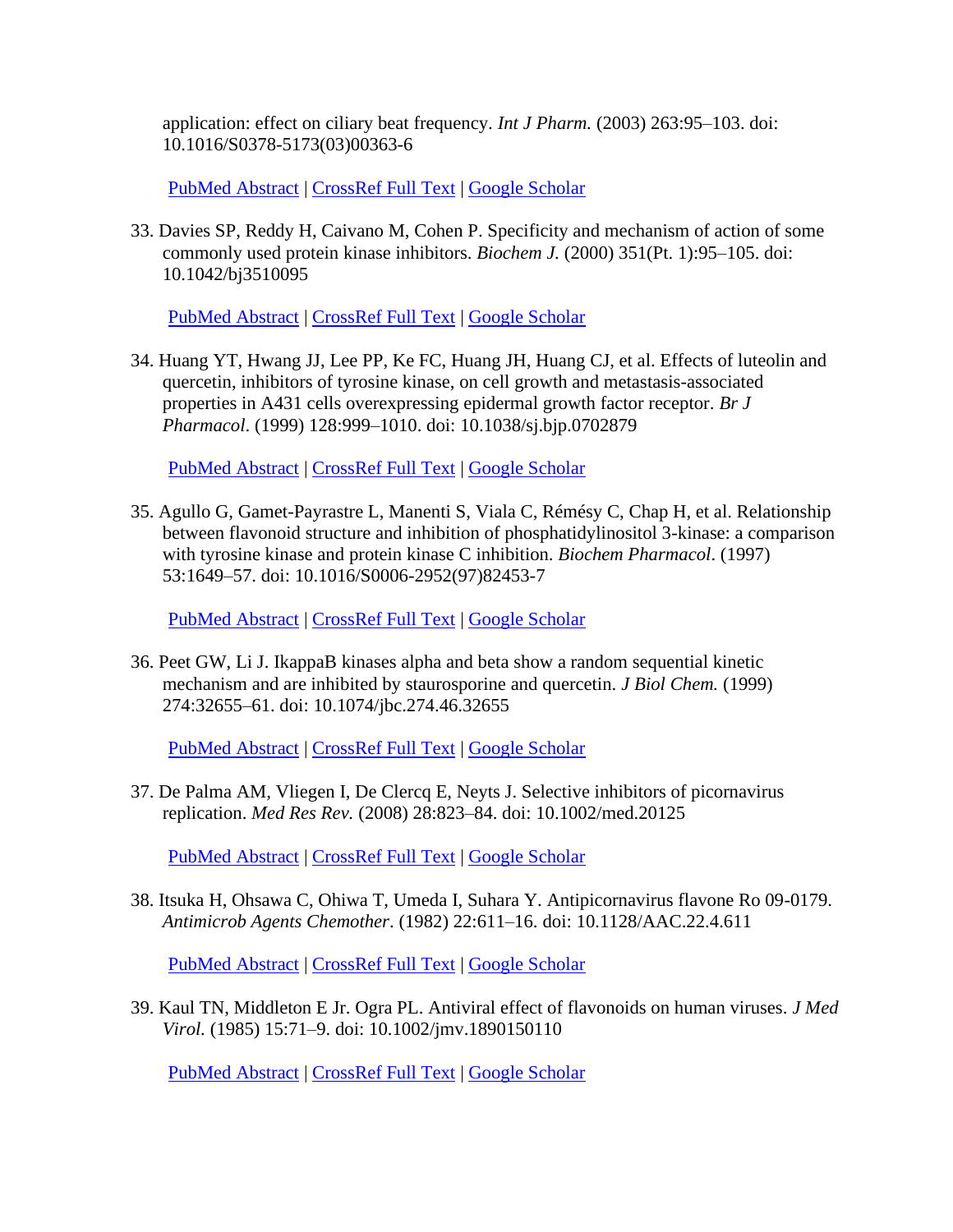40. Evers DL, Chao CF, Wang X, Zhang Z, Huong SM, Huang ES. Human cytomegalovirusinhibitory flavonoids: studies on antiviral activity and mechanism of action. *Antiviral Res.* (2005) 68:124–34. doi: 10.1016/j.antiviral.2005.08.002

[PubMed Abstract](http://www.ncbi.nlm.nih.gov/sites/entrez?Db=pubmed&Cmd=ShowDetailView&TermToSearch=16188329) | [CrossRef Full Text](https://doi.org/10.1016/j.antiviral.2005.08.002) | [Google Scholar](http://scholar.google.com/scholar_lookup?author=DL.+Evers&author=CF.+Chao&author=X.+Wang&author=Z.+Zhang&author=SM.+Huong&author=ES.+Huang+&publication_year=2005&title=Human+cytomegalovirus-inhibitory+flavonoids%3A+studies+on+antiviral+activity+and+mechanism+of+action&journal=Antiviral+Res.&volume=68&pages=124-34)

41. Zandi K, Teoh BT, Sam SS, Wong PF, Mustafa MR, Abubakar S. Antiviral activity of four types of bioflavonoid against dengue virus type-2. *Virol J.* (2011) 8:560. doi: 10.1186/1743-422X-8-560

[PubMed Abstract](http://www.ncbi.nlm.nih.gov/sites/entrez?Db=pubmed&Cmd=ShowDetailView&TermToSearch=22201648) | [CrossRef Full Text](https://doi.org/10.1186/1743-422X-8-560) | [Google Scholar](http://scholar.google.com/scholar_lookup?author=K.+Zandi&author=BT.+Teoh&author=SS.+Sam&author=PF.+Wong&author=MR.+Mustafa&author=S.+Abubakar+&publication_year=2011&title=Antiviral+activity+of+four+types+of+bioflavonoid+against+dengue+virus+type-2&journal=Virol+J.&volume=8&pages=560)

42. Veckenstedt A, Béládi I, Mucsi I. Effect of treatment with certain flavonoids on Mengo virus-induced encephalitis in mice. *Arch Virol.* (1978) 57:255–60. doi: 10.1007/BF01315089

[PubMed Abstract](http://www.ncbi.nlm.nih.gov/sites/entrez?Db=pubmed&Cmd=ShowDetailView&TermToSearch=209770) | [CrossRef Full Text](https://doi.org/10.1007/BF01315089) | [Google Scholar](http://scholar.google.com/scholar_lookup?author=A.+Veckenstedt&author=I.+Béládi&author=I.+Mucsi+&publication_year=1978&title=Effect+of+treatment+with+certain+flavonoids+on+Mengo+virus-induced+encephalitis+in+mice&journal=Arch+Virol.&volume=57&pages=255-60)

43. Güttner J, Veckenstedt A, Heinecke H, Pusztai R. Effect of quercetin on the course of mengo virus infection in immunodeficient and normal mice. A histologic study. *Acta Virol.* (1982) 26:148–55.

[PubMed Abstract](http://www.ncbi.nlm.nih.gov/sites/entrez?Db=pubmed&Cmd=ShowDetailView&TermToSearch=6127014) | [Google Scholar](http://scholar.google.com/scholar_lookup?author=J.+Güttner&author=A.+Veckenstedt&author=H.+Heinecke&author=R.+Pusztai+&publication_year=1982&title=Effect+of+quercetin+on+the+course+of+mengo+virus+infection+in+immunodeficient+and+normal+mice.+A+histologic+study&journal=Acta+Virol.&volume=26&pages=148-55)

44. Nieman DC, Henson DA, Gross SJ, Jenkins DP, Davis JM, Murphy EA, et al. Quercetin reduces illness but not immune perturbations after intensive exercise. *Med Sci Sports Exerc*. (2007) 39:1561–9. doi: 10.1249/mss.0b013e318076b566

[PubMed Abstract](http://www.ncbi.nlm.nih.gov/sites/entrez?Db=pubmed&Cmd=ShowDetailView&TermToSearch=17805089) | [CrossRef Full Text](https://doi.org/10.1249/mss.0b013e318076b566) | [Google Scholar](http://scholar.google.com/scholar_lookup?author=DC.+Nieman&author=DA.+Henson&author=SJ.+Gross&author=DP.+Jenkins&author=JM.+Davis&author=EA.+Murphy+&publication_year=2007&title=Quercetin+reduces+illness+but+not+immune+perturbations+after+intensive+exercise&journal=Med+Sci+Sports+Exerc&volume=39&pages=1561-9)

45. Nieman DC, Henson DA, Davis JM, Angela Murphy E, Jenkins DP, Gross SJ, et al. Quercetin's influence on exercise-induced changes in plasma cytokines and muscle and leukocyte cytokine mRNA. *J Appl Physiol.* (2007) 103:1728–35. doi: 10.1152/japplphysiol.00707.2007

[PubMed Abstract](http://www.ncbi.nlm.nih.gov/sites/entrez?Db=pubmed&Cmd=ShowDetailView&TermToSearch=17717114) | [CrossRef Full Text](https://doi.org/10.1152/japplphysiol.00707.2007) | [Google Scholar](http://scholar.google.com/scholar_lookup?author=DC.+Nieman&author=DA.+Henson&author=JM.+Davis&author=E.+Angela+Murphy&author=DP.+Jenkins&author=SJ.+Gross+&publication_year=2007&title=Quercetin)

46. Nieman DC, Henson DA, Davis JM, Dumke CL, Gross SJ, Jenkins DP, et al. Quercetin ingestion does not alter cytokine changes in athletes competing in the Western States Endurance Run. *J Interferon Cytokine Res*. (2007) 27:1003–11. doi: 10.1089/jir.2007.0050

[PubMed Abstract](http://www.ncbi.nlm.nih.gov/sites/entrez?Db=pubmed&Cmd=ShowDetailView&TermToSearch=18184041) | [CrossRef Full Text](https://doi.org/10.1089/jir.2007.0050) | [Google Scholar](http://scholar.google.com/scholar_lookup?author=DC.+Nieman&author=DA.+Henson&author=JM.+Davis&author=CL.+Dumke&author=SJ.+Gross&author=DP.+Jenkins+&publication_year=2007&title=Quercetin+ingestion+does+not+alter+cytokine+changes+in+athletes+competing+in+the+Western+States+Endurance+Run&journal=J+Interferon+Cytokine+Res&volume=27&pages=1003-11)

47. Chen JY, Chang C-Y, Feng P-H, Chu C-C, So EC, Hu M-L. Plasma vitamin C is lower in postherpetic neuralgia patients and administration of vitamin C reduces spontaneous pain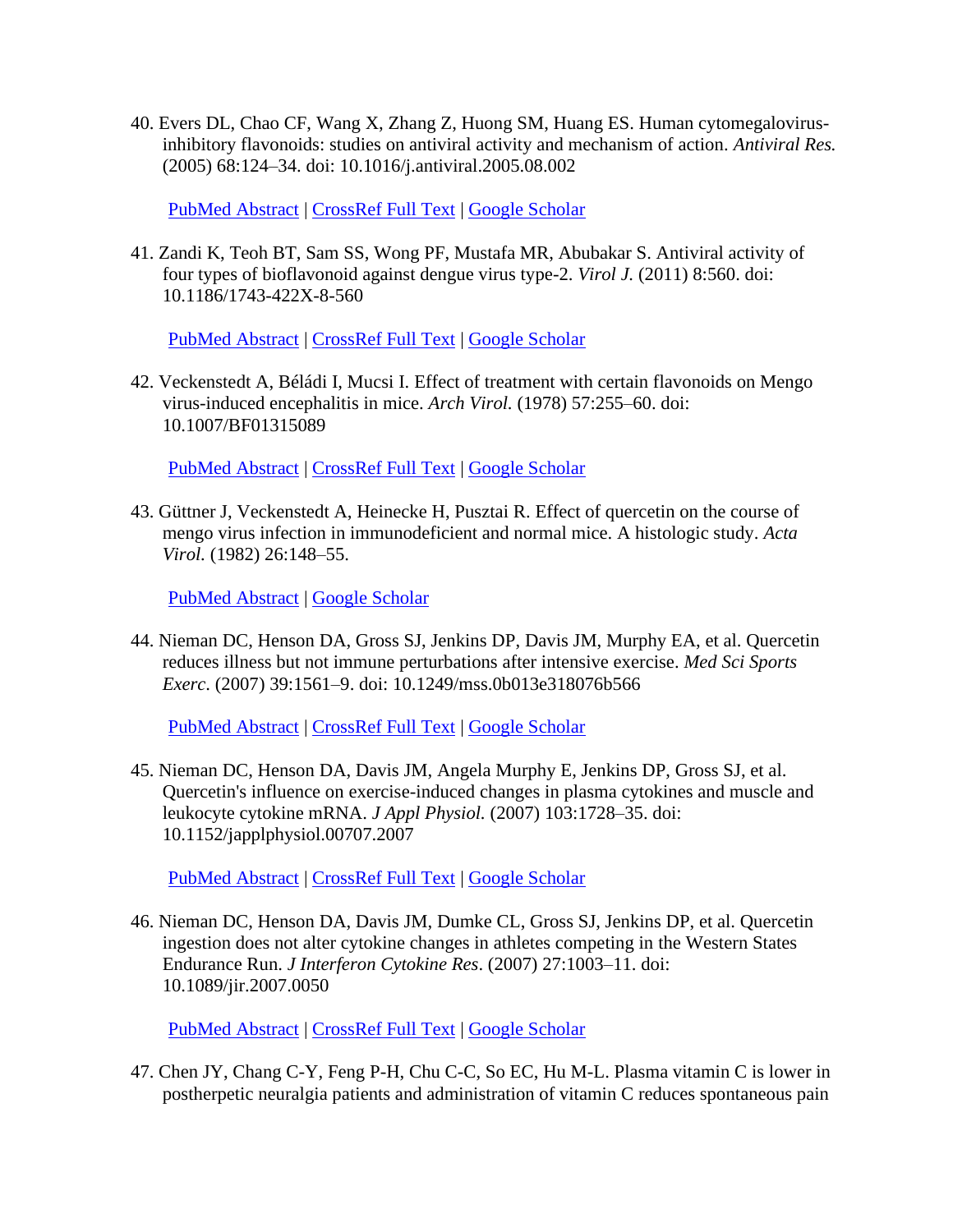but not brush-evoked pain. *Clin J Pain.* (2009) 25:562–9. doi: 10.1097/AJP.0b013e318193cf32

[PubMed Abstract](http://www.ncbi.nlm.nih.gov/sites/entrez?Db=pubmed&Cmd=ShowDetailView&TermToSearch=19692796) | [CrossRef Full Text](https://doi.org/10.1097/AJP.0b013e318193cf32) | [Google Scholar](http://scholar.google.com/scholar_lookup?author=JY.+Chen&author=C-Y.+Chang&author=P-H.+Feng&author=C-C.+Chu&author=EC.+So&author=M-L.+Hu+&publication_year=2009&title=Plasma+vitamin+C+is+lower+in+postherpetic+neuralgia+patients+and+administration+of+vitamin+C+reduces+spontaneous+pain+but+not+brush-evoked+pain&journal=Clin+J+Pain.&volume=25&pages=562-9)

48. Marik PE, Hooper MH. Doctor-your septic patients have scurvy! *Crit Care*. (2018) 22:23. doi: 10.1186/s13054-018-1950-z

[PubMed Abstract](http://www.ncbi.nlm.nih.gov/sites/entrez?Db=pubmed&Cmd=ShowDetailView&TermToSearch=29378661) | [CrossRef Full Text](https://doi.org/10.1186/s13054-018-1950-z) | [Google Scholar](http://scholar.google.com/scholar_lookup?author=PE.+Marik&author=MH.+Hooper+&publication_year=2018&title=Doctor-your+septic+patients+have+scurvy!&journal=Crit+Care&volume=22&pages=23)

49. Fowler AA III, Truwit JD, Hite RD, Morris PE, DeWilde C, Priday A, et al. Effect of vitamin C infusion on organ failure and biomarkers of inflammation and vascular injury in patients with sepsis and severe acute respiratory failure: the CITRIS-ALI randomized clinical trial. *JAMA.* (2019) 322:1261–70. doi: 10.1001/jama.2019.11825

[PubMed Abstract](http://www.ncbi.nlm.nih.gov/sites/entrez?Db=pubmed&Cmd=ShowDetailView&TermToSearch=31573637) | [CrossRef Full Text](https://doi.org/10.1001/jama.2019.11825) | [Google Scholar](http://scholar.google.com/scholar_lookup?author=AA.+Fowler&author=JD.+Truwit&author=RD.+Hite&author=PE.+Morris&author=C.+DeWilde&author=A.+Priday+&publication_year=2019&title=Effect+of+vitamin+C+infusion+on+organ+failure+and+biomarkers+of+inflammation+and+vascular+injury+in+patients+with+sepsis+and+severe+acute+respiratory+failure%3A+the+CITRIS-ALI+randomized+clinical+trial&journal=JAMA.&volume=322&pages=1261-70)

50. Carr AC, Rosengrave PC, Bayer S, Chambers S, Mehrtens J, Shaw GM. Hypovitaminosis C and vitamin C deficiency in critically ill patients despite recommended enteral and parenteral intakes. *Crit Care.* (2017) 21:300. doi: 10.1186/s13054-017-1891-y

[PubMed Abstract](http://www.ncbi.nlm.nih.gov/sites/entrez?Db=pubmed&Cmd=ShowDetailView&TermToSearch=29228951) | [CrossRef Full Text](https://doi.org/10.1186/s13054-017-1891-y) | [Google Scholar](http://scholar.google.com/scholar_lookup?author=AC.+Carr&author=PC.+Rosengrave&author=S.+Bayer&author=S.+Chambers&author=J.+Mehrtens&author=GM.+Shaw+&publication_year=2017&title=Hypovitaminosis+C+and+vitamin+C+deficiency+in+critically+ill+patients+despite+recommended+enteral+and+parenteral+intakes&journal=Crit+Care.&volume=21&pages=300)

51. Anderson R, Smit MJ, Joone GK, Van Staden AM. Vitamin C and cellular immune functions. Protection against hypochlorous acid-mediated inactivation of glyceraldehyde-3-phosphate dehydrogenase and ATP generation in human leukocytes as a possible mechanism of ascorbate-mediated immunostimulation. *Ann N Y Acad Sci.* (1990) 587:34– 48. doi: 10.1111/j.1749-6632.1990.tb00131.x

[PubMed Abstract](http://www.ncbi.nlm.nih.gov/sites/entrez?Db=pubmed&Cmd=ShowDetailView&TermToSearch=2163229) | [CrossRef Full Text](https://doi.org/10.1111/j.1749-6632.1990.tb00131.x) | [Google Scholar](http://scholar.google.com/scholar_lookup?author=R.+Anderson&author=MJ.+Smit&author=GK.+Joone&author=AM.+Van+Staden+&publication_year=1990&title=Vitamin+C+and+cellular+immune+functions.+Protection+against+hypochlorous+acid-mediated+inactivation+of+glyceraldehyde-3-phosphate+dehydrogenase+and+ATP+generation+in+human+leukocytes+as+a+possible+mechanism+of+ascorbate-mediated+immunostimulation&journal=Ann+N+Y+Acad+Sci.&volume=587&pages=34-48)

52. Lahiri S, Lloyd BB. The effect of stress and corticotrophin on the concentrations of vitamin C in blood and tissues of the rat. *Biochem. J.* (1962) 84:478–83. doi: 10.1042/bj0840478

[PubMed Abstract](http://www.ncbi.nlm.nih.gov/sites/entrez?Db=pubmed&Cmd=ShowDetailView&TermToSearch=14461597) | [CrossRef Full Text](https://doi.org/10.1042/bj0840478) | [Google Scholar](http://scholar.google.com/scholar_lookup?author=S.+Lahiri&author=BB.+Lloyd+&publication_year=1962&title=The+effect+of+stress+and+corticotrophin+on+the+concentrations+of+vitamin+C+in+blood+and+tissues+of+the+rat&journal=Biochem.+J.&volume=84&pages=478-83)

53. Manning J, Mitchell B, Appadurai DA, Shakya A, Pierce LJ, Wang H, et al. Vitamin C promotes maturation of T-cells. *Antioxid Redox Signal*. (2013) 19:2054–67. doi: 10.1089/ars.2012.4988

[PubMed Abstract](http://www.ncbi.nlm.nih.gov/sites/entrez?Db=pubmed&Cmd=ShowDetailView&TermToSearch=23249337) | [CrossRef Full Text](https://doi.org/10.1089/ars.2012.4988) | [Google Scholar](http://scholar.google.com/scholar_lookup?author=J.+Manning&author=B.+Mitchell&author=DA.+Appadurai&author=A.+Shakya&author=LJ.+Pierce&author=H.+Wang+&publication_year=2013&title=Vitamin+C+promotes+maturation+of+T-cells&journal=Antioxid+Redox+Signal&volume=19&pages=2054-67)

54. Valero N, Mosquera J, Alcocer S, Bonilla E, Salazar J, Álvarez-Mon M. Melatonin, minocycline and ascorbic acid reduce oxidative stress and viral titers and increase survival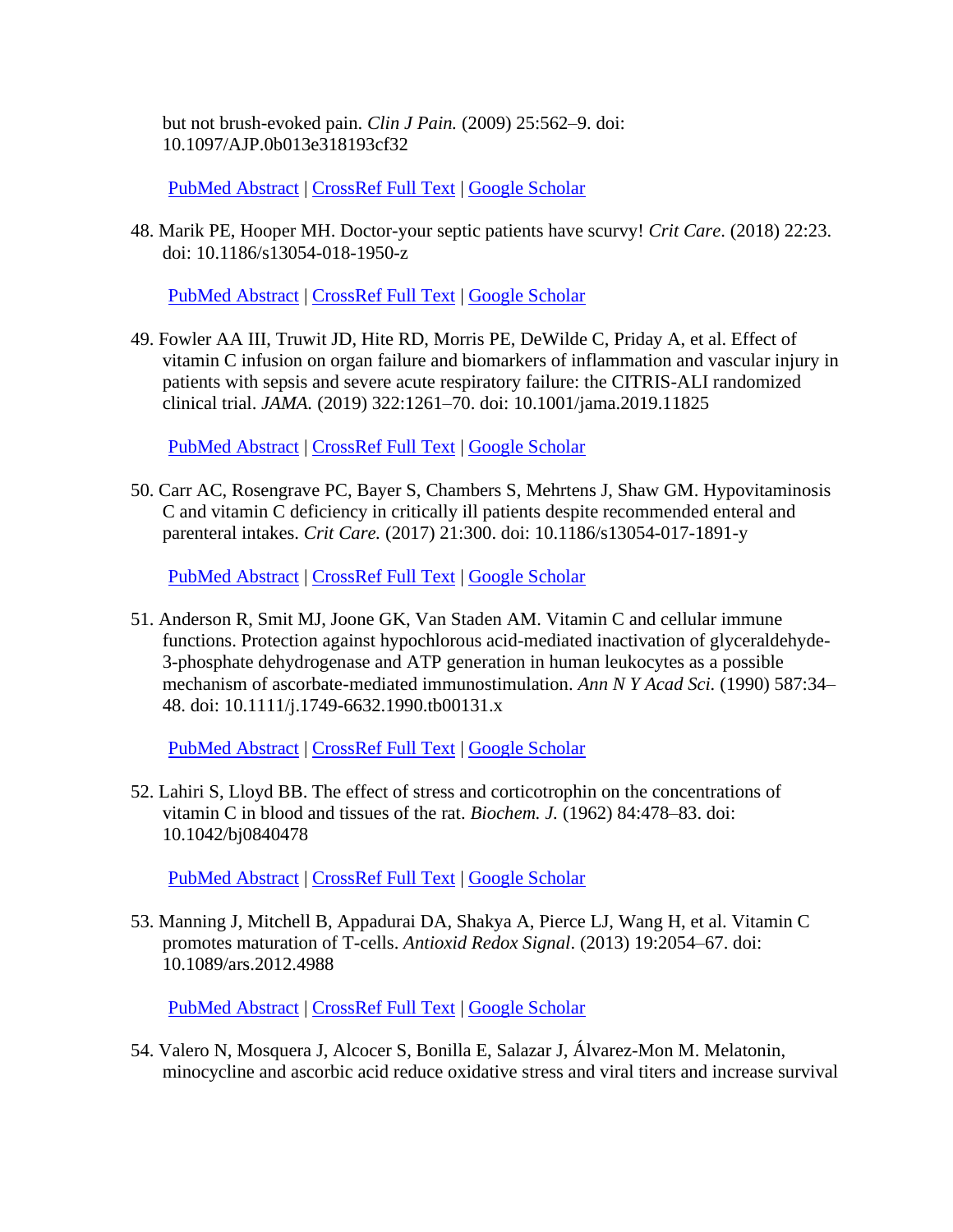rate in experimental Venezuelan equine encephalitis. *Brain Res.* (2015) 1622:368–76. doi: 10.1016/j.brainres.2015.06.034

[PubMed Abstract](http://www.ncbi.nlm.nih.gov/sites/entrez?Db=pubmed&Cmd=ShowDetailView&TermToSearch=26168898) | [CrossRef Full Text](https://doi.org/10.1016/j.brainres.2015.06.034) | [Google Scholar](http://scholar.google.com/scholar_lookup?author=N.+Valero&author=J.+Mosquera&author=S.+Alcocer&author=E.+Bonilla&author=J.+Salazar&author=M.+Álvarez-Mon+&publication_year=2015&title=Melatonin,+minocycline+and+ascorbic+acid+reduce+oxidative+stress+and+viral+titers+and+increase+survival+rate+in+experimental+Venezuelan+equine+encephalitis&journal=Brain+Res.&volume=1622&pages=368-76)

55. Li W, Maeda N, Beck MA. Vitamin C deficiency increases the lung pathology of influenza virus-infected gulo-/- mice. *J Nutr.* (2006) 136:2611–16. doi: 10.1093/jn/136.10.2611

[PubMed Abstract](http://www.ncbi.nlm.nih.gov/sites/entrez?Db=pubmed&Cmd=ShowDetailView&TermToSearch=16988135) | [CrossRef Full Text](https://doi.org/10.1093/jn/136.10.2611) | [Google Scholar](http://scholar.google.com/scholar_lookup?author=W.+Li&author=N.+Maeda&author=MA.+Beck+&publication_year=2006&title=Vitamin+C+deficiency+increases+the+lung+pathology+of+influenza+virus-infected+gulo-%2F-+mice&journal=J+Nutr.&volume=136&pages=2611-16)

56. Cai Y, Li Y-F, Tang L-P, Tsoi B, Chen M, Chen H, et al. A new mechanism of vitamin C effects on A/FM/1/47(H1N1) virus-induced pneumonia in restraint-stressed mice. *BioMed Res Int.* (2015) 2015:675149. doi: 10.1155/2015/675149

[PubMed Abstract](http://www.ncbi.nlm.nih.gov/sites/entrez?Db=pubmed&Cmd=ShowDetailView&TermToSearch=25710018) | [CrossRef Full Text](https://doi.org/10.1155/2015/675149) | [Google Scholar](http://scholar.google.com/scholar_lookup?author=Y.+Cai&author=Y-F.+Li&author=L-P.+Tang&author=B.+Tsoi&author=M.+Chen&author=H.+Chen+&publication_year=2015&title=A+new+mechanism+of+vitamin+C+effects+on+A%2FFM%2F1%2F47(H1N1)+virus-induced+pneumonia+in+restraint-stressed+mice&journal=BioMed+Res+Int.&volume=2015&pages=675149)

57. Banic S. Prevention of rabies by vitamin C. *Nature*. (1975) 258:153–4. doi: 10.1038/258153a0

[PubMed Abstract](http://www.ncbi.nlm.nih.gov/sites/entrez?Db=pubmed&Cmd=ShowDetailView&TermToSearch=1191395) | [CrossRef Full Text](https://doi.org/10.1038/258153a0) | [Google Scholar](http://scholar.google.com/scholar_lookup?author=S.+Banic+&publication_year=1975&title=Prevention+of+rabies+by+vitamin+C&journal=Nature&volume=258&pages=153-4)

58. Kimbarowski JA, Mokrow NJ. Colored precipitation reaction of the urine according to Kimbarowski (FARK) as an index of the effect of ascorbic acid during treatment of viral influenza. *Das Deutsche Gesundheitswesen.* (1967) 22:2413–18.

[PubMed Abstract](http://www.ncbi.nlm.nih.gov/sites/entrez?Db=pubmed&Cmd=ShowDetailView&TermToSearch=5614915)

59. Kim MS, Kim DJ, Na CH, Shin BS. A study of intravenous administration of vitamin c in the treatment of acute herpetic pain and postherpetic neuralgia. *Ann Dermatol.* (2016) 28:677–83. doi: 10.5021/ad.2016.28.6.677

[PubMed Abstract](http://www.ncbi.nlm.nih.gov/sites/entrez?Db=pubmed&Cmd=ShowDetailView&TermToSearch=27904265) | [CrossRef Full Text](https://doi.org/10.5021/ad.2016.28.6.677) | [Google Scholar](http://scholar.google.com/scholar_lookup?author=MS.+Kim&author=DJ.+Kim&author=CH.+Na&author=BS.+Shin+&publication_year=2016&title=A+study+of+intravenous+administration+of+vitamin+c+in+the+treatment+of+acute+herpetic+pain+and+postherpetic+neuralgia&journal=Ann+Dermatol.&volume=28&pages=677-83)

60. Kim GN, Yoo WS, Park MH, Chung JK, Han YS, Chung IY, et al. Clinical features of herpes simplex keratitis in a Korean tertiary referral center: efficacy of oral antiviral and ascorbic acid on recurrence. *Kor J Ophthalmol*. (2018) 32:353–60. doi: 10.3341/kjo.2017.0131

[PubMed Abstract](http://www.ncbi.nlm.nih.gov/sites/entrez?Db=pubmed&Cmd=ShowDetailView&TermToSearch=30311457) | [CrossRef Full Text](https://doi.org/10.3341/kjo.2017.0131) | [Google Scholar](http://scholar.google.com/scholar_lookup?author=GN.+Kim&author=WS.+Yoo&author=MH.+Park&author=JK.+Chung&author=YS.+Han&author=IY.+Chung+&publication_year=2018&title=Clinical+features+of+herpes+simplex+keratitis+in+a+Korean+tertiary+referral+center%3A+efficacy+of+oral+antiviral+and+ascorbic+acid+on+recurrence&journal=Kor+J+Ophthalmol&volume=32&pages=353-60)

61. Hah YS, Chung HJ, Sontakke SB, Chung I-Y, Ju S. Ascorbic acid concentrations in aqueous humor after systemic vitamin C supplementation in patients with cataract: pilot study. *BMC Ophthalmol.* (2017) 17:121. doi: 10.1186/s12886-017-0515-2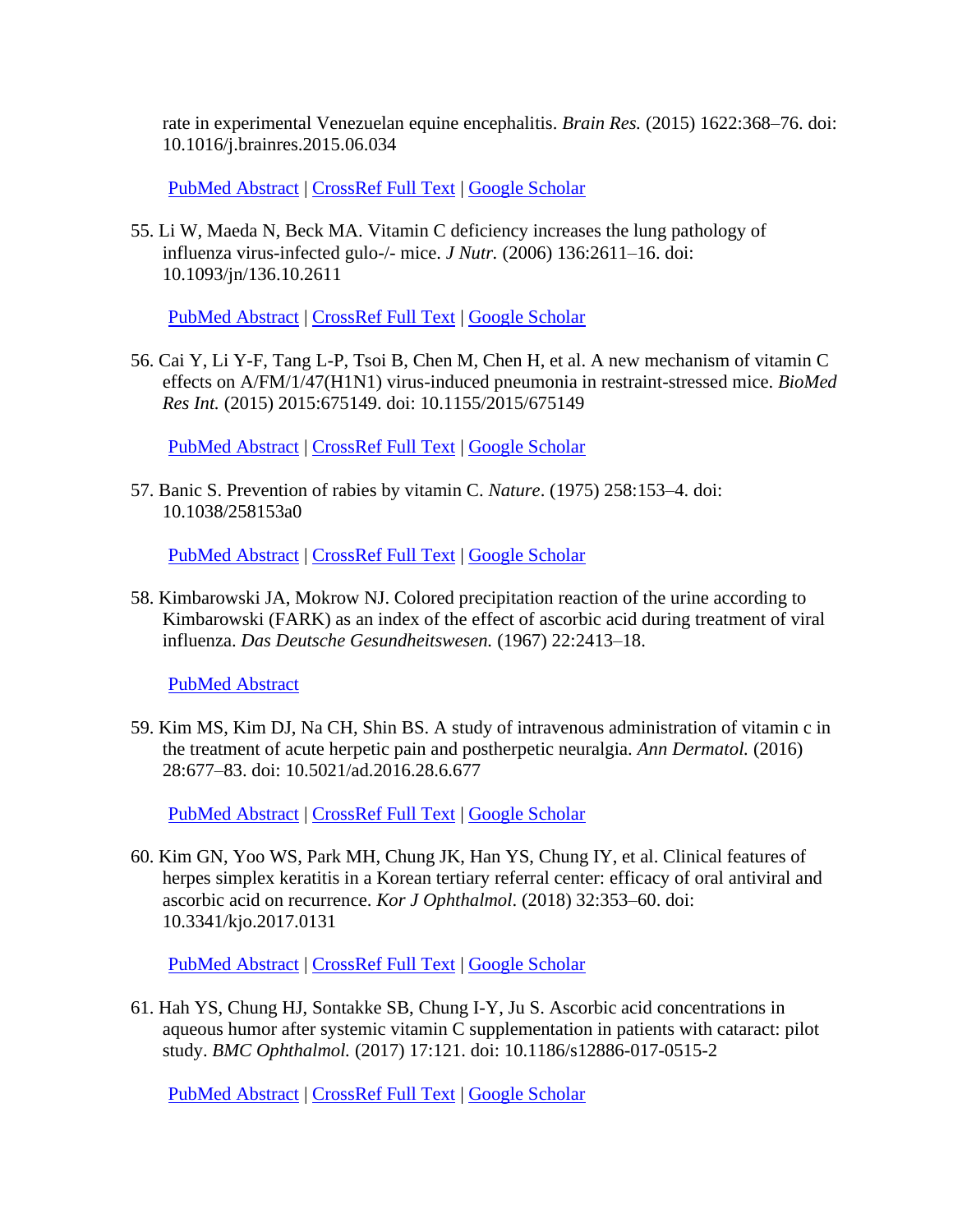- 62. Gonzalez MJ, Berdiel MJ, Duconge J, Levy T, Alfaro I, Morales R, et al. High dose intravenous vitamin C and influenza: a case report. *J Orthomol Med*. (2018) 33:1–3.
- 63. Fowler Iii AA, Kim C, Lepler L, Malhotra R, Debesa O, Natarajan R., et al. Intravenous vitamin C as adjunctive therapy for enterovirus/rhinovirus induced acute respiratory distress syndrome. *World J Crit Care Med.* (2017) 6:85–90. doi: 10.5492/wjccm.v6.i1.85

[PubMed Abstract](http://www.ncbi.nlm.nih.gov/sites/entrez?Db=pubmed&Cmd=ShowDetailView&TermToSearch=28224112) | [CrossRef Full Text](https://doi.org/10.5492/wjccm.v6.i1.85) | [Google Scholar](http://scholar.google.com/scholar_lookup?author=AA.+Fowler+Iii&author=C.+Kim&author=L.+Lepler&author=R.+Malhotra&author=O.+Debesa&author=R.+Natarajan+&publication_year=2017&title=Intravenous+vitamin+C+as+adjunctive+therapy+for+enterovirus%2Frhinovirus+induced+acute+respiratory+distress+syndrome&journal=World+J+Crit+Care+Med.&volume=6&pages=85-90)

64. Davis JM, Murphy EA, McClellan JL, Carmichael MD, Gangemi JD. Quercetin reduces susceptibility to influenza infection following stressful exercise. *Am J Physiol Regul Integr Comp Physiol.* (2008) 295:R505–9. doi: 10.1152/ajpregu.90319.2008

[PubMed Abstract](http://www.ncbi.nlm.nih.gov/sites/entrez?Db=pubmed&Cmd=ShowDetailView&TermToSearch=18579649) | [CrossRef Full Text](https://doi.org/10.1152/ajpregu.90319.2008) | [Google Scholar](http://scholar.google.com/scholar_lookup?author=JM.+Davis&author=EA.+Murphy&author=JL.+McClellan&author=MD.+Carmichael&author=JD.+Gangemi+&publication_year=2008&title=Quercetin+reduces+susceptibility+to+influenza+infection+following+stressful+exercise&journal=Am+J+Physiol+Regul+Integr+Comp+Physiol.&volume=295&pages=R505-9)

65. Biskind MS, Martin WC. The use of citrus flavonoids in respiratory infections. *Am J Dig Dis.* (1954) 21:177. doi: 10.1007/BF02886384

[PubMed Abstract](http://www.ncbi.nlm.nih.gov/sites/entrez?Db=pubmed&Cmd=ShowDetailView&TermToSearch=13171355) | [CrossRef Full Text](https://doi.org/10.1007/BF02886384) | [Google Scholar](http://scholar.google.com/scholar_lookup?author=MS.+Biskind&author=WC.+Martin+&publication_year=1954&title=The+use+of+citrus+flavonoids+in+respiratory+infections&journal=Am+J+Dig+Dis.&volume=21&pages=177)

66. Liu S, Wu S, Jiang S. HIV entry inhibitors targeting gp41: from polypeptides to smallmolecule compounds. *Curr Pharm Des.* (2007) 13:143–62. doi: 10.2174/138161207779313722

[PubMed Abstract](http://www.ncbi.nlm.nih.gov/sites/entrez?Db=pubmed&Cmd=ShowDetailView&TermToSearch=17269924) | [CrossRef Full Text](https://doi.org/10.2174/138161207779313722) | [Google Scholar](http://scholar.google.com/scholar_lookup?author=S.+Liu&author=S.+Wu&author=S.+Jiang+&publication_year=2007&title=HIV+entry+inhibitors+targeting+gp41%3A+from+polypeptides+to+small-molecule+compounds&journal=Curr+Pharm+Des.&volume=13&pages=143-62)

67. Yang J, Li M, Shen X, Liu S. Influenza A virus entry inhibitors targeting the hemagglutinin. *Viruses.* (2013) 5:352–73. doi: 10.3390/v5010352

[PubMed Abstract](http://www.ncbi.nlm.nih.gov/sites/entrez?Db=pubmed&Cmd=ShowDetailView&TermToSearch=23340380) | [CrossRef Full Text](https://doi.org/10.3390/v5010352) | [Google Scholar](http://scholar.google.com/scholar_lookup?author=J.+Yang&author=M.+Li&author=X.+Shen&author=S.+Liu+&publication_year=2013&title=Influenza+A+virus+entry+inhibitors+targeting+the+hemagglutinin&journal=Viruses.&volume=5&pages=352-73)

68. Xia S, Liu Q, Wang Q, Sun Z, Su S, Duand L, et al. Middle East respiratory syndrome coronavirus (MERS-CoV) entry inhibitors targeting spike protein. *Virus Res.* (2014) 194:200–10. doi: 10.1016/j.virusres.2014.10.007

[PubMed Abstract](http://www.ncbi.nlm.nih.gov/sites/entrez?Db=pubmed&Cmd=ShowDetailView&TermToSearch=25451066) | [CrossRef Full Text](https://doi.org/10.1016/j.virusres.2014.10.007) | [Google Scholar](http://scholar.google.com/scholar_lookup?author=S.+Xia&author=Q.+Liu&author=Q.+Wang&author=Z.+Sun&author=S.+Su&author=L.+Duand+&publication_year=2014&title=Middle+East+respiratory+syndrome+coronavirus+(MERS-CoV)+entry+inhibitors+targeting+spike+protein&journal=Virus+Res.&volume=194&pages=200-10)

69. Wu W, Li R, Li X, He J, Jiang S, Liu S, et al. Quercetin as an antiviral agent inhibits Influenza A Virus (IAV) entry. *Viruses.* (2015) 8:6. doi: 10.3390/v8010006

[PubMed Abstract](http://www.ncbi.nlm.nih.gov/sites/entrez?Db=pubmed&Cmd=ShowDetailView&TermToSearch=26712783) | [CrossRef Full Text](https://doi.org/10.3390/v8010006) | [Google Scholar](http://scholar.google.com/scholar_lookup?author=W.+Wu&author=R.+Li&author=X.+Li&author=J.+He&author=S.+Jiang&author=S.+Liu+&publication_year=2015&title=Quercetin+as+an+antiviral+agent+inhibits+Influenza+A+Virus+(IAV)+entry&journal=Viruses.&volume=8&pages=6)

70. Ganesan S, Faris AN, Comstock AT, Wang Q, Nanua S, Hershenson MB, et al. Quercetin inhibits rhinovirus replication *in vitro* and *in vivo*. *Antiviral Res.* (2012) 94:258–71. doi: 10.1016/j.antiviral.2012.03.005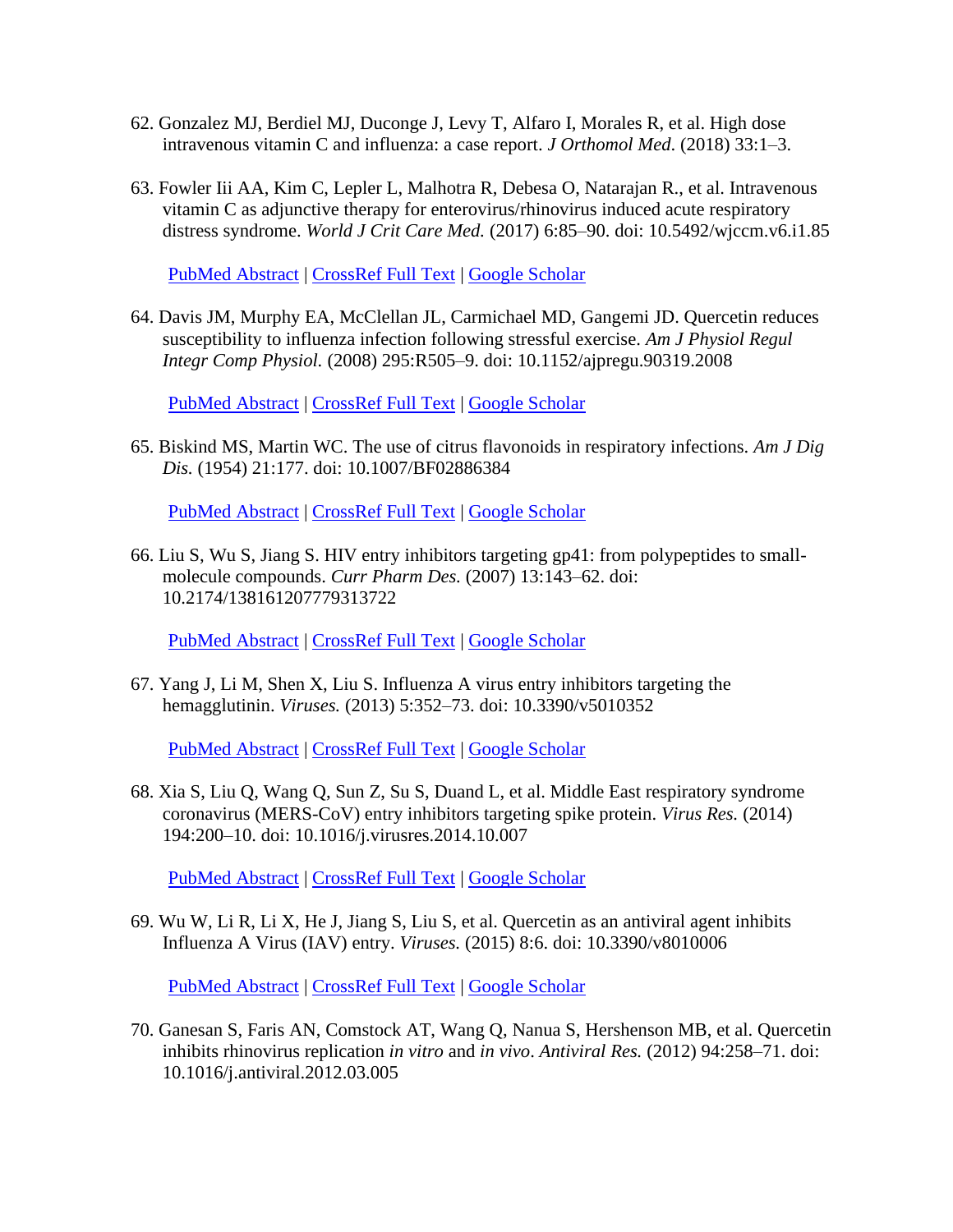[PubMed Abstract](http://www.ncbi.nlm.nih.gov/sites/entrez?Db=pubmed&Cmd=ShowDetailView&TermToSearch=22465313) | [CrossRef Full Text](https://doi.org/10.1016/j.antiviral.2012.03.005) | [Google Scholar](http://scholar.google.com/scholar_lookup?author=S.+Ganesan&author=AN.+Faris&author=AT.+Comstock&author=Q.+Wang&author=S.+Nanua&author=MB.+Hershenson+&publication_year=2012&title=Quercetin+inhibits+rhinovirus+replication+in+vitro+and+in+vivo&journal=Antiviral+Res.&volume=94&pages=258-71)

71. Ganesan S, Faris AN, Comstock AT, Chattoraj SS, Chattoraj A, Burgess JR, et al. Quercetin prevents progression of disease in elastase/LPS-exposed mice by negatively regulating MMP expression. *Respir Res*. (2010) 11:131. doi: 10.1186/1465-9921-11-131

[PubMed Abstract](http://www.ncbi.nlm.nih.gov/sites/entrez?Db=pubmed&Cmd=ShowDetailView&TermToSearch=20920189) | [CrossRef Full Text](https://doi.org/10.1186/1465-9921-11-131) | [Google Scholar](http://scholar.google.com/scholar_lookup?author=S.+Ganesan&author=AN.+Faris&author=AT.+Comstock&author=SS.+Chattoraj&author=A.+Chattoraj&author=JR.+Burgess+&publication_year=2010&title=Quercetin+prevents+progression+of+disease+in+elastase%2FLPS-exposed+mice+by+negatively+regulating+MMP+expression&journal=Respir+Res&volume=11&pages=131)

72. Nanua S, Zick SM, Andrade JE, Sajjan US, Burgess JR, Lukacs NW, et al. Quercetin blocks airway epithelial cell chemokine expression. *Am J Respir Cell Mol Biol.* (2006) 35:602–10. doi: 10.1165/rcmb.2006-0149OC

[PubMed Abstract](http://www.ncbi.nlm.nih.gov/sites/entrez?Db=pubmed&Cmd=ShowDetailView&TermToSearch=16794257) | [CrossRef Full Text](https://doi.org/10.1165/rcmb.2006-0149OC) | [Google Scholar](http://scholar.google.com/scholar_lookup?author=S.+Nanua&author=SM.+Zick&author=JE.+Andrade&author=US.+Sajjan&author=JR.+Burgess&author=NW.+Lukacs+&publication_year=2006&title=Quercetin+blocks+airway+epithelial+cell+chemokine+expression&journal=Am+J+Respir+Cell+Mol+Biol.&volume=35&pages=602-10)

73. Rogerio AP, Kanashiro A, Fontanari C, da Silva EV, Lucisano-Valim YM, Soares EG, et al. Anti-inflammatory activity of quercetin and isoquercitrin in experimental murine allergic asthma. *Inflamm Res.* (2007) 56:402–8. doi: 10.1007/s00011-007-7005-6

[PubMed Abstract](http://www.ncbi.nlm.nih.gov/sites/entrez?Db=pubmed&Cmd=ShowDetailView&TermToSearch=18026696) | [CrossRef Full Text](https://doi.org/10.1007/s00011-007-7005-6) | [Google Scholar](http://scholar.google.com/scholar_lookup?author=AP.+Rogerio&author=A.+Kanashiro&author=C.+Fontanari&author=EV.+da+Silva&author=YM.+Lucisano-Valim&author=EG.+Soares+&publication_year=2007&title=Anti-inflammatory+activity+of+quercetin+and+isoquercitrin+in+experimental+murine+allergic+asthma&journal=Inflamm+Res.&volume=56&pages=402-8)

74. Chiang LC, Chiang W, Liu MC, Lin CC. *In vitro* antiviral activities of Caesalpinia pulcherrima and its related flavonoids. *J Antimicrob Chemother.* (2003) 52:194–8. doi: 10.1093/jac/dkg291

[PubMed Abstract](http://www.ncbi.nlm.nih.gov/sites/entrez?Db=pubmed&Cmd=ShowDetailView&TermToSearch=12837746) | [CrossRef Full Text](https://doi.org/10.1093/jac/dkg291) | [Google Scholar](http://scholar.google.com/scholar_lookup?author=LC.+Chiang&author=W.+Chiang&author=MC.+Liu&author=CC.+Lin+&publication_year=2003&title=In+vitro+antiviral+activities+of+Caesalpinia+pulcherrima+and+its+related+flavonoids&journal=J+Antimicrob+Chemother.&volume=52&pages=194-8)

75. Ono K, Nakane H. Mechanisms of inhibition of various cellular DNA and RNA polymerases by several flavonoids. *J Biochem.* (1990) 108:609–13. doi: 10.1093/oxfordjournals.jbchem.a123251

[PubMed Abstract](http://www.ncbi.nlm.nih.gov/sites/entrez?Db=pubmed&Cmd=ShowDetailView&TermToSearch=2292590) | [CrossRef Full Text](https://doi.org/10.1093/oxfordjournals.jbchem.a123251) | [Google Scholar](http://scholar.google.com/scholar_lookup?author=K.+Ono&author=H.+Nakane+&publication_year=1990&title=Mechanisms+of+inhibition+of+various+cellular+DNA+and+RNA+polymerases+by+several+flavonoids&journal=J+Biochem.&volume=108&pages=609-13)

76. Ono K, Nakane H, Fukushima M, Chermann JC, Barré-Sinoussi F. Differential inhibitory effects of various flavonoids on the activities of reverse transcriptase and cellular DNA and RNA polymerases. *Eur J Biochem.* (1990) 190:469–76. doi: 10.1111/j.1432- 1033.1990.tb15597.x

[PubMed Abstract](http://www.ncbi.nlm.nih.gov/sites/entrez?Db=pubmed&Cmd=ShowDetailView&TermToSearch=1695572) | [CrossRef Full Text](https://doi.org/10.1111/j.1432-1033.1990.tb15597.x) | [Google Scholar](http://scholar.google.com/scholar_lookup?author=K.+Ono&author=H.+Nakane&author=M.+Fukushima&author=JC.+Chermann&author=F.+Barré-Sinoussi+&publication_year=1990&title=Differential+inhibitory+effects+of+various+flavonoids+on+the+activities+of+reverse+transcriptase+and+cellular+DNA+and+RNA+polymerases&journal=Eur+J+Biochem.&volume=190&pages=469-76)

77. Vrijsen R, Everaert L, Boeyé A. Antiviral activity of flavones and potentiation by ascorbate. *J Gen Virol.* (1988) 69:1749–51. doi: 10.1099/0022-1317-69-7-1749

[PubMed](http://www.ncbi.nlm.nih.gov/sites/entrez?Db=pubmed&Cmd=ShowDetailView&TermToSearch=2839607) Abstract | [CrossRef Full Text](https://doi.org/10.1099/0022-1317-69-7-1749) | [Google Scholar](http://scholar.google.com/scholar_lookup?author=R.+Vrijsen&author=L.+Everaert&author=A.+Boeyé+&publication_year=1988&title=Antiviral+activity+of+flavones+and+potentiation+by+ascorbate&journal=J+Gen+Virol.&volume=69&pages=1749-51)

78. Vrijsen R, Everaert L, Van Hoof LM, Vlietinck AJ, Vanden Berghe DA, Boeyé A., et al. The poliovirus-induced shut-off of cellular protein synthesis persists in the presence of 3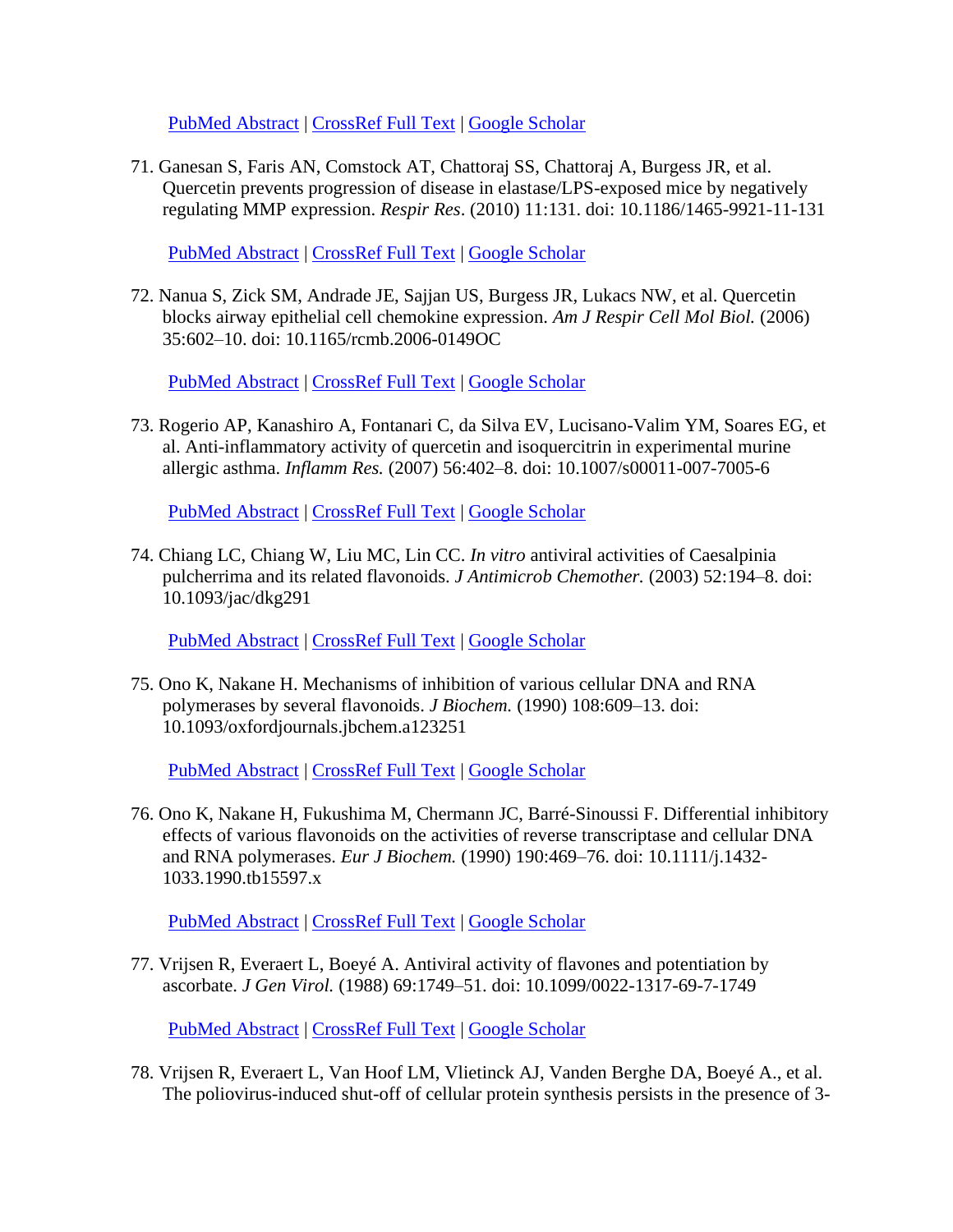methylquercetin, a flavonoid which blocks viral protein and RNA synthesis. *Antiviral Res.* (1987) 7:35–42. doi: 10.1016/0166-3542(87)90037-4

[PubMed Abstract](http://www.ncbi.nlm.nih.gov/sites/entrez?Db=pubmed&Cmd=ShowDetailView&TermToSearch=3026245) | [CrossRef Full Text](https://doi.org/10.1016/0166-3542(87)90037-4) | [Google Scholar](http://scholar.google.com/scholar_lookup?author=R.+Vrijsen&author=L.+Everaert&author=LM.+Van+Hoof&author=AJ.+Vlietinck&author=DA.+Vanden+Berghe&author=A.+Boeyé+&publication_year=1987&title=The+poliovirus-induced+shut-off+of+cellular+protein+synthesis+persists+in+the+presence+of+3-methylquercetin,+a+flavonoid+which+blocks+viral+protein+and+RNA+synthesis&journal=Antiviral+Res.&volume=7&pages=35-42)

79. Castrillo JL, Carrasco L. Action of 3-methylquercetin on poliovirus RNA replication. *J Virol.* (1987) 61:3319–21. doi: 10.1128/JVI.61.10.3319-3321.1987

[PubMed Abstract](http://www.ncbi.nlm.nih.gov/sites/entrez?Db=pubmed&Cmd=ShowDetailView&TermToSearch=2442414) | [CrossRef Full Text](https://doi.org/10.1128/JVI.61.10.3319-3321.1987) | [Google Scholar](http://scholar.google.com/scholar_lookup?author=JL.+Castrillo&author=L.+Carrasco+&publication_year=1987&title=Action+of+3-methylquercetin+on+poliovirus+RNA+replication&journal=J+Virol.&volume=61&pages=3319-21)

80. Li BW, Zhang FH, Serrao E, Chen H, Sanchez TW, Yang LM, et al. Design and discovery of flavonoid-based HIV-1 integrase inhibitors targeting both the active site and the interaction with LEDGF/p75. *Bioorg Med Chem*. (2014) 22:3146–58. doi: 10.1016/j.bmc.2014.04.016

[PubMed Abstract](http://www.ncbi.nlm.nih.gov/sites/entrez?Db=pubmed&Cmd=ShowDetailView&TermToSearch=24794743) | [CrossRef Full Text](https://doi.org/10.1016/j.bmc.2014.04.016) | [Google Scholar](http://scholar.google.com/scholar_lookup?author=BW.+Li&author=FH.+Zhang&author=E.+Serrao&author=H.+Chen&author=TW.+Sanchez&author=LM.+Yang+&publication_year=2014&title=Design+and+discovery+of+flavonoid-based+HIV-1+integrase+inhibitors+targeting+both+the+active+site+and+the+interaction+with+LEDGF%2Fp75&journal=Bioorg+Med+Chem&volume=22&pages=3146-58)

81. Áy É, Hunyadi A, Mezei M, Minárovits J, Hohmann J. Flavonol 7-O-glucoside herbacitrin inhibits HIV-1 replication through simultaneous integrase and reverse transcriptase inhibition. *Evid Based Complement Alternat Med.* (2019) 2019:1064793. doi: 10.1155/2019/1064793

[PubMed Abstract](http://www.ncbi.nlm.nih.gov/sites/entrez?Db=pubmed&Cmd=ShowDetailView&TermToSearch=30853999) | [CrossRef Full Text](https://doi.org/10.1155/2019/1064793) | [Google Scholar](http://scholar.google.com/scholar_lookup?author=É.+Áy&author=A.+Hunyadi&author=M.+Mezei&author=J.+Minárovits&author=J.+Hohmann+&publication_year=2019&title=Flavonol+7-O-glucoside+herbacitrin+inhibits+HIV-1+replication+through+simultaneous+integrase+and+reverse+transcriptase+inhibition&journal=Evid+Based+Complement+Alternat+Med.&volume=2019&pages=1064793)

82. Harakeh S, Jariwalla RJ, Pauling L. Suppression of human immunodeficiency virus replication by ascorbate in chronically and acutely infected cells. *Proc Natl Acad Sci USA.* (1990) 87:7245–9. doi: 10.1073/pnas.87.18.7245

[PubMed Abstract](http://www.ncbi.nlm.nih.gov/sites/entrez?Db=pubmed&Cmd=ShowDetailView&TermToSearch=1698293) | [CrossRef Full Text](https://doi.org/10.1073/pnas.87.18.7245) | [Google Scholar](http://scholar.google.com/scholar_lookup?author=S.+Harakeh&author=RJ.+Jariwalla&author=L.+Pauling+&publication_year=1990&title=Suppression+of+human+immunodeficiency+virus+replication+by+ascorbate+in+chronically+and+acutely+infected+cells&journal=Proc+Natl+Acad+Sci+USA.&volume=87&pages=7245-9)

83. Xu HX, Wan M, Dong H, But PP, Foo LY. Inhibitory activity of flavonoids and tannins against HIV-1 protease. *Biol Pharm Bull.* (2000) 23:1072–6. doi: 10.1248/bpb.23.1072

[PubMed Abstract](http://www.ncbi.nlm.nih.gov/sites/entrez?Db=pubmed&Cmd=ShowDetailView&TermToSearch=10993207) | [CrossRef Full Text](https://doi.org/10.1248/bpb.23.1072) | [Google Scholar](http://scholar.google.com/scholar_lookup?author=HX.+Xu&author=M.+Wan&author=H.+Dong&author=PP.+But&author=LY.+Foo+&publication_year=2000&title=Inhibitory+activity+of+flavonoids+and+tannins+against+HIV-1+protease&journal=Biol+Pharm+Bull.&volume=23&pages=1072-6)

84. Gonzalez O, Fontanes V, Raychaudhuri S, Loo R, Loo J, Arumugaswami V, et al. The heat shock protein inhibitor Quercetin attenuates hepatitis C virus production. *Hepatology*. (2009) 50:1756–64. doi: 10.1002/hep.23232

[PubMed Abstract](http://www.ncbi.nlm.nih.gov/sites/entrez?Db=pubmed&Cmd=ShowDetailView&TermToSearch=19839005) | [CrossRef Full Text](https://doi.org/10.1002/hep.23232) | [Google Scholar](http://scholar.google.com/scholar_lookup?author=O.+Gonzalez&author=V.+Fontanes&author=S.+Raychaudhuri&author=R.+Loo&author=J.+Loo&author=V.+Arumugaswami+&publication_year=2009&title=The+heat+shock+protein+inhibitor+Quercetin+attenuates+hepatitis+C+virus+production&journal=Hepatology&volume=50&pages=1756-64)

85. Hosokawa N, Hirayoshi K, Kudo H, Takechi H, Aoike A, Kawai K, et al. Inhibition of the activation of heat shock factor *in vivo* and *in vitro* by flavonoids. *Mol Cell Biol.* (1992) 12:3490–8. doi: 10.1128/MCB.12.8.3490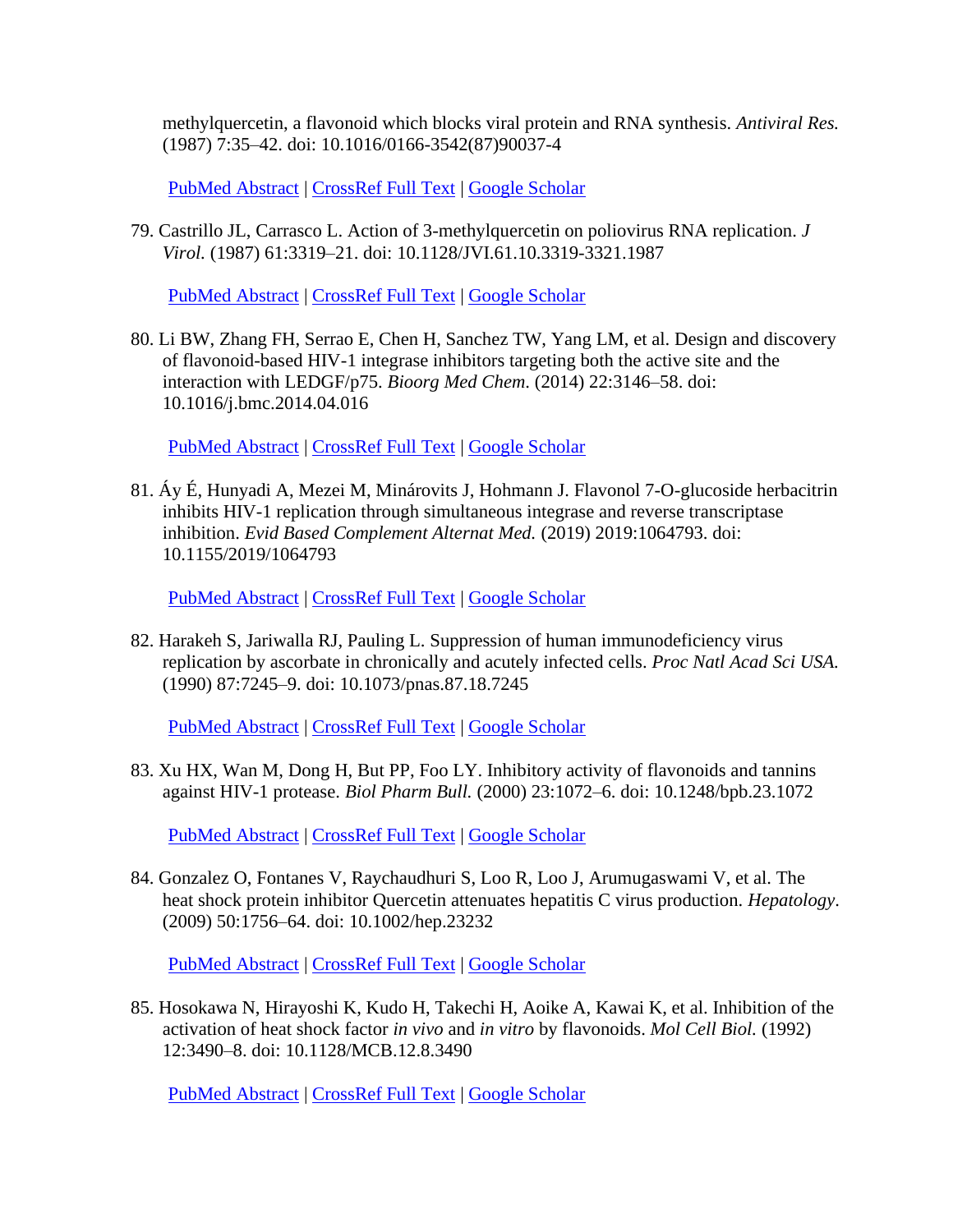86. Hosokawa N, Hirayoshi K, Nakai A, Hosokawa Y, Marui N, Yoshidaand M, et al. Flavonoids inhibit the expression of heat shock proteins. *Cell Struct Funct.* (1990) 15:393–401. doi: 10.1247/csf.15.393

[PubMed Abstract](http://www.ncbi.nlm.nih.gov/sites/entrez?Db=pubmed&Cmd=ShowDetailView&TermToSearch=2085852) | [CrossRef Full Text](https://doi.org/10.1247/csf.15.393) | [Google Scholar](http://scholar.google.com/scholar_lookup?author=N.+Hosokawa&author=K.+Hirayoshi&author=A.+Nakai&author=Y.+Hosokawa&author=N.+Marui&author=M.+Yoshidaand+&publication_year=1990&title=Flavonoids+inhibit+the+expression+of+heat+shock+proteins&journal=Cell+Struct+Funct.&volume=15&pages=393-401)

87. Alvarez P, Alvarado C, Puerto M, Schlumberger A, Jiménez L, De la Fuente M., et al. Improvement of leukocyte functions in prematurely aging mice after five weeks of diet supplementation with polyphenol-rich cereals. *Nutrition.* (2006) 22:913–21. doi: 10.1016/j.nut.2005.12.012

[PubMed Abstract](http://www.ncbi.nlm.nih.gov/sites/entrez?Db=pubmed&Cmd=ShowDetailView&TermToSearch=16809023) | [CrossRef Full Text](https://doi.org/10.1016/j.nut.2005.12.012) | [Google Scholar](http://scholar.google.com/scholar_lookup?author=P.+Alvarez&author=C.+Alvarado&author=M.+Puerto&author=A.+Schlumberger&author=L.+Jiménez&author=M.+De+la+Fuente+&publication_year=2006&title=Improvement+of+leukocyte+functions+in+prematurely+aging+mice+after+five+weeks+of+diet+supplementation+with+polyphenol-rich+cereals&journal=Nutrition.&volume=22&pages=913-21)

88. Exon JH, Magnuson BA, South EH, Hendrix K. Effect of dietary chlorogenic acid on multiple immune functions and formation of aberrant crypt foci in rats. *J Toxicol Environ Health A.* (1998) 53:375–84. doi: 10.1080/009841098159231

[PubMed Abstract](http://www.ncbi.nlm.nih.gov/sites/entrez?Db=pubmed&Cmd=ShowDetailView&TermToSearch=9515940) | [CrossRef Full Text](https://doi.org/10.1080/009841098159231) | [Google Scholar](http://scholar.google.com/scholar_lookup?author=JH.+Exon&author=BA.+Magnuson&author=EH.+South&author=K.+Hendrix+&publication_year=1998&title=Effect+of+dietary+chlorogenic+acid+on+multiple+immune+functions+and+formation+of+aberrant+crypt+foci+in+rats&journal=J+Toxicol+Environ+Health+A.&volume=53&pages=375-84)

89. Cinatl J, Cinatl J, Weber B, Rabenau H, Gumbel H, Chenot J, et al. *In vitro* inhibition of human cytomegalovirus replication in human foreskin fibroblasts and endothelial cells by ascorbic acid 2-phosphate. *Antiviral Res.* (1995) 27:405–18. doi: 10.1016/0166- 3542(95)00024-G

[PubMed Abstract](http://www.ncbi.nlm.nih.gov/sites/entrez?Db=pubmed&Cmd=ShowDetailView&TermToSearch=8540759) | [CrossRef Full Text](https://doi.org/10.1016/0166-3542(95)00024-G) | [Google Scholar](http://scholar.google.com/scholar_lookup?author=J.+Cinatl&author=J.+Cinatl&author=B.+Weber&author=H.+Rabenau&author=H.+Gumbel&author=J.+Chenot+&publication_year=1995&title=In+vitro+inhibition+of+human+cytomegalovirus+replication+in+human+foreskin+fibroblasts+and+endothelial+cells+by+ascorbic+acid+2-phosphate&journal=Antiviral+Res.&volume=27&pages=405-18)

90. Kim Y, Kim H, Bae S, Choi J, Lim SY, Lee N, et al. Vitamin C is an essential factor on the anti-viral immune responses through the production of interferon- $\alpha/\beta$  at the initial stage of influenza A virus (H3N2) infection. *Immune Netw*. (2013) 13:70–74. doi: 10.4110/in.2013.13.2.70

[PubMed Abstract](http://www.ncbi.nlm.nih.gov/sites/entrez?Db=pubmed&Cmd=ShowDetailView&TermToSearch=23700397) | [CrossRef Full Text](https://doi.org/10.4110/in.2013.13.2.70) | [Google Scholar](http://scholar.google.com/scholar_lookup?author=Y.+Kim&author=H.+Kim&author=S.+Bae&author=J.+Choi&author=SY.+Lim&author=N.+Lee+&publication_year=2013&title=Vitamin+C+is+an+essential+factor+on+the+anti-viral+immune+responses+through+the+production+of+interferon-α%2Fβ+at+the+initial+stage+of+influenza+A+virus+(H3N2)+infection&journal=Immune+Netw&volume=13&pages=70-74)

91. Mikirova N. Hunninghake R. Effect of high dose vitamin C on Epstein-Barr viral infection. *Med Sci Monit.* (2014) 20:725–32. doi: 10.12659/MSM.890423

[PubMed Abstract](http://www.ncbi.nlm.nih.gov/sites/entrez?Db=pubmed&Cmd=ShowDetailView&TermToSearch=24793092) | [CrossRef Full Text](https://doi.org/10.12659/MSM.890423) | [Google Scholar](http://scholar.google.com/scholar_lookup?author=N.+Mikirova+&publication_year=2014&title=Hunninghake+R.+Effect+of+high+dose+vitamin+C+on+Epstein-Barr+viral+infection&journal=Med+Sci+Monit.&volume=20&pages=725-32)

92. Kataoka A, Imai H, Inayoshi S, Tsuda T. Intermittent high-dose vitamin C therapy in patients with HTLV-I associated myelopathy. *J Neurol Neurosurg Psychiatry.* (1993) 56:1213–16. doi: 10.1136/jnnp.56.11.1213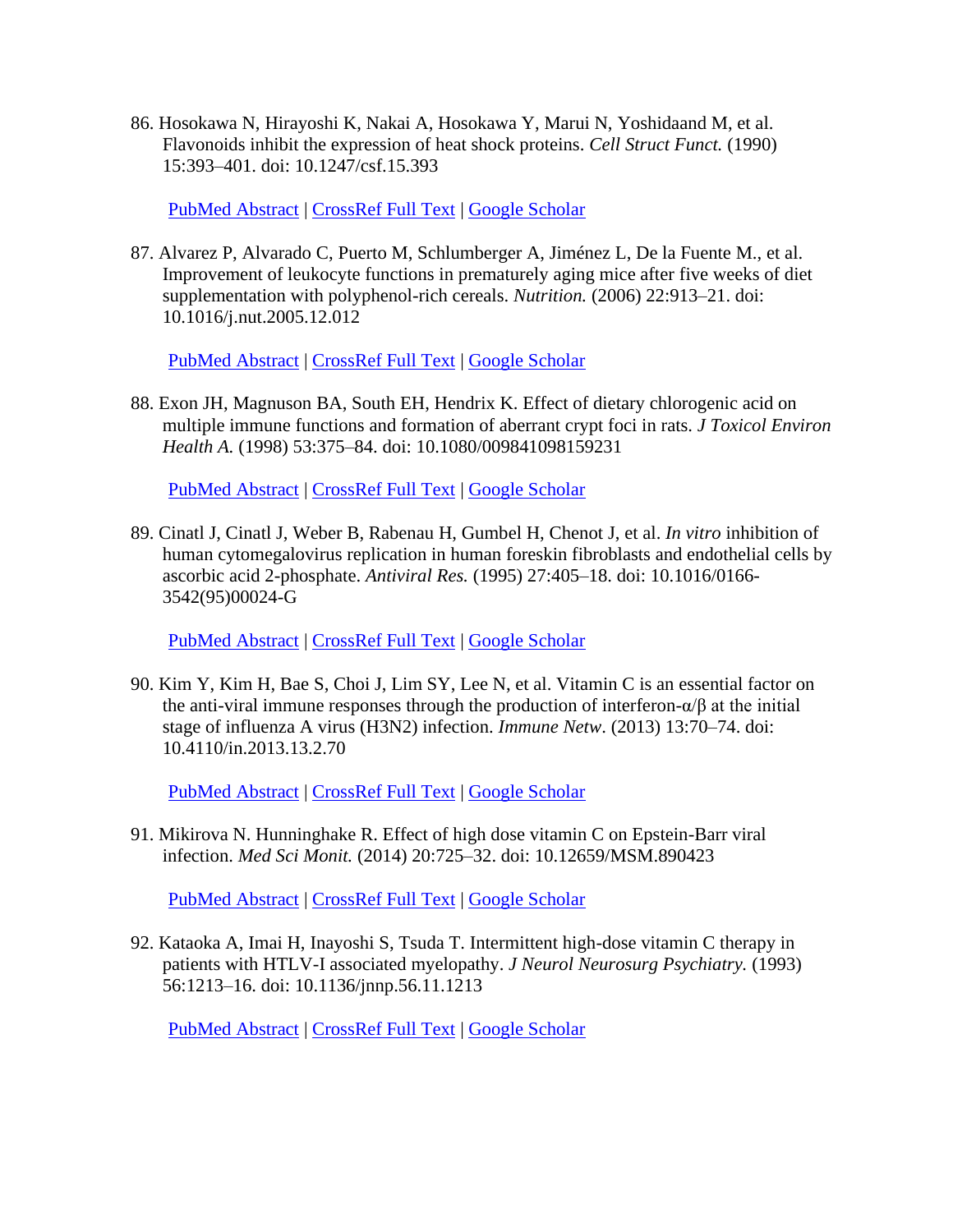93. Nakagawa M, Nakahara K, Maruyama Y, Kawabata M, Higuchi I, Kubota H, et al. Therapeutic trials in 200 patients with HTLV-I-associated myelopathy/ tropical spastic paraparesis. *J Neurovirol.* (1996) 2:345–55. doi: 10.3109/13550289609146899

[PubMed Abstract](http://www.ncbi.nlm.nih.gov/sites/entrez?Db=pubmed&Cmd=ShowDetailView&TermToSearch=8912211) | [CrossRef Full Text](https://doi.org/10.3109/13550289609146899) | [Google Scholar](http://scholar.google.com/scholar_lookup?author=M.+Nakagawa&author=K.+Nakahara&author=Y.+Maruyama&author=M.+Kawabata&author=I.+Higuchi&author=H.+Kubota+&publication_year=1996&title=Therapeutic+trials+in+200+patients+with+HTLV-I-associated+myelopathy%2F+tropical+spastic+paraparesis&journal=J+Neurovirol.&volume=2&pages=345-55)

94. Stantic-Pavlinic M, Banic S, Marin J, Klemenc P. Vitamin C–a challenge in management of rabies. *Swiss Med Weekly.* (2004) 134:326–7.

[PubMed Abstract](http://www.ncbi.nlm.nih.gov/sites/entrez?Db=pubmed&Cmd=ShowDetailView&TermToSearch=15243845) | [Google Scholar](http://scholar.google.com/scholar_lookup?author=M.+Stantic-Pavlinic&author=S.+Banic&author=J.+Marin&author=P.+Klemenc+&publication_year=2004&title=Vitamin+C–a+challenge+in+management+of+rabies&journal=Swiss+Med+Weekly.&volume=134&pages=326-7)

95. Siegel BV. Enhanced interferon response to murine leukemia virus by ascorbic acid. *Infect Immun*. (1974) 10:409–10. doi: 10.1128/IAI.10.2.409-410.1974

[PubMed Abstract](http://www.ncbi.nlm.nih.gov/sites/entrez?Db=pubmed&Cmd=ShowDetailView&TermToSearch=4368679) | [CrossRef Full Text](https://doi.org/10.1128/IAI.10.2.409-410.1974) | [Google Scholar](http://scholar.google.com/scholar_lookup?author=BV.+Siegel+&publication_year=1974&title=Enhanced+interferon+response+to+murine+leukemia+virus+by+ascorbic+acid&journal=Infect+Immun&volume=10&pages=409-10)

96. Siegel BV. Enhancement of interferon production by poly(rI)-poly(rC) in mouse cell cultures by ascorbic acid. *Nature*. (1975) 254:531–2. doi: 10.1038/254531a0

[PubMed Abstract](http://www.ncbi.nlm.nih.gov/sites/entrez?Db=pubmed&Cmd=ShowDetailView&TermToSearch=1121329) | [CrossRef Full Text](https://doi.org/10.1038/254531a0) | [Google Scholar](http://scholar.google.com/scholar_lookup?author=BV.+Siegel+&publication_year=1975&title=Enhancement+of+interferon+production+by+poly(rI)-poly(rC)+in+mouse+cell+cultures+by+ascorbic+acid&journal=Nature&volume=254&pages=531-2)

97. Horvath CM. The Jak-STAT pathway stimulated by interferon gamma. *Sci STKE*. (2004) 2004:tr8. doi: 10.1126/stke.2602004tr8

[PubMed Abstract](http://www.ncbi.nlm.nih.gov/sites/entrez?Db=pubmed&Cmd=ShowDetailView&TermToSearch=15561980) | [CrossRef Full Text](https://doi.org/10.1126/stke.2602004tr8) | [Google Scholar](http://scholar.google.com/scholar_lookup?author=CM.+Horvath+&publication_year=2004&title=The+Jak-STAT+pathway+stimulated+by+interferon+gamma&journal=Sci+STKE&volume=2004&pages=tr8)

98. Yi L, Li Z, Yuan K, Qu X, Chen J, Wang G, et al. Small molecules blocking the entry of severe acute respiratory syndrome coronavirus into host cells. *J Virol.* (2004) 78:11334. doi: 10.1128/JVI.78.20.11334-11339.2004

[PubMed Abstract](http://www.ncbi.nlm.nih.gov/sites/entrez?Db=pubmed&Cmd=ShowDetailView&TermToSearch=15452254) | [CrossRef Full Text](https://doi.org/10.1128/JVI.78.20.11334-11339.2004) | [Google Scholar](http://scholar.google.com/scholar_lookup?author=L.+Yi&author=Z.+Li&author=K.+Yuan&author=X.+Qu&author=J.+Chen&author=G.+Wang+&publication_year=2004&title=Small+molecules+blocking+the+entry+of+severe+acute+respiratory+syndrome+coronavirus+into+host+cells&journal=J+Virol.&volume=78&pages=11334)

99. Rota PA, Oberste MS, Monroe SS, Nix WA, Campagnoli R, Icenogle JP, et al. Characterization of a novel coronavirus associated with severe acute respiratory syndrome. *Science*. (2003) 300:1394–9. doi: 10.1126/science.1085952

[PubMed Abstract](http://www.ncbi.nlm.nih.gov/sites/entrez?Db=pubmed&Cmd=ShowDetailView&TermToSearch=12730500) | [CrossRef Full Text](https://doi.org/10.1126/science.1085952) | [Google Scholar](http://scholar.google.com/scholar_lookup?author=PA.+Rota&author=MS.+Oberste&author=SS.+Monroe&author=WA.+Nix&author=R.+Campagnoli&author=JP.+Icenogle+&publication_year=2003&title=Characterization+of+a+novel+coronavirus+associated+with+severe+acute+respiratory+syndrome&journal=Science&volume=300&pages=1394-9)

100. Marra MA, Jones SJ, Astell CR, Holt RA, Brooks-Wilson A, Butterfield YS, et al. The genome sequence of the SARS-associated coronavirus. *Science*. (2003) 300:1399–404. doi: 10.1126/science.1085953

[PubMed Abstract](http://www.ncbi.nlm.nih.gov/sites/entrez?Db=pubmed&Cmd=ShowDetailView&TermToSearch=12730501) | [CrossRef Full Text](https://doi.org/10.1126/science.1085953) | [Google Scholar](http://scholar.google.com/scholar_lookup?author=MA.+Marra&author=SJ.+Jones&author=CR.+Astell&author=RA.+Holt&author=A.+Brooks-Wilson&author=YS.+Butterfield+&publication_year=2003&title=The+genome+sequence+of+the+SARS-associated+coronavirus&journal=Science&volume=300&pages=1399-404)

101. Snijder EJ, Bredenbeek PJ, Dobbe JC, Thiel V, Ziebuhr J, Poon LLM, et al. Unique and conserved features of genome and proteome of SARS-coronavirus, an early split-off from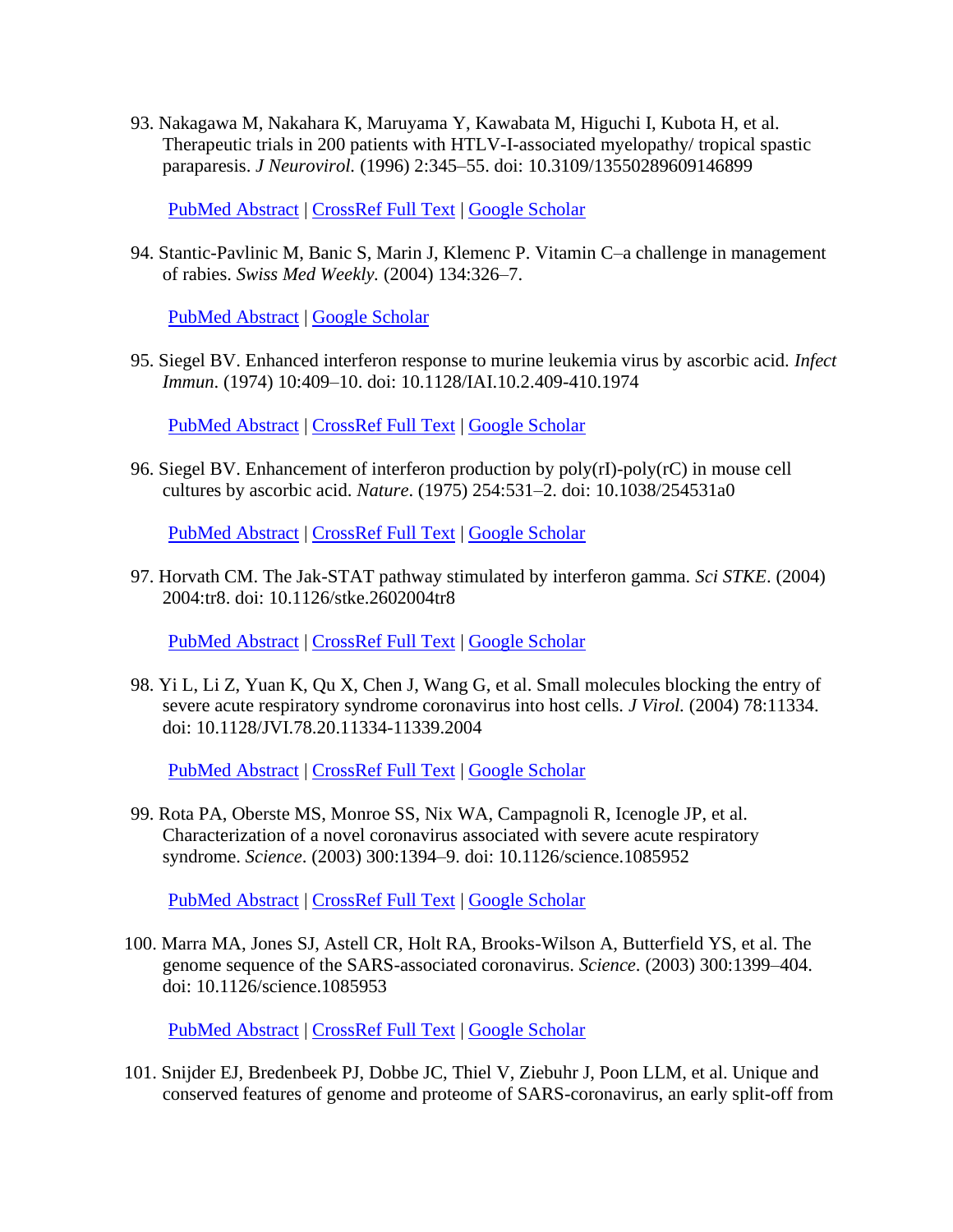the coronavirus group 2 lineage. *J Mol Biol*. (2003) 331:991–1004. doi: 10.1016/S0022- 2836(03)00865-9

[PubMed Abstract](http://www.ncbi.nlm.nih.gov/sites/entrez?Db=pubmed&Cmd=ShowDetailView&TermToSearch=12927536) | [CrossRef Full Text](https://doi.org/10.1016/S0022-2836(03)00865-9) | [Google Scholar](http://scholar.google.com/scholar_lookup?author=EJ.+Snijder&author=PJ.+Bredenbeek&author=JC.+Dobbe&author=V.+Thiel&author=J.+Ziebuhr&author=LLM.+Poon+&publication_year=2003&title=Unique+and+conserved+features+of+genome+and+proteome+of+SARS-coronavirus,+an+early+split-off+from+the+coronavirus+group+2+lineage&journal=J+Mol+Biol&volume=331&pages=991-1004)

102. Chen L, Li J, Luo C, Liu H, Xu W, Chen G, et al. Binding interaction of quercetin-3-betagalactoside and its synthetic derivatives with SARS-CoV 3CL(pro): structure-activity relationship studies reveal salient pharmacophore features. *Bioorg Med Chem.* (2006) 14:8295–306. doi: 10.1016/j.bmc.2006.09.014

[PubMed Abstract](http://www.ncbi.nlm.nih.gov/sites/entrez?Db=pubmed&Cmd=ShowDetailView&TermToSearch=17046271) | [CrossRef Full Text](https://doi.org/10.1016/j.bmc.2006.09.014) | [Google Scholar](http://scholar.google.com/scholar_lookup?author=L.+Chen&author=J.+Li&author=C.+Luo&author=H.+Liu&author=W.+Xu&author=G.+Chen+&publication_year=2006&title=Binding+interaction+of+quercetin-3-beta-galactoside+and+its+synthetic+derivatives+with+SARS-CoV+3CL(pro)%3A+structure-activity+relationship+studies+reveal+salient+pharmacophore+features&journal=Bioorg+Med+Chem.&volume=14&pages=8295-306)

103. Zhou P, Yang XL, Wang XG, Hu B, Zhang L, Zhang W, et al. A pneumonia outbreak associated with a new coronavirus of probable bat origin. *Nature.* (2020) 579:270–3. doi: 10.1038/s41586-020-2012-7

[PubMed Abstract](http://www.ncbi.nlm.nih.gov/sites/entrez?Db=pubmed&Cmd=ShowDetailView&TermToSearch=32015507) | [CrossRef Full Text](https://doi.org/10.1038/s41586-020-2012-7) | [Google Scholar](http://scholar.google.com/scholar_lookup?author=P.+Zhou&author=XL.+Yang&author=XG.+Wang&author=B.+Hu&author=L.+Zhang&author=W.+Zhang+&publication_year=2020&title=A+pneumonia+outbreak+associated+with+a+new+coronavirus+of+probable+bat+origin&journal=Nature.&volume=579&pages=270-3)

104. Lu R, Zhao X, Li J, Niu P, Yang B, Wu H, et al. Genomic characterisation and epidemiology of 2019 novel coronavirus: implications for virus origins and receptor binding. *Lancet.* (2020) 395:565–74. doi: 10.1016/S0140-6736(20)30251-8

[PubMed Abstract](http://www.ncbi.nlm.nih.gov/sites/entrez?Db=pubmed&Cmd=ShowDetailView&TermToSearch=32007145) | [CrossRef Full Text](https://doi.org/10.1016/S0140-6736(20)30251-8) | [Google Scholar](http://scholar.google.com/scholar_lookup?author=R.+Lu&author=X.+Zhao&author=J.+Li&author=P.+Niu&author=B.+Yang&author=H.+Wu+&publication_year=2020&title=Genomic+characterisation+and+epidemiology+of+2019+novel+coronavirus%3A+implications+for+virus+origins+and+receptor+binding&journal=Lancet.&volume=395&pages=565-74)

105. Zhang L, Lin D, Sun X, Curth U, Drosten C, Sauerhering L, et al. Crystal structure of SARS-CoV-2 main protease provides a basis for design of improved α-ketoamide inhibitors. *Science*. (2020) 368:409–12. doi: 10.3410/f.737592020.793572879

[PubMed Abstract](http://www.ncbi.nlm.nih.gov/sites/entrez?Db=pubmed&Cmd=ShowDetailView&TermToSearch=32198291) | [CrossRef Full Text](https://doi.org/10.3410/f.737592020.793572879) | [Google Scholar](http://scholar.google.com/scholar_lookup?author=L.+Zhang&author=D.+Lin&author=X.+Sun&author=U.+Curth&author=C.+Drosten&author=L.+Sauerhering+&publication_year=2020&title=Crystal+structure+of+SARS-CoV-2+main+protease+provides+a+basis+for+design+of+improved+α-ketoamide+inhibitors&journal=Science&volume=368&pages=409-12)

106. Atherton JG, Kratzing CC, Fisher A. The effect of ascorbic acid on infection chickembryo ciliated tracheal organ cultures by coronavirus. *Arch Virol.* (1978) 56:195–9. doi: 10.1007/BF01317848

[PubMed Abstract](http://www.ncbi.nlm.nih.gov/sites/entrez?Db=pubmed&Cmd=ShowDetailView&TermToSearch=205194) | [CrossRef Full](https://doi.org/10.1007/BF01317848) Text | [Google Scholar](http://scholar.google.com/scholar_lookup?author=JG.+Atherton&author=CC.+Kratzing&author=A.+Fisher+&publication_year=1978&title=The+effect+of+ascorbic+acid+on+infection+chick-embryo+ciliated+tracheal+organ+cultures+by+coronavirus&journal=Arch+Virol.&volume=56&pages=195-9)

107. Boots AW, Haenen GR, Bast A. Health effects of quercetin: from antioxidant to nutraceutical. *Eur J Pharmacol.* (2008) 585:325–37. doi: 10.1016/j.ejphar.2008.03.008

[PubMed Abstract](http://www.ncbi.nlm.nih.gov/sites/entrez?Db=pubmed&Cmd=ShowDetailView&TermToSearch=18417116) | [CrossRef Full Text](https://doi.org/10.1016/j.ejphar.2008.03.008) | [Google Scholar](http://scholar.google.com/scholar_lookup?author=AW.+Boots&author=GR.+Haenen&author=A.+Bast+&publication_year=2008&title=Health+effects+of+quercetin%3A+from+antioxidant+to+nutraceutical&journal=Eur+J+Pharmacol.&volume=585&pages=325-37)

108. Guo Y, Bruno RS. Endogenous and exogenous mediators of quercetin bioavailability. *J Nutr Biochem.* (2015) 26:201–10. doi: 10.1016/j.jnutbio.2014.10.008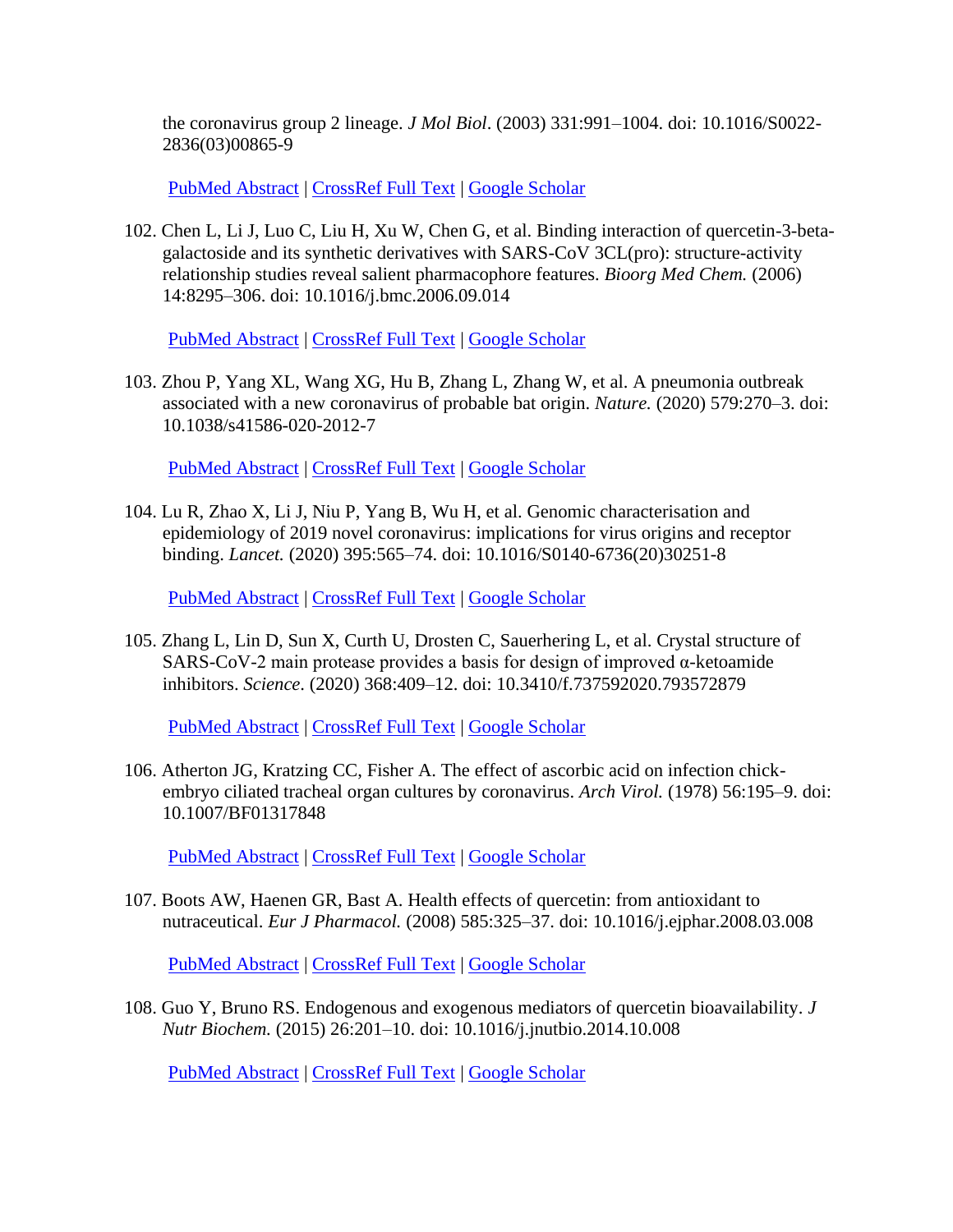109. Murota K, Terao J. Antioxidative flavonoid quercetin: implication of its intestinal absorption and metabolism. *Arch Biochem Biophys.* (2003) 417:12–7. doi: 10.1016/S0003-9861(03)00284-4

[PubMed Abstract](http://www.ncbi.nlm.nih.gov/sites/entrez?Db=pubmed&Cmd=ShowDetailView&TermToSearch=12921774) | [CrossRef Full Text](https://doi.org/10.1016/S0003-9861(03)00284-4) | [Google Scholar](http://scholar.google.com/scholar_lookup?author=K.+Murota&author=J.+Terao+&publication_year=2003&title=Antioxidative+flavonoid+quercetin%3A+implication+of+its+intestinal+absorption+and+metabolism&journal=Arch+Biochem+Biophys.&volume=417&pages=12-7)

110. Graefe EU, Derendorf H, Veit M. Pharmacokinetics and bioavailability of the flavonol quercetin in humans. *Int J Clin Pharmacol Ther.* (1999) 37:219–33.

[PubMed Abstract](http://www.ncbi.nlm.nih.gov/sites/entrez?Db=pubmed&Cmd=ShowDetailView&TermToSearch=10363620) | [Google Scholar](http://scholar.google.com/scholar_lookup?author=EU.+Graefe&author=H.+Derendorf&author=M.+Veit+&publication_year=1999&title=Pharmacokinetics+and+bioavailability+of+the+flavonol+quercetin+in+humans&journal=Int+J+Clin+Pharmacol+Ther.&volume=37&pages=219-33)

111. Harwood M, Danielewska-Nikiel B, Borzelleca JF, Flamm GW, Williams GM, Lines TC. A critical review of the data related to the safety of quercetin and lack of evidence of *in vivo* toxicity, including lack of genotoxic/carcinogenic properties. *Food Chem Toxicol.* (2007) 45:2179–205. doi: 10.1016/j.fct.2007.05.015

[PubMed Abstract](http://www.ncbi.nlm.nih.gov/sites/entrez?Db=pubmed&Cmd=ShowDetailView&TermToSearch=17698276) | [CrossRef Full Text](https://doi.org/10.1016/j.fct.2007.05.015) | [Google](http://scholar.google.com/scholar_lookup?author=M.+Harwood&author=B.+Danielewska-Nikiel&author=JF.+Borzelleca&author=GW.+Flamm&author=GM.+Williams&author=TC.+Lines+&publication_year=2007&title=A+critical+review+of+the+data+related+to+the+safety+of+quercetin+and+lack+of+evidence+of+in+vivo+toxicity,+including+lack+of+genotoxic%2Fcarcinogenic+properties&journal=Food+Chem+Toxicol.&volume=45&pages=2179-205) Scholar

- 112. Andrea J, Day JAR, Morgan RA. Characterization of polyphenols metabolites. In: Bao Y and Fenwick R editors. *Phytochemicals in Health and Disease*. New York, NY: Marcel Dekker, Inc. (2005). p. 50.
- 113. de Boer VC, Dihal AA, van der Woude H, Arts IC, Wolffram S. Tissue distribution of quercetin in rats and pigs. *J Nutr.* (2005) 135:1718–25. doi: 10.1093/jn/135.7.1718

[PubMed Abstract](http://www.ncbi.nlm.nih.gov/sites/entrez?Db=pubmed&Cmd=ShowDetailView&TermToSearch=15987855) | [CrossRef Full Text](https://doi.org/10.1093/jn/135.7.1718) | [Google Scholar](http://scholar.google.com/scholar_lookup?author=VC.+de+Boer&author=AA.+Dihal&author=H.+van+der+Woude&author=IC.+Arts&author=S.+Wolffram+&publication_year=2005&title=Tissue+distribution+of+quercetin+in+rats+and+pigs&journal=J+Nutr.&volume=135&pages=1718-25)

114. Moon YJ, Wang L, DiCenzo R, Morris ME. Quercetin pharmacokinetics in humans. *Biopharm Drug Dispos.* (2008) 29:205–17. doi: 10.1002/bdd.605

[PubMed Abstract](http://www.ncbi.nlm.nih.gov/sites/entrez?Db=pubmed&Cmd=ShowDetailView&TermToSearch=18241083) | [CrossRef Full Text](https://doi.org/10.1002/bdd.605) | [Google Scholar](http://scholar.google.com/scholar_lookup?author=YJ.+Moon&author=L.+Wang&author=R.+DiCenzo&author=ME.+Morris+&publication_year=2008&title=Quercetin+pharmacokinetics+in+humans&journal=Biopharm+Drug+Dispos.&volume=29&pages=205-17)

115. Shoskes DA, Zeitlin SI, Shahed A, Rajfer J. Quercetin in men with category III chronic prostatitis: a preliminary prospective, double-blind, placebo-controlled trial. *Urology.* (1999) 54:960–3. doi: 10.1016/S0090-4295(99)00358-1

[PubMed Abstract](http://www.ncbi.nlm.nih.gov/sites/entrez?Db=pubmed&Cmd=ShowDetailView&TermToSearch=10604689) | [CrossRef Full Text](https://doi.org/10.1016/S0090-4295(99)00358-1) | [Google Scholar](http://scholar.google.com/scholar_lookup?author=DA.+Shoskes&author=SI.+Zeitlin&author=A.+Shahed&author=J.+Rajfer+&publication_year=1999&title=Quercetin+in+men+with+category+III+chronic+prostatitis%3A+a+preliminary+prospective,+double-blind,+placebo-controlled+trial&journal=Urology.&volume=54&pages=960-3)

116. Ferry DR, Smith A, Malkhandi J, Fyfe DW, deTakats PG, Anderson D, et al. Phase I clinical trial of the flavonoid quercetin: pharmacokinetics and evidence for *in vivo* tyrosine kinase inhibition. *Clin Cancer Res*. (1996) 2:659–68.

[PubMed Abstract](http://www.ncbi.nlm.nih.gov/sites/entrez?Db=pubmed&Cmd=ShowDetailView&TermToSearch=9816216) | [Google Scholar](http://scholar.google.com/scholar_lookup?author=DR.+Ferry&author=A.+Smith&author=J.+Malkhandi&author=DW.+Fyfe&author=PG.+deTakats&author=D.+Anderson+&publication_year=1996&title=Phase+I+clinical+trial+of+the+flavonoid+quercetin%3A+pharmacokinetics+and+evidence+for+in+vivo+tyrosine+kinase+inhibition&journal=Clin+Cancer+Res&volume=2&pages=659-68)

117. Marik PE. Vitamin C for the treatment of sepsis: the scientific rationale. *Pharmacol Ther*. (2018) 189:63–70. doi: 10.1016/j.pharmthera.2018.04.007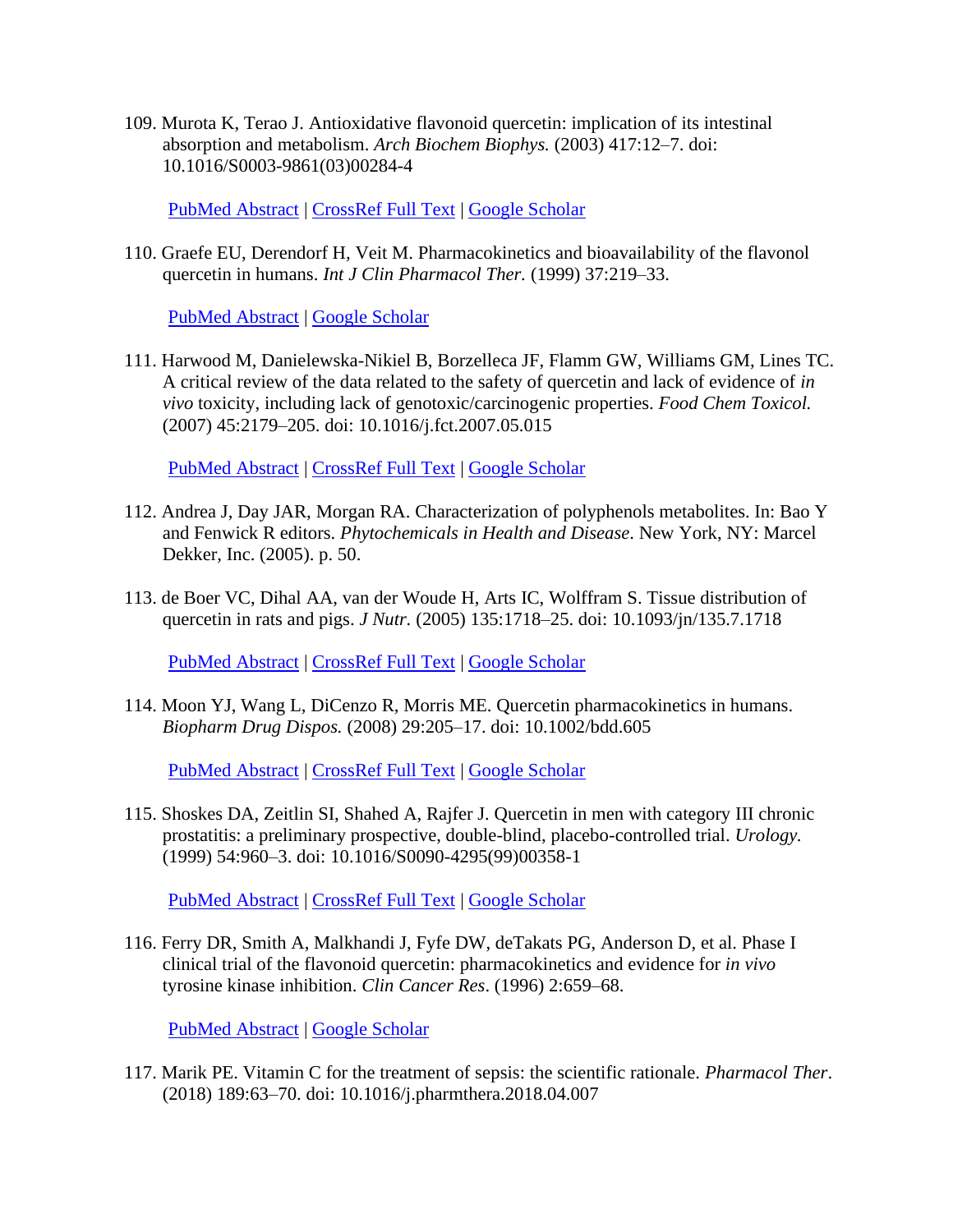[PubMed Abstract](http://www.ncbi.nlm.nih.gov/sites/entrez?Db=pubmed&Cmd=ShowDetailView&TermToSearch=29684467) | [CrossRef Full Text](https://doi.org/10.1016/j.pharmthera.2018.04.007) | [Google Scholar](http://scholar.google.com/scholar_lookup?author=PE.+Marik+&publication_year=2018&title=Vitamin+C+for+the+treatment+of+sepsis%3A+the+scientific+rationale&journal=Pharmacol+Ther&volume=189&pages=63-70)

118. Awad HM, Boersma MG, Boeren S, van der Woude H, van Zanden J, van Bladeren PJ, et al. Identification of o-quinone/quinone methide metabolites of quercetin in a cellular *in vitro* system. *FEBS Lett.* (2002) 520:30–34. doi: 10.1016/S0014-5793(02)02754-0

[PubMed Abstract](http://www.ncbi.nlm.nih.gov/sites/entrez?Db=pubmed&Cmd=ShowDetailView&TermToSearch=12044865) | [CrossRef Full Text](https://doi.org/10.1016/S0014-5793(02)02754-0) | [Google Scholar](http://scholar.google.com/scholar_lookup?author=HM.+Awad&author=MG.+Boersma&author=S.+Boeren&author=H.+van+der+Woude&author=J.+van+Zanden&author=PJ.+van+Bladeren+&publication_year=2002&title=Identification+of+o-quinone%2Fquinone+methide+metabolites+of+quercetin+in+a+cellular+in+vitro+system&journal=FEBS+Lett.&volume=520&pages=30-34)

119. Boots AW, Li H, Schins RP, Duffin R, Heemskerk JW, Bast A, et al. The quercetin paradox. *Toxicol Appl Pharmacol.* (2007) 222:89–96. doi: 10.1016/j.taap.2007.04.004

[PubMed Abstract](http://www.ncbi.nlm.nih.gov/sites/entrez?Db=pubmed&Cmd=ShowDetailView&TermToSearch=17537471) | [CrossRef Full Text](https://doi.org/10.1016/j.taap.2007.04.004) | [Google Scholar](http://scholar.google.com/scholar_lookup?author=AW.+Boots&author=H.+Li&author=RP.+Schins&author=R.+Duffin&author=JW.+Heemskerk&author=A.+Bast+&publication_year=2007&title=The+quercetin+paradox&journal=Toxicol+Appl+Pharmacol.&volume=222&pages=89-96)

120. Askari G, Ghiasvand R, Feizi A, Ghanadian SM, Karimian J. The effect of quercetin supplementation on selected markers of inflammation and oxidative stress. *J Res Med Sci.* (2012) 17:637–41.

[PubMed Abstract](http://www.ncbi.nlm.nih.gov/sites/entrez?Db=pubmed&Cmd=ShowDetailView&TermToSearch=23798923) | [Google Scholar](http://scholar.google.com/scholar_lookup?author=G.+Askari&author=R.+Ghiasvand&author=A.+Feizi&author=SM.+Ghanadian&author=J.+Karimian+&publication_year=2012&title=The+effect+of+quercetin+supplementation+on+selected+markers+of+inflammation+and+oxidative+stress&journal=J+Res+Med+Sci.&volume=17&pages=637-41)

121. Boots AW, Kubben N, Haenen GR, Bast A. Oxidized quercetin reacts with thiols rather than with ascorbate: implication for quercetin supplementation. *Biochem Biophys Res Commun.* (2003) 308:560–5. doi: 10.1016/S0006-291X(03)01438-4

[PubMed Abstract](http://www.ncbi.nlm.nih.gov/sites/entrez?Db=pubmed&Cmd=ShowDetailView&TermToSearch=12914787) | [CrossRef Full Text](https://doi.org/10.1016/S0006-291X(03)01438-4) | [Google Scholar](http://scholar.google.com/scholar_lookup?author=AW.+Boots&author=N.+Kubben&author=GR.+Haenen&author=A.+Bast+&publication_year=2003&title=Oxidized+quercetin+reacts+with+thiols+rather+than+with+ascorbate%3A+implication+for+quercetin+supplementation&journal=Biochem+Biophys+Res+Commun.&volume=308&pages=560-5)

122. Bors W, Michel C, Schikora S. Interaction of flavonoids with ascorbate and determination of their univalent redox potentials: a pulse radiolysis study. *Free Radic Biol Med.* (1995) 19:45–52. doi: 10.1016/0891-5849(95)00011-L

[PubMed Abstract](http://www.ncbi.nlm.nih.gov/sites/entrez?Db=pubmed&Cmd=ShowDetailView&TermToSearch=7635358) | [CrossRef Full Text](https://doi.org/10.1016/0891-5849(95)00011-L) | [Google Scholar](http://scholar.google.com/scholar_lookup?author=W.+Bors&author=C.+Michel&author=S.+Schikora+&publication_year=1995&title=Interaction+of+flavonoids+with+ascorbate+and+determination+of+their+univalent+redox+potentials%3A+a+pulse+radiolysis+study&journal=Free+Radic+Biol+Med.&volume=19&pages=45-52)

123. Moalin M, van Strijdonck GPF, Bast A, Haenen GRMM. Competition between ascorbate and glutathione for the oxidized form of methylated quercetin metabolites and analogues: tamarixetin, 4′o-methylquercetin, has the lowest thiol reactivity. *J Agric Food Chem.* (2012) 60:9292–7. doi: 10.1021/jf302068v

[PubMed Abstract](http://www.ncbi.nlm.nih.gov/sites/entrez?Db=pubmed&Cmd=ShowDetailView&TermToSearch=22860763) | [CrossRef Full Text](https://doi.org/10.1021/jf302068v) | [Google Scholar](http://scholar.google.com/scholar_lookup?author=M.+Moalin&author=GPF.+van+Strijdonck&author=A.+Bast&author=GRMM.+Haenen+&publication_year=2012&title=Competition+between+ascorbate+and+glutathione+for+the+oxidized+form+of+methylated+quercetin+metabolites+and+analogues%3A+tamarixetin,+4′o-methylquercetin,+has+the+lowest+thiol+reactivity&journal=J+Agric+Food+Chem.&volume=60&pages=9292-7)

124. Boots AW, Balk JM, Bast A, Haenen GR. The reversibility of the glutathionyl-quercetin adduct spreads oxidized quercetin-induced toxicity. *Biochem Biophys Res Commun.* (2005) 338:923–9. doi: 10.1016/j.bbrc.2005.10.031

[PubMed Abstract](http://www.ncbi.nlm.nih.gov/sites/entrez?Db=pubmed&Cmd=ShowDetailView&TermToSearch=16246300) | [CrossRef Full Text](https://doi.org/10.1016/j.bbrc.2005.10.031) | [Google Scholar](http://scholar.google.com/scholar_lookup?author=AW.+Boots&author=JM.+Balk&author=A.+Bast&author=GR.+Haenen+&publication_year=2005&title=The+reversibility+of+the+glutathionyl-quercetin+adduct+spreads+oxidized+quercetin-induced+toxicity&journal=Biochem+Biophys+Res+Commun.&volume=338&pages=923-9)

125. Awad HM, Boersma MG, Boeren S, Van Bladeren PJ, Vervoort J, Rietjens IM. Quenching of quercetin quinone/quinone methides by different thiolate scavengers: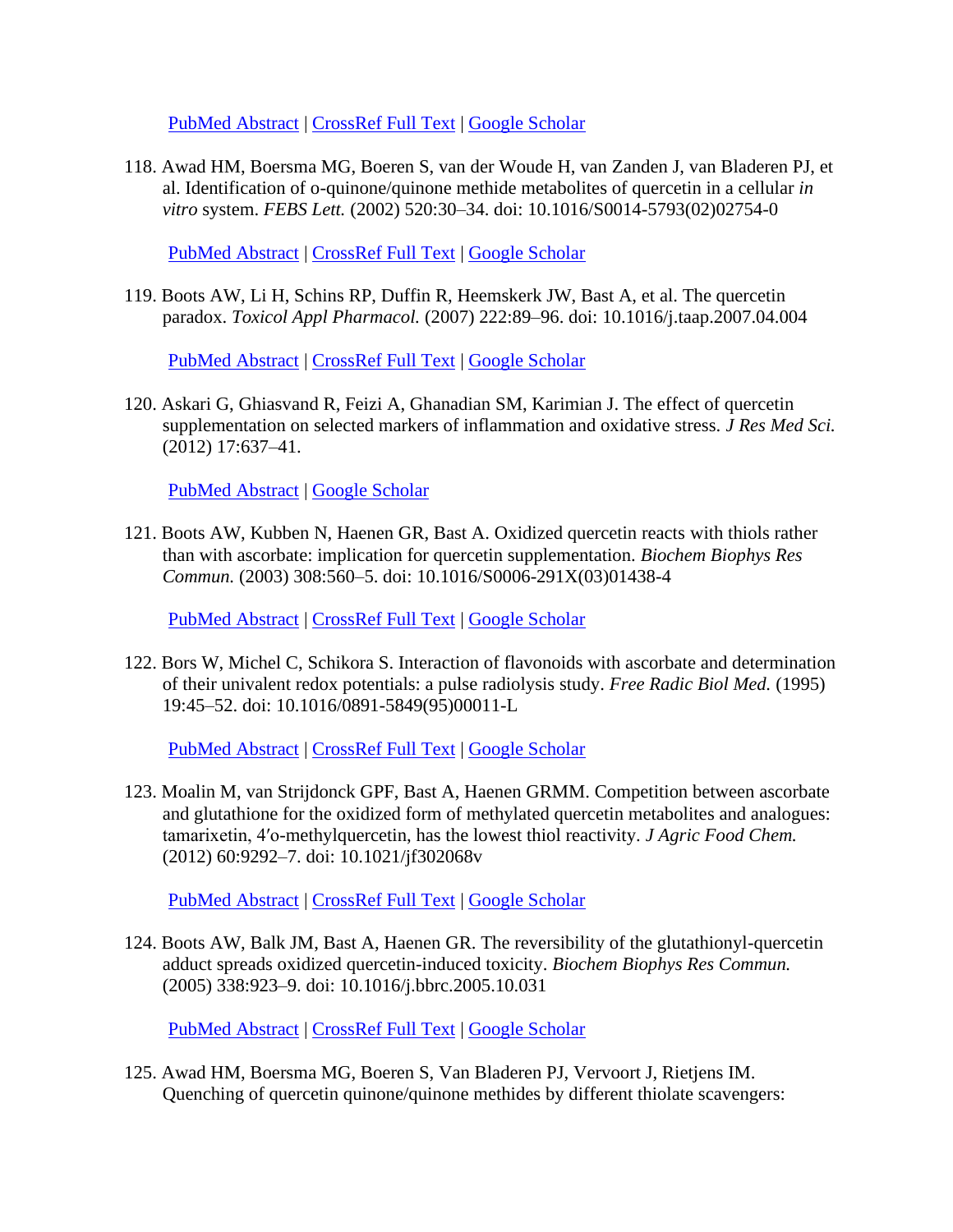stability and reversibility of conjugate formation. *Chem Res Toxicol.* (2003) 16:822–31. doi: 10.1021/tx020079g

[PubMed Abstract](http://www.ncbi.nlm.nih.gov/sites/entrez?Db=pubmed&Cmd=ShowDetailView&TermToSearch=12870884) | [CrossRef Full Text](https://doi.org/10.1021/tx020079g) | [Google Scholar](http://scholar.google.com/scholar_lookup?author=HM.+Awad&author=MG.+Boersma&author=S.+Boeren&author=PJ.+Van+Bladeren&author=J.+Vervoort&author=IM.+Rietjens+&publication_year=2003&title=Quenching+of+quercetin+quinone%2Fquinone+methides+by+different+thiolate+scavengers%3A+stability+and+reversibility+of+conjugate+formation&journal=Chem+Res+Toxicol.&volume=16&pages=822-31)

126. Roubalová L, Purchartová K, Papoušková B, Vacek J, Kren V, Ulrichová J, et al. Sulfation modulates the cell uptake, antiradical activity and biological effects of flavonoids *in vitro*: an examination of quercetin, isoquercitrin and taxifolin. *Bioorg Med Chem.* (2015) 23:5402–9. doi: 10.1016/j.bmc.2015.07.055

[PubMed Abstract](http://www.ncbi.nlm.nih.gov/sites/entrez?Db=pubmed&Cmd=ShowDetailView&TermToSearch=26260337) | [CrossRef Full Text](https://doi.org/10.1016/j.bmc.2015.07.055) | [Google Scholar](http://scholar.google.com/scholar_lookup?author=L.+Roubalová&author=K.+Purchartová&author=B.+Papoušková&author=J.+Vacek&author=V.+Kren&author=J.+Ulrichová+&publication_year=2015&title=Sulfation+modulates+the+cell+uptake,+antiradical+activity+and+biological+effects+of+flavonoids+in+vitro%3A+an+examination+of+quercetin,+isoquercitrin+and+taxifolin&journal=Bioorg+Med+Chem.&volume=23&pages=5402-9)

127. Ruotolo R, Calani L, Brighenti F, Crozier A, Ottonello S, Del Rio, D. Glucuronidation does not suppress the estrogenic activity of quercetin in yeast and human breast cancer cell model systems. *Arch Biochem Biophys.* (2014) 559:62–7. doi: 10.1016/j.abb.2014.03.003

[PubMed Abstract](http://www.ncbi.nlm.nih.gov/sites/entrez?Db=pubmed&Cmd=ShowDetailView&TermToSearch=24657077) | [CrossRef](https://doi.org/10.1016/j.abb.2014.03.003) Full Text | [Google Scholar](http://scholar.google.com/scholar_lookup?author=R.+Ruotolo&author=L.+Calani&author=F.+Brighenti&author=A.+Crozier&author=S.+Ottonello&author=D.+Del+Rio+&publication_year=2014&title=Glucuronidation+does+not+suppress+the+estrogenic+activity+of+quercetin+in+yeast+and+human+breast+cancer+cell+model+systems&journal=Arch+Biochem+Biophys.&volume=559&pages=62-7)

128. Terao J, Murota K, Kawai Y. Conjugated quercetin glucuronides as bioactive metabolites and precursors of aglycone *in vivo*. *Food Funct.* (2011) 2:11–7. doi: 10.1039/C0FO00106F

[PubMed Abstract](http://www.ncbi.nlm.nih.gov/sites/entrez?Db=pubmed&Cmd=ShowDetailView&TermToSearch=21773581) | [CrossRef Full Text](https://doi.org/10.1039/C0FO00106F) | [Google Scholar](http://scholar.google.com/scholar_lookup?author=J.+Terao&author=K.+Murota&author=Y.+Kawai+&publication_year=2011&title=Conjugated+quercetin+glucuronides+as+bioactive+metabolites+and+precursors+of+aglycone+in+vivo&journal=Food+Funct.&volume=2&pages=11-7)

129. Conti P, Ronconi G, Caraffa A, Gallenga CE, Ross R, Frydas I, et al. Induction of proinflammatory cytokines (IL-1 and IL-6) and lung inflammation by Coronavirus-19 (COVI-19 or SARS-CoV-2): anti-inflammatory strategies. *J Biol Regul Homeost Agents.* (2020) 34:1. doi: 10.23812/CONTI-E

[PubMed Abstract](http://www.ncbi.nlm.nih.gov/sites/entrez?Db=pubmed&Cmd=ShowDetailView&TermToSearch=32171193) | [CrossRef Full Text](https://doi.org/10.23812/CONTI-E) | [Google Scholar](http://scholar.google.com/scholar_lookup?author=P.+Conti&author=G.+Ronconi&author=A.+Caraffa&author=CE.+Gallenga&author=R.+Ross&author=I.+Frydas+&publication_year=2020&title=Induction+of+pro-inflammatory+cytokines+(IL-1+and+IL-6)+and+lung+inflammation+by+Coronavirus-19+(COVI-19+or+SARS-CoV-2)%3A+anti-inflammatory+strategies&journal=J+Biol+Regul+Homeost+Agents.&volume=34&pages=1)

130. Zuo Y, Yalavarthi S, Shi H, Gockman K, Zuo M, Madison JA, et al. Neutrophil extracellular traps in COVID-19. *JCI Insight*. (2020) 5. doi: 10.1172/jci.insight.138999

[CrossRef Full Text](https://doi.org/10.1172/jci.insight.138999)

131. Wang F, Nie J, Wang H, Zhao Q, Xiong Y, Deng L, et al. Characteristics of peripheral lymphocyte subset alteration in COVID-19 pneumonia. *J Infect Dis.* (2020) 221:1762–9. doi: 10.1093/infdis/jiaa150

[PubMed Abstract](http://www.ncbi.nlm.nih.gov/sites/entrez?Db=pubmed&Cmd=ShowDetailView&TermToSearch=32227123) | [CrossRef Full Text](https://doi.org/10.1093/infdis/jiaa150) | [Google Scholar](http://scholar.google.com/scholar_lookup?author=F.+Wang&author=J.+Nie&author=H.+Wang&author=Q.+Zhao&author=Y.+Xiong&author=L.+Deng+&publication_year=2020&title=Characteristics+of+peripheral+lymphocyte+subset+alteration+in+COVID-19+pneumonia&journal=J+Infect+Dis.&volume=221&pages=1762-9)

132. Beigel JH, Tomashek KM, Dodd LE, Mehta AK, Zingman BS, Kalil AC, et al. Remdesivir for the treatment of Covid-19 — preliminary report. *N Engl J Med*. (2020) doi: 10.1056/NEJMoa2007764